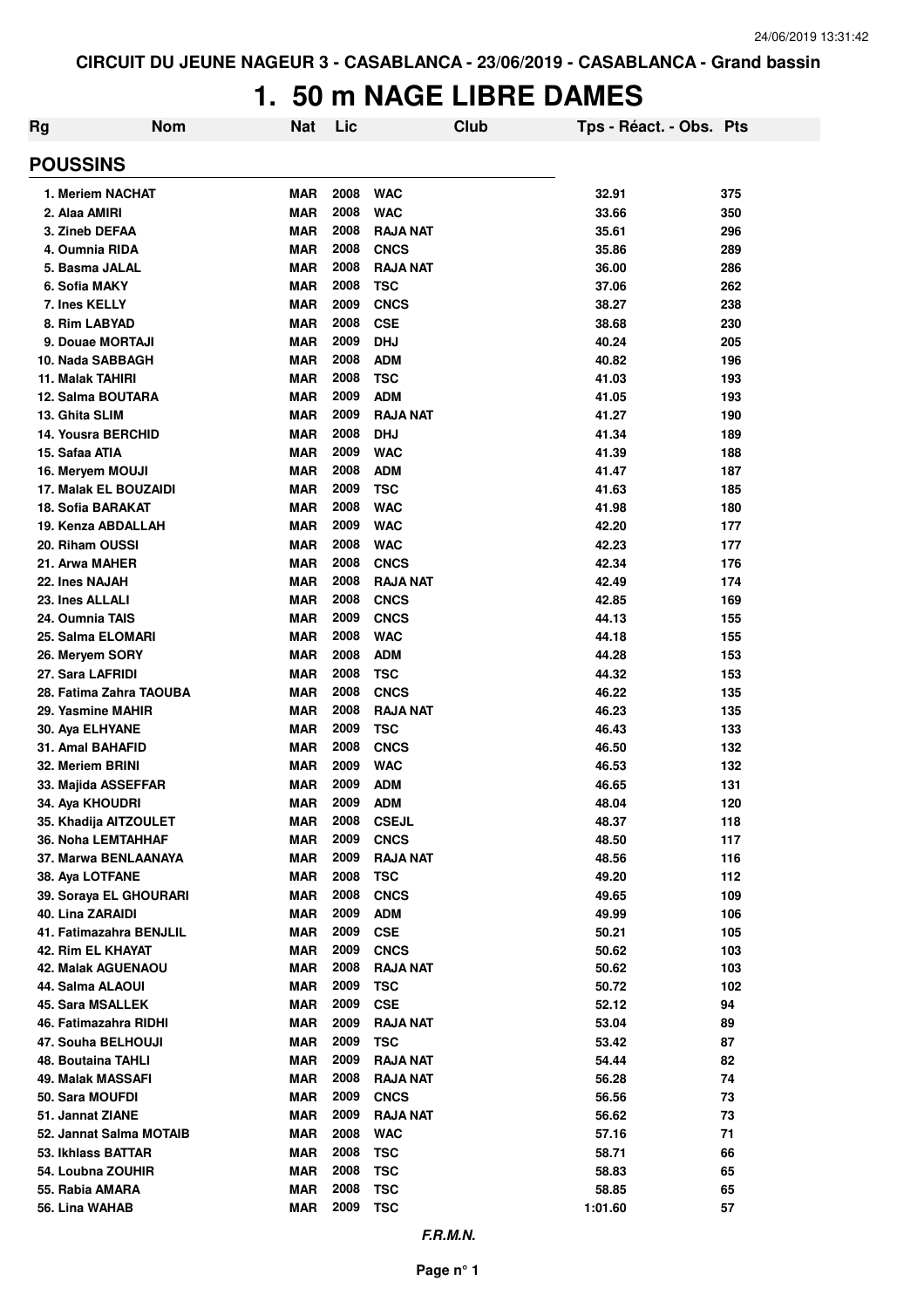## **1. 50 m NAGE LIBRE DAMES**

| <b>Rg</b> | <b>Nom</b>                                         | <b>Nat</b>               | Lic          |                           | <b>Club</b> | Tps - Réact. - Obs. Pts |          |
|-----------|----------------------------------------------------|--------------------------|--------------|---------------------------|-------------|-------------------------|----------|
|           | <b>POUSSINS</b>                                    |                          |              |                           |             |                         |          |
|           | 57. Aicha CHAHID                                   | <b>MAR</b>               | 2009         | <b>ADM</b>                |             | 1:03.31                 | 52       |
|           | <b>58. Nisrine GHOUNAIMI</b>                       | <b>MAR</b>               | 2008         | <b>CSE</b>                |             | 1:05.15                 | 48       |
|           | 59. Janate TYOULI                                  | <b>MAR</b>               | 2009         | <b>WAC</b>                |             | 1:05.42                 | 47       |
|           | 60. Salma BELHOUM                                  | <b>MAR</b>               | 2009         | <b>TSC</b>                |             | 1:07.24                 | 43       |
|           | 61. Ferdaous ZIANE                                 | <b>MAR</b>               | 2009         | <b>RAJA NAT</b>           |             | 1:10.76                 | 37       |
|           | 62. Yasmine SADOQ                                  | <b>MAR</b>               | 2008         | <b>WAC</b>                |             | 1:15.05                 | 31       |
|           | 63. Zayneb AZZI                                    | <b>MAR</b>               | 2009         | <b>CSE</b>                |             | 1:16.07                 | 30       |
|           | 64. Ghita BELLOUCH                                 | <b>MAR</b>               | 2009         | <b>CNCS</b>               |             | 1:19.01                 | 27       |
|           | NC. Assia DIOURI                                   | <b>MAR</b>               | 2009         | <b>CNCS</b>               |             | Frf n.d.                |          |
|           | <b>NC. Ahlam SIFOUED</b>                           | <b>MAR</b>               | 2008         | <b>CNCS</b>               |             | Frf n.d.                |          |
|           | <b>NC. Sarra TOUHAFI</b>                           | <b>MAR</b>               | 2009         | <b>CNCS</b>               |             | Frf n.d.                |          |
|           | <b>NC. Nada ZEJLI</b>                              | <b>MAR</b>               | 2009         | <b>CNCS</b>               |             | Frf n.d.                |          |
|           | <b>NC. Hiba BENALI</b>                             | <b>MAR</b>               | 2009         | <b>CSE</b>                |             | Frf n.d.                |          |
|           | <b>NC. Safaa BOUSAID</b>                           | <b>MAR</b>               | 2009         | <b>TSC</b>                |             | Frf n.d.                |          |
|           | <b>NC. Marwa BOUSAID</b>                           | <b>MAR</b>               | 2009         | <b>TSC</b>                |             | Frf n.d.                |          |
|           | <b>NC. Marwa RACHDY</b>                            | <b>MAR</b>               | 2008         | <b>WAC</b>                |             | Frf n.d.                |          |
|           | <b>NC. Hafsa ELIDRISSI</b>                         | <b>MAR</b>               | 2009         | <b>WAC</b>                |             | Frf n.d.                |          |
|           | <b>AVENIR 1</b>                                    |                          |              |                           |             |                         |          |
|           | 1. Ghita GHALIB                                    | <b>MAR</b>               | 2010         | <b>TSC</b>                |             | 39.24                   | 221      |
|           | 2. Fatima Zahra GHILANE EL HASSANI                 | <b>MAR</b>               | 2010         | <b>RAJA NAT</b>           |             | 42.50                   | 174      |
|           | 3. Farah KOKODIL                                   | <b>MAR</b>               | 2010         | <b>RAJA NAT</b>           |             | 44.09                   | 155      |
|           | 4. Khawla EL KADEM                                 | <b>MAR</b>               | 2010         | <b>CNCS</b>               |             | 44.73                   | 149      |
|           | 5. Yasmine ADERRAB                                 | <b>MAR</b>               | 2010         | <b>RAJA NAT</b>           |             | 45.84                   | 138      |
|           | 6. Amina RAID                                      | <b>MAR</b>               | 2010         | <b>ADM</b>                |             | 49.30                   | 111      |
|           | 7. Dina KELLY                                      | <b>MAR</b>               | 2010         | <b>CNCS</b>               |             | 50.25                   | 105      |
|           | 8. Rita SOUISSI                                    | <b>MAR</b>               | 2010         | <b>CSE</b>                |             | 52.32                   | 93       |
|           | 9. Racha ELBROUZI                                  | <b>MAR</b>               | 2010         | <b>TSC</b>                |             | 52.68                   | 91       |
|           | <b>10. Malak BOUATIM</b>                           | <b>MAR</b>               | 2010         | <b>ADM</b>                |             | 52.70                   | 91       |
|           | 11. Nouzha M'HAMDI ALAOUI                          | <b>MAR</b>               | 2010         | <b>WAC</b>                |             | 54.49                   | 82       |
|           | 12. Chada CHRAIBI                                  | <b>MAR</b>               | 2010         | <b>CNCS</b>               |             | 54.78                   | 81       |
|           | <b>13. Hiba ELIDRISSI</b>                          | <b>MAR</b>               | 2010         | <b>WAC</b>                |             | 54.82                   | 81       |
|           | 14. Yasmine BYA                                    | <b>MAR</b>               | 2010         | <b>TSC</b>                |             | 56.29                   | 74       |
|           | <b>15. Nour BOUHASSOUNE</b>                        | <b>MAR</b>               | 2010         | <b>WAC</b>                |             | 56.35                   | 74       |
|           | 16. Sarah BENHAYOUN SADAFI                         | MAR                      | 2010         | <b>WAC</b>                |             | 57.66                   | 69       |
|           | <b>17. Ines BENNANE</b><br><b>18. Nada OUAMMOU</b> | <b>MAR</b>               | 2010<br>2010 | <b>WAC</b>                |             | 58.63                   | 66       |
|           |                                                    | <b>MAR</b>               | 2010         | <b>WAC</b>                |             | 59.38                   | 63       |
|           | <b>19. Hiba BARROUK</b><br>19. Nada BENTCHICHIA    | <b>MAR</b><br><b>MAR</b> | 2010         | <b>CNCS</b><br><b>CSE</b> |             | 59.59<br>59.59          | 63<br>63 |
|           | 21. Wijdane BENOMAR                                | MAR                      | 2010         | <b>ADM</b>                |             | 59.68                   | 62       |
|           | 22. Fatima Zahra FAHIMI                            | <b>MAR</b>               | 2010         | <b>RAJA NAT</b>           |             | 1:00.75                 | 59       |
|           | 23. Mervem MEHDAOUI                                | <b>MAR</b>               | 2010         | <b>CNCS</b>               |             | 1:01.38                 | 57       |
|           | 24. Basma WARDI                                    | MAR                      | 2010         | <b>CSEJL</b>              |             | 1:01.56                 | 57       |
|           | <b>25. Malak EBENAIMINE</b>                        | MAR                      | 2010         | <b>TSC</b>                |             | 1:01.99                 | 56       |
|           | <b>26. Sara ELKHOUCHALI</b>                        | <b>MAR</b>               | 2010         | <b>TSC</b>                |             | 1:04.36                 | 50       |
|           | 27. Amina KERRASSY                                 | <b>MAR</b>               | 2010         | <b>ADM</b>                |             | 1:05.03                 | 48       |
|           | 28. Malak HAMDANE                                  | <b>MAR</b>               | 2010         | <b>ADM</b>                |             | 1:05.97                 | 46       |
|           | 29. Jihane BENOMAR                                 | <b>MAR</b>               | 2010         | <b>ADM</b>                |             | 1:07.93                 | 42       |
|           | <b>NC. Menna AJANA</b>                             | <b>MAR</b>               | 2010         | <b>CNCS</b>               |             | Frf n.d.                |          |
|           | <b>NC. Safae EL KRICHE</b>                         | <b>MAR</b>               | 2010         | <b>CNCS</b>               |             | Frf n.d.                |          |
|           | NC. Khadija FIKRI                                  | <b>MAR</b>               | 2010         | <b>CNCS</b>               |             | Frf n.d.                |          |
|           | <b>NC. Malak KADMIRI</b>                           | MAR                      | 2010         | <b>CSE</b>                |             | Frf n.d.                |          |
|           | <b>NC. Rihab EL MOUSSAOUI</b>                      | <b>MAR</b>               | 2010         | <b>RAJA NAT</b>           |             | Frf n.d.                |          |
|           | <b>NC. Hajar KERBOUCH</b>                          | <b>MAR</b>               | 2010         | <b>RAJA NAT</b>           |             | Frf n.d.                |          |
|           | <b>NC. Sara ZAIKANE</b>                            | <b>MAR</b>               | 2010         | <b>WAC</b>                |             | Frf n.d.                |          |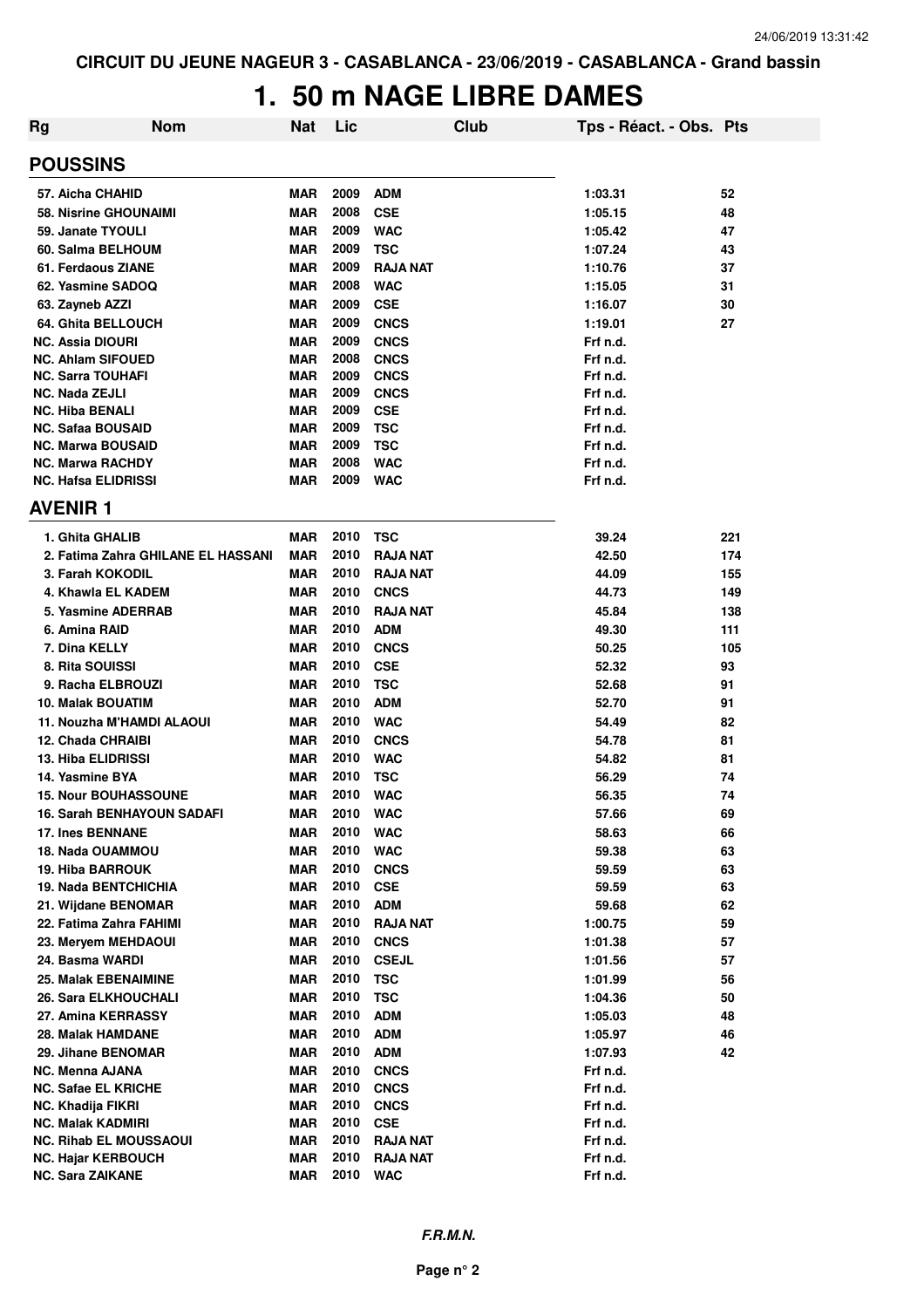## **1. 50 m NAGE LIBRE DAMES**

| Rg | <b>Nom</b>                    | <b>Nat</b> | Lic  |                 | Club | Tps - Réact. - Obs. Pts |     |
|----|-------------------------------|------------|------|-----------------|------|-------------------------|-----|
|    | <b>AVENIR 2</b>               |            |      |                 |      |                         |     |
|    | 1. Hiba KHIALI                | <b>MAR</b> | 2011 | <b>CNCS</b>     |      | 42.02                   | 180 |
|    | 2. Mayssane YAHIA             | <b>MAR</b> | 2011 | <b>DHJ</b>      |      | 42.47                   | 174 |
|    | 3. Rita BADRE                 | <b>MAR</b> | 2011 | <b>CNCS</b>     |      | 42.57                   | 173 |
|    | 4. Yasmine EDDADSY            | <b>MAR</b> | 2011 | <b>RAJA NAT</b> |      | 43.54                   | 161 |
|    | 5. Israe ELADDAOUI            | <b>MAR</b> | 2011 | <b>ADM</b>      |      | 48.22                   | 119 |
|    | 6. Douae BELHAJ               | <b>MAR</b> | 2011 | <b>CNCS</b>     |      | 49.07                   | 113 |
|    | 7. Aicha OUADDI               | <b>MAR</b> | 2011 | <b>WAC</b>      |      | 49.91                   | 107 |
|    | 8. Nour Elhouda MAKHLOUFI     | <b>MAR</b> | 2012 | <b>ADM</b>      |      | 50.73                   | 102 |
|    | 9. Rayhana TOUMI              | <b>MAR</b> | 2012 | <b>CNCS</b>     |      | 51.43                   | 98  |
|    | 9. Zeneb RASSY                | <b>MAR</b> | 2012 | <b>TSC</b>      |      | 51.43                   | 98  |
|    | 11. Arwa FADEL                | <b>MAR</b> | 2012 | <b>CNCS</b>     |      | 54.23                   | 83  |
|    | 12. Israa HUIMAD              | <b>MAR</b> | 2011 | <b>ADM</b>      |      | 54.93                   | 80  |
|    | 13. Meryem MOUNTASSIR         | <b>MAR</b> | 2011 | <b>CNCS</b>     |      | 57.55                   | 70  |
|    | <b>14. Sofia ELHAOUARI</b>    | <b>MAR</b> | 2011 | <b>RAJA NAT</b> |      | 57.58                   | 70  |
|    | 15. Mouna DARA                | <b>MAR</b> | 2011 | <b>RAJA NAT</b> |      | 57.65                   | 69  |
|    | 16. Yasmine BAHIAOUI          | <b>MAR</b> | 2012 | <b>WAC</b>      |      | 58.34                   | 67  |
|    | 17. Meryam ALBOZ              | <b>MAR</b> | 2011 | <b>RAJA NAT</b> |      | 59.04                   | 64  |
|    | 18. Fatima Zahra ELBOUJANNANI | <b>MAR</b> | 2012 | <b>DHJ</b>      |      | 59.57                   | 63  |
|    | 18. Chahd MOUTI               | <b>MAR</b> | 2011 | <b>TSC</b>      |      | 59.57                   | 63  |
|    | <b>20. Nor ASHIMDA</b>        | <b>MAR</b> | 2011 | <b>ADM</b>      |      | 1:00.27                 | 61  |
|    | 21. Yasmine FALAKI            | <b>MAR</b> | 2012 | <b>WAC</b>      |      | 1:00.32                 | 60  |
|    | 22. Lila SERROUR              | <b>MAR</b> | 2011 | <b>CNCS</b>     |      | 1:00.39                 | 60  |
|    | 23. Zineb MAHJOUBI            | <b>MAR</b> | 2011 | <b>CNCS</b>     |      | 1:00.94                 | 59  |
|    | 24. Hiba FRANE                | <b>MAR</b> | 2011 | <b>CNCS</b>     |      | 1:01.40                 | 57  |
|    | 25. Yasmine MOUSSAID          | <b>MAR</b> | 2012 | <b>TSC</b>      |      | 1:01.51                 | 57  |
|    | 26. Ritaje ABARCHIH           | <b>MAR</b> | 2011 | <b>ADM</b>      |      | 1:01.93                 | 56  |
|    | 27. Lina SOUISSI              | <b>MAR</b> | 2011 | <b>CSE</b>      |      | 1:03.29                 | 52  |
|    | 28. Yasmine BELMOKADEM        | <b>MAR</b> | 2011 | <b>TSC</b>      |      | 1:03.31                 | 52  |
|    | 29. Noussaiba MASSORI         | <b>MAR</b> | 2012 | <b>CNCS</b>     |      | 1:04.81                 | 49  |
|    | 30. Amira ALAOUI DOUIRI       | <b>MAR</b> | 2011 | TSC             |      | 1:08.87                 | 40  |
|    | 31. Zaynab BOUATIM            | <b>MAR</b> | 2012 | <b>ADM</b>      |      | 1:09.29                 | 40  |
|    | 32. Ines BENMAAZOUZ           | <b>MAR</b> | 2011 | <b>WAC</b>      |      | 1:09.94                 | 39  |
|    | 33. Meryem KHALFI             | <b>MAR</b> | 2011 | <b>RAJA NAT</b> |      | 1:11.47                 | 36  |
|    | 34. Lilya SLAOUI              | <b>MAR</b> | 2011 | <b>CNCS</b>     |      | 1:13.15                 | 34  |
|    | 35. Aya BENKIRANE             | <b>MAR</b> | 2012 | <b>TSC</b>      |      | 1:16.15                 | 30  |
|    | 36. Olaya BOURAHLA            | <b>MAR</b> | 2012 | <b>WAC</b>      |      | 1:18.20                 | 27  |
|    | 37. Dina MAHER                | <b>MAR</b> | 2012 | <b>CNCS</b>     |      | 1:20.02                 | 26  |
|    | 38. Imane HANDIZI             | <b>MAR</b> | 2011 | <b>CSE</b>      |      | 1:21.33                 | 24  |
|    | 39. Mayssane GHAZAOUI         | <b>MAR</b> | 2011 | <b>RAJA NAT</b> |      | 1:22.03                 | 24  |
|    | <b>40. Sabrine HAMDANE</b>    | <b>MAR</b> | 2012 | <b>ADM</b>      |      | 1:27.29                 | 20  |
|    | 41. Yousra RIFAI              | <b>MAR</b> | 2011 | <b>RAJA NAT</b> |      | 1:29.28                 | 18  |
|    | 42. Douae MASSAFI             | <b>MAR</b> | 2012 | <b>RAJA NAT</b> |      | 1:38.09                 | 14  |
|    | 43. Sophia SADOQ              | <b>MAR</b> | 2012 | <b>WAC</b>      |      | 1:39.78                 | 13  |
|    | 44. Alae LECHGUAR             | <b>MAR</b> | 2011 | <b>CNCS</b>     |      | 1:41.50                 | 12  |
|    | 45. Khadija ATIFI             | <b>MAR</b> | 2011 | <b>CNCS</b>     |      | 1:51.07                 | 9   |
|    | 46. Hiba SAMIH                | <b>MAR</b> | 2012 | <b>CNCS</b>     |      | 2:11.03                 | 5   |
|    | NC. Sofia BENAMAR             | <b>MAR</b> | 2011 | <b>CNCS</b>     |      | Frf n.d.                |     |
|    | <b>NC. Nejma EL BRIDI</b>     | <b>MAR</b> | 2012 | <b>CNCS</b>     |      | <b>\bandon</b>          | 0   |
|    | <b>NC. Yasmine BELHAOUS</b>   | <b>MAR</b> | 2012 | <b>CNCS</b>     |      | Disqual.                | 0   |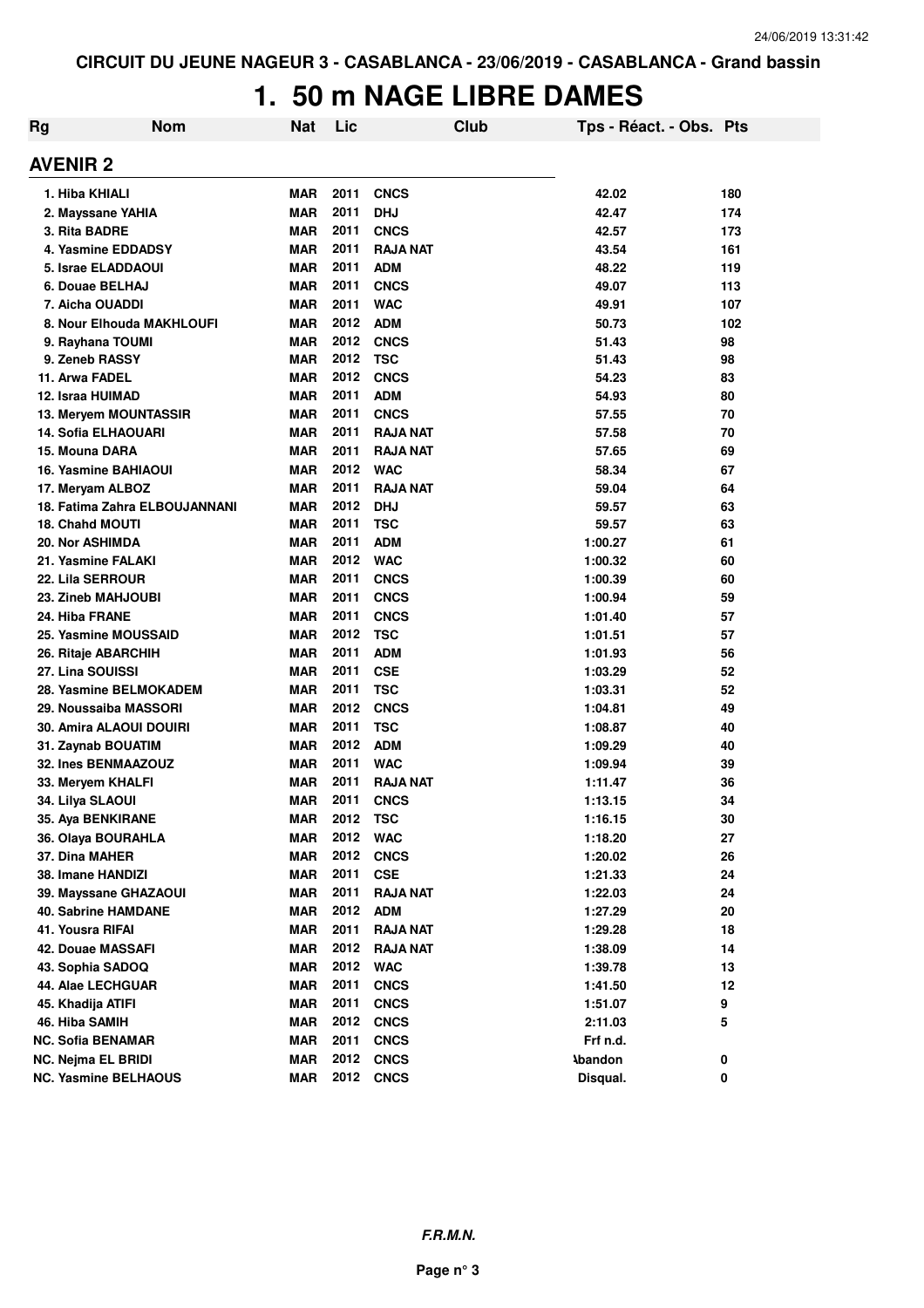| <b>POUSSINS</b><br>2008<br>1. Hamza KELLA<br><b>ADM</b><br>32.27<br>272<br><b>MAR</b><br>2008<br><b>MAR</b><br><b>RAJA NAT</b><br>33.24<br>249<br>2. Mohamed Ayoub HAJOUANE<br>2009<br>3. Yasser EZZIDI<br><b>MAR</b><br><b>RAJA NAT</b><br>33.60<br>241<br><b>MAR</b><br>2008<br>4. Ahmed Arrayane EDDARI<br><b>RAJA NAT</b><br>33.62<br>240<br>2008<br><b>MAR</b><br>33.73<br>5. Mohammed Rayane LYAMANI<br><b>CSE</b><br>238<br>2008<br>6. Yassine BOUCHTI<br><b>MAR</b><br><b>TSC</b><br>36.05<br>195<br><b>MAR</b><br>2008<br><b>ADM</b><br>36.07<br>7. Mohamed Amine BCHIRI<br>194<br><b>MAR</b><br>2008<br><b>ADM</b><br>8. Zakaria MAHASSINE<br>36.45<br>188<br>2008<br><b>MAR</b><br><b>DHJ</b><br>36.63<br>9. Abdelhamid EL MOUEFFEQ<br>186<br>2008<br><b>CNCS</b><br>10. Abdellah SAOUT EL HAK<br><b>MAR</b><br>36.65<br>185<br>2009<br><b>RAJA NAT</b><br>36.74<br>11. Anwar KOKODIL<br><b>MAR</b><br>184<br>2008<br><b>WAC</b><br><b>12. Boubker KHARBOUCH</b><br><b>MAR</b><br>36.94<br>181<br>2009<br><b>CNCS</b><br>13. Mohammed ESSADEQ<br><b>MAR</b><br>37.23<br>177<br>2008<br><b>CSEJL</b><br><b>MAR</b><br>37.55<br>172<br>14. Rayane AKIL<br>2008<br><b>WAC</b><br><b>15. Soultane HAMDI</b><br><b>MAR</b><br>37.62<br>171<br>2008<br><b>ADM</b><br><b>16. Jibril BENSEKRY</b><br><b>MAR</b><br>37.81<br>169<br>2009<br><b>WAC</b><br>17. Mohamed Amine SIFALLAH<br><b>MAR</b><br>38.31<br>162<br>2008<br><b>TSC</b><br>18. Mohammed Amine GHALIB<br><b>MAR</b><br>38.35<br>162<br>2008<br><b>ADM</b><br><b>19. Omar KORAIT</b><br><b>MAR</b><br>38.54<br>159<br>2008<br><b>CNCS</b><br>20. Badr RIFKI<br><b>MAR</b><br>38.65<br>158<br>2008<br><b>TSC</b><br>21. Abderrahmane LABHAIRI<br><b>MAR</b><br>38.87<br>155<br>2008<br><b>WAC</b><br>22. Abdallah OUADDI<br><b>MAR</b><br>39.09<br>153<br>2009<br>23. Salim KHOUDRI<br><b>MAR</b><br><b>ADM</b><br>39.26<br>151<br>2009<br>24. Ahmed Zaid KORAIT<br><b>MAR</b><br><b>ADM</b><br>39.49<br>148<br>2009<br><b>TSC</b><br>25. Ghali LAKRADI<br><b>MAR</b><br>39.88<br>144<br>2009<br><b>ADM</b><br>26. Mohamed Kamil RACHID<br><b>MAR</b><br>39.91<br>143<br>2009<br><b>ADM</b><br>27. Ayoub CHBIHI EL WAHOUDI<br><b>MAR</b><br>40.72<br>135<br>2008<br>27. Imadeddine GANTARE<br><b>MAR</b><br><b>CNCS</b><br>40.72<br>135<br>2008<br>29. Mehdi RASSY<br><b>MAR</b><br><b>TSC</b><br>41.29<br>129<br>2009<br><b>CNCS</b><br>30. Adam ELMESKINI<br><b>MAR</b><br>41.41<br>128<br>2009<br>31. Adam ZOUHAIRI<br><b>MAR</b><br><b>DHJ</b><br>41.56<br>127<br>2009<br>32. Haitam MARAH<br><b>MAR</b><br><b>TSC</b><br>41.76<br>125<br>2009<br><b>33. Omar BOUIKACHRANE</b><br><b>MAR</b><br><b>DHJ</b><br>124<br>41.86<br>2008<br><b>MAR</b><br><b>CNCS</b><br>123<br>34. Saad BAKIZ<br>41.94<br>2009<br>35. Yassine Mohamed SOULIMANI OMAR MAR<br><b>CNCS</b><br>42.11<br>122<br>2008<br>36. Yasser EL ADAOUI<br><b>ADM</b><br>42.21<br>121<br>MAR<br>2009<br><b>WAC</b><br>37. Yasser OUAKSSIM<br><b>MAR</b><br>42.52<br>118<br>2009<br><b>WAC</b><br>38. Mohammed Amine BENNASRI<br><b>MAR</b><br>42.79<br>116<br>2009<br><b>MAR</b><br><b>CNCS</b><br>43.01<br>114<br>39. Yahya OUAHMANE<br>2008<br>40. Hamza BELMOUADDINE<br><b>MAR</b><br><b>RAJA NAT</b><br>43.08<br>114<br>2009<br>41. Saad LAHIBA<br><b>MAR</b><br><b>WAC</b><br>43.24<br>113<br>2009<br>42. Yahya TAWSSI<br><b>MAR</b><br><b>TSC</b><br>43.55<br>110<br>2008<br>43. Anas AZIZI<br><b>MAR</b><br><b>TSC</b><br>43.61<br>110<br>2008<br>44. Omar BENLAANAYA<br><b>MAR</b><br><b>RAJA NAT</b><br>43.83<br>108<br>2009<br>45. Mohammed Ziad KETTANI<br><b>MAR</b><br><b>DHJ</b><br>44.07<br>106<br>2008<br><b>MAR</b><br>44.24<br>46. Rayane NACIR<br><b>WAC</b><br>105<br>2008<br>47. Rayane BELAIDI<br><b>MAR</b><br><b>CSE</b><br>44.69<br>102<br>2008<br><b>ADM</b><br>48. Ali BEN ABDELJLIL<br><b>MAR</b><br>44.89<br>101<br>2009<br><b>ADM</b><br><b>MAR</b><br>45.01<br>49. Anas ALAOUI BALGHITI<br>100<br>2008<br><b>CSEJL</b><br>50. Mohammed Taha TOURBI<br><b>MAR</b><br>45.31<br>98<br>2008<br><b>CNCS</b><br>51. Adam ATIFI<br><b>MAR</b><br>45.49<br>97 | <b>Rg</b> | <b>Nom</b> | Nat | Lic  | Club | Tps - Réact. - Obs. Pts |  |
|---------------------------------------------------------------------------------------------------------------------------------------------------------------------------------------------------------------------------------------------------------------------------------------------------------------------------------------------------------------------------------------------------------------------------------------------------------------------------------------------------------------------------------------------------------------------------------------------------------------------------------------------------------------------------------------------------------------------------------------------------------------------------------------------------------------------------------------------------------------------------------------------------------------------------------------------------------------------------------------------------------------------------------------------------------------------------------------------------------------------------------------------------------------------------------------------------------------------------------------------------------------------------------------------------------------------------------------------------------------------------------------------------------------------------------------------------------------------------------------------------------------------------------------------------------------------------------------------------------------------------------------------------------------------------------------------------------------------------------------------------------------------------------------------------------------------------------------------------------------------------------------------------------------------------------------------------------------------------------------------------------------------------------------------------------------------------------------------------------------------------------------------------------------------------------------------------------------------------------------------------------------------------------------------------------------------------------------------------------------------------------------------------------------------------------------------------------------------------------------------------------------------------------------------------------------------------------------------------------------------------------------------------------------------------------------------------------------------------------------------------------------------------------------------------------------------------------------------------------------------------------------------------------------------------------------------------------------------------------------------------------------------------------------------------------------------------------------------------------------------------------------------------------------------------------------------------------------------------------------------------------------------------------------------------------------------------------------------------------------------------------------------------------------------------------------------------------------------------------------------------------------------------------------------------------------------------------------------------------------------------------------------------------------------------------------------------------------------------------------------------------------------------------------------------------------------------------------------------------------------------------------------------------------------------------------------------------------------------------------------------------------------------------------------------------------------------------------------------------------------|-----------|------------|-----|------|------|-------------------------|--|
|                                                                                                                                                                                                                                                                                                                                                                                                                                                                                                                                                                                                                                                                                                                                                                                                                                                                                                                                                                                                                                                                                                                                                                                                                                                                                                                                                                                                                                                                                                                                                                                                                                                                                                                                                                                                                                                                                                                                                                                                                                                                                                                                                                                                                                                                                                                                                                                                                                                                                                                                                                                                                                                                                                                                                                                                                                                                                                                                                                                                                                                                                                                                                                                                                                                                                                                                                                                                                                                                                                                                                                                                                                                                                                                                                                                                                                                                                                                                                                                                                                                                                                                     |           |            |     |      |      |                         |  |
|                                                                                                                                                                                                                                                                                                                                                                                                                                                                                                                                                                                                                                                                                                                                                                                                                                                                                                                                                                                                                                                                                                                                                                                                                                                                                                                                                                                                                                                                                                                                                                                                                                                                                                                                                                                                                                                                                                                                                                                                                                                                                                                                                                                                                                                                                                                                                                                                                                                                                                                                                                                                                                                                                                                                                                                                                                                                                                                                                                                                                                                                                                                                                                                                                                                                                                                                                                                                                                                                                                                                                                                                                                                                                                                                                                                                                                                                                                                                                                                                                                                                                                                     |           |            |     |      |      |                         |  |
|                                                                                                                                                                                                                                                                                                                                                                                                                                                                                                                                                                                                                                                                                                                                                                                                                                                                                                                                                                                                                                                                                                                                                                                                                                                                                                                                                                                                                                                                                                                                                                                                                                                                                                                                                                                                                                                                                                                                                                                                                                                                                                                                                                                                                                                                                                                                                                                                                                                                                                                                                                                                                                                                                                                                                                                                                                                                                                                                                                                                                                                                                                                                                                                                                                                                                                                                                                                                                                                                                                                                                                                                                                                                                                                                                                                                                                                                                                                                                                                                                                                                                                                     |           |            |     |      |      |                         |  |
|                                                                                                                                                                                                                                                                                                                                                                                                                                                                                                                                                                                                                                                                                                                                                                                                                                                                                                                                                                                                                                                                                                                                                                                                                                                                                                                                                                                                                                                                                                                                                                                                                                                                                                                                                                                                                                                                                                                                                                                                                                                                                                                                                                                                                                                                                                                                                                                                                                                                                                                                                                                                                                                                                                                                                                                                                                                                                                                                                                                                                                                                                                                                                                                                                                                                                                                                                                                                                                                                                                                                                                                                                                                                                                                                                                                                                                                                                                                                                                                                                                                                                                                     |           |            |     |      |      |                         |  |
|                                                                                                                                                                                                                                                                                                                                                                                                                                                                                                                                                                                                                                                                                                                                                                                                                                                                                                                                                                                                                                                                                                                                                                                                                                                                                                                                                                                                                                                                                                                                                                                                                                                                                                                                                                                                                                                                                                                                                                                                                                                                                                                                                                                                                                                                                                                                                                                                                                                                                                                                                                                                                                                                                                                                                                                                                                                                                                                                                                                                                                                                                                                                                                                                                                                                                                                                                                                                                                                                                                                                                                                                                                                                                                                                                                                                                                                                                                                                                                                                                                                                                                                     |           |            |     |      |      |                         |  |
|                                                                                                                                                                                                                                                                                                                                                                                                                                                                                                                                                                                                                                                                                                                                                                                                                                                                                                                                                                                                                                                                                                                                                                                                                                                                                                                                                                                                                                                                                                                                                                                                                                                                                                                                                                                                                                                                                                                                                                                                                                                                                                                                                                                                                                                                                                                                                                                                                                                                                                                                                                                                                                                                                                                                                                                                                                                                                                                                                                                                                                                                                                                                                                                                                                                                                                                                                                                                                                                                                                                                                                                                                                                                                                                                                                                                                                                                                                                                                                                                                                                                                                                     |           |            |     |      |      |                         |  |
|                                                                                                                                                                                                                                                                                                                                                                                                                                                                                                                                                                                                                                                                                                                                                                                                                                                                                                                                                                                                                                                                                                                                                                                                                                                                                                                                                                                                                                                                                                                                                                                                                                                                                                                                                                                                                                                                                                                                                                                                                                                                                                                                                                                                                                                                                                                                                                                                                                                                                                                                                                                                                                                                                                                                                                                                                                                                                                                                                                                                                                                                                                                                                                                                                                                                                                                                                                                                                                                                                                                                                                                                                                                                                                                                                                                                                                                                                                                                                                                                                                                                                                                     |           |            |     |      |      |                         |  |
|                                                                                                                                                                                                                                                                                                                                                                                                                                                                                                                                                                                                                                                                                                                                                                                                                                                                                                                                                                                                                                                                                                                                                                                                                                                                                                                                                                                                                                                                                                                                                                                                                                                                                                                                                                                                                                                                                                                                                                                                                                                                                                                                                                                                                                                                                                                                                                                                                                                                                                                                                                                                                                                                                                                                                                                                                                                                                                                                                                                                                                                                                                                                                                                                                                                                                                                                                                                                                                                                                                                                                                                                                                                                                                                                                                                                                                                                                                                                                                                                                                                                                                                     |           |            |     |      |      |                         |  |
|                                                                                                                                                                                                                                                                                                                                                                                                                                                                                                                                                                                                                                                                                                                                                                                                                                                                                                                                                                                                                                                                                                                                                                                                                                                                                                                                                                                                                                                                                                                                                                                                                                                                                                                                                                                                                                                                                                                                                                                                                                                                                                                                                                                                                                                                                                                                                                                                                                                                                                                                                                                                                                                                                                                                                                                                                                                                                                                                                                                                                                                                                                                                                                                                                                                                                                                                                                                                                                                                                                                                                                                                                                                                                                                                                                                                                                                                                                                                                                                                                                                                                                                     |           |            |     |      |      |                         |  |
|                                                                                                                                                                                                                                                                                                                                                                                                                                                                                                                                                                                                                                                                                                                                                                                                                                                                                                                                                                                                                                                                                                                                                                                                                                                                                                                                                                                                                                                                                                                                                                                                                                                                                                                                                                                                                                                                                                                                                                                                                                                                                                                                                                                                                                                                                                                                                                                                                                                                                                                                                                                                                                                                                                                                                                                                                                                                                                                                                                                                                                                                                                                                                                                                                                                                                                                                                                                                                                                                                                                                                                                                                                                                                                                                                                                                                                                                                                                                                                                                                                                                                                                     |           |            |     |      |      |                         |  |
|                                                                                                                                                                                                                                                                                                                                                                                                                                                                                                                                                                                                                                                                                                                                                                                                                                                                                                                                                                                                                                                                                                                                                                                                                                                                                                                                                                                                                                                                                                                                                                                                                                                                                                                                                                                                                                                                                                                                                                                                                                                                                                                                                                                                                                                                                                                                                                                                                                                                                                                                                                                                                                                                                                                                                                                                                                                                                                                                                                                                                                                                                                                                                                                                                                                                                                                                                                                                                                                                                                                                                                                                                                                                                                                                                                                                                                                                                                                                                                                                                                                                                                                     |           |            |     |      |      |                         |  |
|                                                                                                                                                                                                                                                                                                                                                                                                                                                                                                                                                                                                                                                                                                                                                                                                                                                                                                                                                                                                                                                                                                                                                                                                                                                                                                                                                                                                                                                                                                                                                                                                                                                                                                                                                                                                                                                                                                                                                                                                                                                                                                                                                                                                                                                                                                                                                                                                                                                                                                                                                                                                                                                                                                                                                                                                                                                                                                                                                                                                                                                                                                                                                                                                                                                                                                                                                                                                                                                                                                                                                                                                                                                                                                                                                                                                                                                                                                                                                                                                                                                                                                                     |           |            |     |      |      |                         |  |
|                                                                                                                                                                                                                                                                                                                                                                                                                                                                                                                                                                                                                                                                                                                                                                                                                                                                                                                                                                                                                                                                                                                                                                                                                                                                                                                                                                                                                                                                                                                                                                                                                                                                                                                                                                                                                                                                                                                                                                                                                                                                                                                                                                                                                                                                                                                                                                                                                                                                                                                                                                                                                                                                                                                                                                                                                                                                                                                                                                                                                                                                                                                                                                                                                                                                                                                                                                                                                                                                                                                                                                                                                                                                                                                                                                                                                                                                                                                                                                                                                                                                                                                     |           |            |     |      |      |                         |  |
|                                                                                                                                                                                                                                                                                                                                                                                                                                                                                                                                                                                                                                                                                                                                                                                                                                                                                                                                                                                                                                                                                                                                                                                                                                                                                                                                                                                                                                                                                                                                                                                                                                                                                                                                                                                                                                                                                                                                                                                                                                                                                                                                                                                                                                                                                                                                                                                                                                                                                                                                                                                                                                                                                                                                                                                                                                                                                                                                                                                                                                                                                                                                                                                                                                                                                                                                                                                                                                                                                                                                                                                                                                                                                                                                                                                                                                                                                                                                                                                                                                                                                                                     |           |            |     |      |      |                         |  |
|                                                                                                                                                                                                                                                                                                                                                                                                                                                                                                                                                                                                                                                                                                                                                                                                                                                                                                                                                                                                                                                                                                                                                                                                                                                                                                                                                                                                                                                                                                                                                                                                                                                                                                                                                                                                                                                                                                                                                                                                                                                                                                                                                                                                                                                                                                                                                                                                                                                                                                                                                                                                                                                                                                                                                                                                                                                                                                                                                                                                                                                                                                                                                                                                                                                                                                                                                                                                                                                                                                                                                                                                                                                                                                                                                                                                                                                                                                                                                                                                                                                                                                                     |           |            |     |      |      |                         |  |
|                                                                                                                                                                                                                                                                                                                                                                                                                                                                                                                                                                                                                                                                                                                                                                                                                                                                                                                                                                                                                                                                                                                                                                                                                                                                                                                                                                                                                                                                                                                                                                                                                                                                                                                                                                                                                                                                                                                                                                                                                                                                                                                                                                                                                                                                                                                                                                                                                                                                                                                                                                                                                                                                                                                                                                                                                                                                                                                                                                                                                                                                                                                                                                                                                                                                                                                                                                                                                                                                                                                                                                                                                                                                                                                                                                                                                                                                                                                                                                                                                                                                                                                     |           |            |     |      |      |                         |  |
|                                                                                                                                                                                                                                                                                                                                                                                                                                                                                                                                                                                                                                                                                                                                                                                                                                                                                                                                                                                                                                                                                                                                                                                                                                                                                                                                                                                                                                                                                                                                                                                                                                                                                                                                                                                                                                                                                                                                                                                                                                                                                                                                                                                                                                                                                                                                                                                                                                                                                                                                                                                                                                                                                                                                                                                                                                                                                                                                                                                                                                                                                                                                                                                                                                                                                                                                                                                                                                                                                                                                                                                                                                                                                                                                                                                                                                                                                                                                                                                                                                                                                                                     |           |            |     |      |      |                         |  |
|                                                                                                                                                                                                                                                                                                                                                                                                                                                                                                                                                                                                                                                                                                                                                                                                                                                                                                                                                                                                                                                                                                                                                                                                                                                                                                                                                                                                                                                                                                                                                                                                                                                                                                                                                                                                                                                                                                                                                                                                                                                                                                                                                                                                                                                                                                                                                                                                                                                                                                                                                                                                                                                                                                                                                                                                                                                                                                                                                                                                                                                                                                                                                                                                                                                                                                                                                                                                                                                                                                                                                                                                                                                                                                                                                                                                                                                                                                                                                                                                                                                                                                                     |           |            |     |      |      |                         |  |
|                                                                                                                                                                                                                                                                                                                                                                                                                                                                                                                                                                                                                                                                                                                                                                                                                                                                                                                                                                                                                                                                                                                                                                                                                                                                                                                                                                                                                                                                                                                                                                                                                                                                                                                                                                                                                                                                                                                                                                                                                                                                                                                                                                                                                                                                                                                                                                                                                                                                                                                                                                                                                                                                                                                                                                                                                                                                                                                                                                                                                                                                                                                                                                                                                                                                                                                                                                                                                                                                                                                                                                                                                                                                                                                                                                                                                                                                                                                                                                                                                                                                                                                     |           |            |     |      |      |                         |  |
|                                                                                                                                                                                                                                                                                                                                                                                                                                                                                                                                                                                                                                                                                                                                                                                                                                                                                                                                                                                                                                                                                                                                                                                                                                                                                                                                                                                                                                                                                                                                                                                                                                                                                                                                                                                                                                                                                                                                                                                                                                                                                                                                                                                                                                                                                                                                                                                                                                                                                                                                                                                                                                                                                                                                                                                                                                                                                                                                                                                                                                                                                                                                                                                                                                                                                                                                                                                                                                                                                                                                                                                                                                                                                                                                                                                                                                                                                                                                                                                                                                                                                                                     |           |            |     |      |      |                         |  |
|                                                                                                                                                                                                                                                                                                                                                                                                                                                                                                                                                                                                                                                                                                                                                                                                                                                                                                                                                                                                                                                                                                                                                                                                                                                                                                                                                                                                                                                                                                                                                                                                                                                                                                                                                                                                                                                                                                                                                                                                                                                                                                                                                                                                                                                                                                                                                                                                                                                                                                                                                                                                                                                                                                                                                                                                                                                                                                                                                                                                                                                                                                                                                                                                                                                                                                                                                                                                                                                                                                                                                                                                                                                                                                                                                                                                                                                                                                                                                                                                                                                                                                                     |           |            |     |      |      |                         |  |
|                                                                                                                                                                                                                                                                                                                                                                                                                                                                                                                                                                                                                                                                                                                                                                                                                                                                                                                                                                                                                                                                                                                                                                                                                                                                                                                                                                                                                                                                                                                                                                                                                                                                                                                                                                                                                                                                                                                                                                                                                                                                                                                                                                                                                                                                                                                                                                                                                                                                                                                                                                                                                                                                                                                                                                                                                                                                                                                                                                                                                                                                                                                                                                                                                                                                                                                                                                                                                                                                                                                                                                                                                                                                                                                                                                                                                                                                                                                                                                                                                                                                                                                     |           |            |     |      |      |                         |  |
|                                                                                                                                                                                                                                                                                                                                                                                                                                                                                                                                                                                                                                                                                                                                                                                                                                                                                                                                                                                                                                                                                                                                                                                                                                                                                                                                                                                                                                                                                                                                                                                                                                                                                                                                                                                                                                                                                                                                                                                                                                                                                                                                                                                                                                                                                                                                                                                                                                                                                                                                                                                                                                                                                                                                                                                                                                                                                                                                                                                                                                                                                                                                                                                                                                                                                                                                                                                                                                                                                                                                                                                                                                                                                                                                                                                                                                                                                                                                                                                                                                                                                                                     |           |            |     |      |      |                         |  |
|                                                                                                                                                                                                                                                                                                                                                                                                                                                                                                                                                                                                                                                                                                                                                                                                                                                                                                                                                                                                                                                                                                                                                                                                                                                                                                                                                                                                                                                                                                                                                                                                                                                                                                                                                                                                                                                                                                                                                                                                                                                                                                                                                                                                                                                                                                                                                                                                                                                                                                                                                                                                                                                                                                                                                                                                                                                                                                                                                                                                                                                                                                                                                                                                                                                                                                                                                                                                                                                                                                                                                                                                                                                                                                                                                                                                                                                                                                                                                                                                                                                                                                                     |           |            |     |      |      |                         |  |
|                                                                                                                                                                                                                                                                                                                                                                                                                                                                                                                                                                                                                                                                                                                                                                                                                                                                                                                                                                                                                                                                                                                                                                                                                                                                                                                                                                                                                                                                                                                                                                                                                                                                                                                                                                                                                                                                                                                                                                                                                                                                                                                                                                                                                                                                                                                                                                                                                                                                                                                                                                                                                                                                                                                                                                                                                                                                                                                                                                                                                                                                                                                                                                                                                                                                                                                                                                                                                                                                                                                                                                                                                                                                                                                                                                                                                                                                                                                                                                                                                                                                                                                     |           |            |     |      |      |                         |  |
|                                                                                                                                                                                                                                                                                                                                                                                                                                                                                                                                                                                                                                                                                                                                                                                                                                                                                                                                                                                                                                                                                                                                                                                                                                                                                                                                                                                                                                                                                                                                                                                                                                                                                                                                                                                                                                                                                                                                                                                                                                                                                                                                                                                                                                                                                                                                                                                                                                                                                                                                                                                                                                                                                                                                                                                                                                                                                                                                                                                                                                                                                                                                                                                                                                                                                                                                                                                                                                                                                                                                                                                                                                                                                                                                                                                                                                                                                                                                                                                                                                                                                                                     |           |            |     |      |      |                         |  |
|                                                                                                                                                                                                                                                                                                                                                                                                                                                                                                                                                                                                                                                                                                                                                                                                                                                                                                                                                                                                                                                                                                                                                                                                                                                                                                                                                                                                                                                                                                                                                                                                                                                                                                                                                                                                                                                                                                                                                                                                                                                                                                                                                                                                                                                                                                                                                                                                                                                                                                                                                                                                                                                                                                                                                                                                                                                                                                                                                                                                                                                                                                                                                                                                                                                                                                                                                                                                                                                                                                                                                                                                                                                                                                                                                                                                                                                                                                                                                                                                                                                                                                                     |           |            |     |      |      |                         |  |
|                                                                                                                                                                                                                                                                                                                                                                                                                                                                                                                                                                                                                                                                                                                                                                                                                                                                                                                                                                                                                                                                                                                                                                                                                                                                                                                                                                                                                                                                                                                                                                                                                                                                                                                                                                                                                                                                                                                                                                                                                                                                                                                                                                                                                                                                                                                                                                                                                                                                                                                                                                                                                                                                                                                                                                                                                                                                                                                                                                                                                                                                                                                                                                                                                                                                                                                                                                                                                                                                                                                                                                                                                                                                                                                                                                                                                                                                                                                                                                                                                                                                                                                     |           |            |     |      |      |                         |  |
|                                                                                                                                                                                                                                                                                                                                                                                                                                                                                                                                                                                                                                                                                                                                                                                                                                                                                                                                                                                                                                                                                                                                                                                                                                                                                                                                                                                                                                                                                                                                                                                                                                                                                                                                                                                                                                                                                                                                                                                                                                                                                                                                                                                                                                                                                                                                                                                                                                                                                                                                                                                                                                                                                                                                                                                                                                                                                                                                                                                                                                                                                                                                                                                                                                                                                                                                                                                                                                                                                                                                                                                                                                                                                                                                                                                                                                                                                                                                                                                                                                                                                                                     |           |            |     |      |      |                         |  |
|                                                                                                                                                                                                                                                                                                                                                                                                                                                                                                                                                                                                                                                                                                                                                                                                                                                                                                                                                                                                                                                                                                                                                                                                                                                                                                                                                                                                                                                                                                                                                                                                                                                                                                                                                                                                                                                                                                                                                                                                                                                                                                                                                                                                                                                                                                                                                                                                                                                                                                                                                                                                                                                                                                                                                                                                                                                                                                                                                                                                                                                                                                                                                                                                                                                                                                                                                                                                                                                                                                                                                                                                                                                                                                                                                                                                                                                                                                                                                                                                                                                                                                                     |           |            |     |      |      |                         |  |
|                                                                                                                                                                                                                                                                                                                                                                                                                                                                                                                                                                                                                                                                                                                                                                                                                                                                                                                                                                                                                                                                                                                                                                                                                                                                                                                                                                                                                                                                                                                                                                                                                                                                                                                                                                                                                                                                                                                                                                                                                                                                                                                                                                                                                                                                                                                                                                                                                                                                                                                                                                                                                                                                                                                                                                                                                                                                                                                                                                                                                                                                                                                                                                                                                                                                                                                                                                                                                                                                                                                                                                                                                                                                                                                                                                                                                                                                                                                                                                                                                                                                                                                     |           |            |     |      |      |                         |  |
|                                                                                                                                                                                                                                                                                                                                                                                                                                                                                                                                                                                                                                                                                                                                                                                                                                                                                                                                                                                                                                                                                                                                                                                                                                                                                                                                                                                                                                                                                                                                                                                                                                                                                                                                                                                                                                                                                                                                                                                                                                                                                                                                                                                                                                                                                                                                                                                                                                                                                                                                                                                                                                                                                                                                                                                                                                                                                                                                                                                                                                                                                                                                                                                                                                                                                                                                                                                                                                                                                                                                                                                                                                                                                                                                                                                                                                                                                                                                                                                                                                                                                                                     |           |            |     |      |      |                         |  |
|                                                                                                                                                                                                                                                                                                                                                                                                                                                                                                                                                                                                                                                                                                                                                                                                                                                                                                                                                                                                                                                                                                                                                                                                                                                                                                                                                                                                                                                                                                                                                                                                                                                                                                                                                                                                                                                                                                                                                                                                                                                                                                                                                                                                                                                                                                                                                                                                                                                                                                                                                                                                                                                                                                                                                                                                                                                                                                                                                                                                                                                                                                                                                                                                                                                                                                                                                                                                                                                                                                                                                                                                                                                                                                                                                                                                                                                                                                                                                                                                                                                                                                                     |           |            |     |      |      |                         |  |
|                                                                                                                                                                                                                                                                                                                                                                                                                                                                                                                                                                                                                                                                                                                                                                                                                                                                                                                                                                                                                                                                                                                                                                                                                                                                                                                                                                                                                                                                                                                                                                                                                                                                                                                                                                                                                                                                                                                                                                                                                                                                                                                                                                                                                                                                                                                                                                                                                                                                                                                                                                                                                                                                                                                                                                                                                                                                                                                                                                                                                                                                                                                                                                                                                                                                                                                                                                                                                                                                                                                                                                                                                                                                                                                                                                                                                                                                                                                                                                                                                                                                                                                     |           |            |     |      |      |                         |  |
|                                                                                                                                                                                                                                                                                                                                                                                                                                                                                                                                                                                                                                                                                                                                                                                                                                                                                                                                                                                                                                                                                                                                                                                                                                                                                                                                                                                                                                                                                                                                                                                                                                                                                                                                                                                                                                                                                                                                                                                                                                                                                                                                                                                                                                                                                                                                                                                                                                                                                                                                                                                                                                                                                                                                                                                                                                                                                                                                                                                                                                                                                                                                                                                                                                                                                                                                                                                                                                                                                                                                                                                                                                                                                                                                                                                                                                                                                                                                                                                                                                                                                                                     |           |            |     |      |      |                         |  |
|                                                                                                                                                                                                                                                                                                                                                                                                                                                                                                                                                                                                                                                                                                                                                                                                                                                                                                                                                                                                                                                                                                                                                                                                                                                                                                                                                                                                                                                                                                                                                                                                                                                                                                                                                                                                                                                                                                                                                                                                                                                                                                                                                                                                                                                                                                                                                                                                                                                                                                                                                                                                                                                                                                                                                                                                                                                                                                                                                                                                                                                                                                                                                                                                                                                                                                                                                                                                                                                                                                                                                                                                                                                                                                                                                                                                                                                                                                                                                                                                                                                                                                                     |           |            |     |      |      |                         |  |
|                                                                                                                                                                                                                                                                                                                                                                                                                                                                                                                                                                                                                                                                                                                                                                                                                                                                                                                                                                                                                                                                                                                                                                                                                                                                                                                                                                                                                                                                                                                                                                                                                                                                                                                                                                                                                                                                                                                                                                                                                                                                                                                                                                                                                                                                                                                                                                                                                                                                                                                                                                                                                                                                                                                                                                                                                                                                                                                                                                                                                                                                                                                                                                                                                                                                                                                                                                                                                                                                                                                                                                                                                                                                                                                                                                                                                                                                                                                                                                                                                                                                                                                     |           |            |     |      |      |                         |  |
|                                                                                                                                                                                                                                                                                                                                                                                                                                                                                                                                                                                                                                                                                                                                                                                                                                                                                                                                                                                                                                                                                                                                                                                                                                                                                                                                                                                                                                                                                                                                                                                                                                                                                                                                                                                                                                                                                                                                                                                                                                                                                                                                                                                                                                                                                                                                                                                                                                                                                                                                                                                                                                                                                                                                                                                                                                                                                                                                                                                                                                                                                                                                                                                                                                                                                                                                                                                                                                                                                                                                                                                                                                                                                                                                                                                                                                                                                                                                                                                                                                                                                                                     |           |            |     |      |      |                         |  |
|                                                                                                                                                                                                                                                                                                                                                                                                                                                                                                                                                                                                                                                                                                                                                                                                                                                                                                                                                                                                                                                                                                                                                                                                                                                                                                                                                                                                                                                                                                                                                                                                                                                                                                                                                                                                                                                                                                                                                                                                                                                                                                                                                                                                                                                                                                                                                                                                                                                                                                                                                                                                                                                                                                                                                                                                                                                                                                                                                                                                                                                                                                                                                                                                                                                                                                                                                                                                                                                                                                                                                                                                                                                                                                                                                                                                                                                                                                                                                                                                                                                                                                                     |           |            |     |      |      |                         |  |
|                                                                                                                                                                                                                                                                                                                                                                                                                                                                                                                                                                                                                                                                                                                                                                                                                                                                                                                                                                                                                                                                                                                                                                                                                                                                                                                                                                                                                                                                                                                                                                                                                                                                                                                                                                                                                                                                                                                                                                                                                                                                                                                                                                                                                                                                                                                                                                                                                                                                                                                                                                                                                                                                                                                                                                                                                                                                                                                                                                                                                                                                                                                                                                                                                                                                                                                                                                                                                                                                                                                                                                                                                                                                                                                                                                                                                                                                                                                                                                                                                                                                                                                     |           |            |     |      |      |                         |  |
|                                                                                                                                                                                                                                                                                                                                                                                                                                                                                                                                                                                                                                                                                                                                                                                                                                                                                                                                                                                                                                                                                                                                                                                                                                                                                                                                                                                                                                                                                                                                                                                                                                                                                                                                                                                                                                                                                                                                                                                                                                                                                                                                                                                                                                                                                                                                                                                                                                                                                                                                                                                                                                                                                                                                                                                                                                                                                                                                                                                                                                                                                                                                                                                                                                                                                                                                                                                                                                                                                                                                                                                                                                                                                                                                                                                                                                                                                                                                                                                                                                                                                                                     |           |            |     |      |      |                         |  |
|                                                                                                                                                                                                                                                                                                                                                                                                                                                                                                                                                                                                                                                                                                                                                                                                                                                                                                                                                                                                                                                                                                                                                                                                                                                                                                                                                                                                                                                                                                                                                                                                                                                                                                                                                                                                                                                                                                                                                                                                                                                                                                                                                                                                                                                                                                                                                                                                                                                                                                                                                                                                                                                                                                                                                                                                                                                                                                                                                                                                                                                                                                                                                                                                                                                                                                                                                                                                                                                                                                                                                                                                                                                                                                                                                                                                                                                                                                                                                                                                                                                                                                                     |           |            |     |      |      |                         |  |
|                                                                                                                                                                                                                                                                                                                                                                                                                                                                                                                                                                                                                                                                                                                                                                                                                                                                                                                                                                                                                                                                                                                                                                                                                                                                                                                                                                                                                                                                                                                                                                                                                                                                                                                                                                                                                                                                                                                                                                                                                                                                                                                                                                                                                                                                                                                                                                                                                                                                                                                                                                                                                                                                                                                                                                                                                                                                                                                                                                                                                                                                                                                                                                                                                                                                                                                                                                                                                                                                                                                                                                                                                                                                                                                                                                                                                                                                                                                                                                                                                                                                                                                     |           |            |     |      |      |                         |  |
|                                                                                                                                                                                                                                                                                                                                                                                                                                                                                                                                                                                                                                                                                                                                                                                                                                                                                                                                                                                                                                                                                                                                                                                                                                                                                                                                                                                                                                                                                                                                                                                                                                                                                                                                                                                                                                                                                                                                                                                                                                                                                                                                                                                                                                                                                                                                                                                                                                                                                                                                                                                                                                                                                                                                                                                                                                                                                                                                                                                                                                                                                                                                                                                                                                                                                                                                                                                                                                                                                                                                                                                                                                                                                                                                                                                                                                                                                                                                                                                                                                                                                                                     |           |            |     |      |      |                         |  |
|                                                                                                                                                                                                                                                                                                                                                                                                                                                                                                                                                                                                                                                                                                                                                                                                                                                                                                                                                                                                                                                                                                                                                                                                                                                                                                                                                                                                                                                                                                                                                                                                                                                                                                                                                                                                                                                                                                                                                                                                                                                                                                                                                                                                                                                                                                                                                                                                                                                                                                                                                                                                                                                                                                                                                                                                                                                                                                                                                                                                                                                                                                                                                                                                                                                                                                                                                                                                                                                                                                                                                                                                                                                                                                                                                                                                                                                                                                                                                                                                                                                                                                                     |           |            |     |      |      |                         |  |
|                                                                                                                                                                                                                                                                                                                                                                                                                                                                                                                                                                                                                                                                                                                                                                                                                                                                                                                                                                                                                                                                                                                                                                                                                                                                                                                                                                                                                                                                                                                                                                                                                                                                                                                                                                                                                                                                                                                                                                                                                                                                                                                                                                                                                                                                                                                                                                                                                                                                                                                                                                                                                                                                                                                                                                                                                                                                                                                                                                                                                                                                                                                                                                                                                                                                                                                                                                                                                                                                                                                                                                                                                                                                                                                                                                                                                                                                                                                                                                                                                                                                                                                     |           |            |     |      |      |                         |  |
|                                                                                                                                                                                                                                                                                                                                                                                                                                                                                                                                                                                                                                                                                                                                                                                                                                                                                                                                                                                                                                                                                                                                                                                                                                                                                                                                                                                                                                                                                                                                                                                                                                                                                                                                                                                                                                                                                                                                                                                                                                                                                                                                                                                                                                                                                                                                                                                                                                                                                                                                                                                                                                                                                                                                                                                                                                                                                                                                                                                                                                                                                                                                                                                                                                                                                                                                                                                                                                                                                                                                                                                                                                                                                                                                                                                                                                                                                                                                                                                                                                                                                                                     |           |            |     |      |      |                         |  |
|                                                                                                                                                                                                                                                                                                                                                                                                                                                                                                                                                                                                                                                                                                                                                                                                                                                                                                                                                                                                                                                                                                                                                                                                                                                                                                                                                                                                                                                                                                                                                                                                                                                                                                                                                                                                                                                                                                                                                                                                                                                                                                                                                                                                                                                                                                                                                                                                                                                                                                                                                                                                                                                                                                                                                                                                                                                                                                                                                                                                                                                                                                                                                                                                                                                                                                                                                                                                                                                                                                                                                                                                                                                                                                                                                                                                                                                                                                                                                                                                                                                                                                                     |           |            |     |      |      |                         |  |
|                                                                                                                                                                                                                                                                                                                                                                                                                                                                                                                                                                                                                                                                                                                                                                                                                                                                                                                                                                                                                                                                                                                                                                                                                                                                                                                                                                                                                                                                                                                                                                                                                                                                                                                                                                                                                                                                                                                                                                                                                                                                                                                                                                                                                                                                                                                                                                                                                                                                                                                                                                                                                                                                                                                                                                                                                                                                                                                                                                                                                                                                                                                                                                                                                                                                                                                                                                                                                                                                                                                                                                                                                                                                                                                                                                                                                                                                                                                                                                                                                                                                                                                     |           |            |     |      |      |                         |  |
| 52. Adam MOSSADDIK<br><b>MAR</b><br>45.60<br>96                                                                                                                                                                                                                                                                                                                                                                                                                                                                                                                                                                                                                                                                                                                                                                                                                                                                                                                                                                                                                                                                                                                                                                                                                                                                                                                                                                                                                                                                                                                                                                                                                                                                                                                                                                                                                                                                                                                                                                                                                                                                                                                                                                                                                                                                                                                                                                                                                                                                                                                                                                                                                                                                                                                                                                                                                                                                                                                                                                                                                                                                                                                                                                                                                                                                                                                                                                                                                                                                                                                                                                                                                                                                                                                                                                                                                                                                                                                                                                                                                                                                     |           |            |     | 2008 |      |                         |  |
| <b>CNCS</b><br>2009<br><b>CSEJL</b><br>53. Moad ACHDINI<br><b>MAR</b><br>46.06<br>93                                                                                                                                                                                                                                                                                                                                                                                                                                                                                                                                                                                                                                                                                                                                                                                                                                                                                                                                                                                                                                                                                                                                                                                                                                                                                                                                                                                                                                                                                                                                                                                                                                                                                                                                                                                                                                                                                                                                                                                                                                                                                                                                                                                                                                                                                                                                                                                                                                                                                                                                                                                                                                                                                                                                                                                                                                                                                                                                                                                                                                                                                                                                                                                                                                                                                                                                                                                                                                                                                                                                                                                                                                                                                                                                                                                                                                                                                                                                                                                                                                |           |            |     |      |      |                         |  |
| 2009<br>54. Mohamed Adam DAHO<br><b>MAR</b><br><b>CNCS</b><br>46.28<br>92                                                                                                                                                                                                                                                                                                                                                                                                                                                                                                                                                                                                                                                                                                                                                                                                                                                                                                                                                                                                                                                                                                                                                                                                                                                                                                                                                                                                                                                                                                                                                                                                                                                                                                                                                                                                                                                                                                                                                                                                                                                                                                                                                                                                                                                                                                                                                                                                                                                                                                                                                                                                                                                                                                                                                                                                                                                                                                                                                                                                                                                                                                                                                                                                                                                                                                                                                                                                                                                                                                                                                                                                                                                                                                                                                                                                                                                                                                                                                                                                                                           |           |            |     |      |      |                         |  |
| 2008<br><b>CSEJL</b><br>55. Mohammed Iyad DAMI<br><b>MAR</b><br>46.91<br>88                                                                                                                                                                                                                                                                                                                                                                                                                                                                                                                                                                                                                                                                                                                                                                                                                                                                                                                                                                                                                                                                                                                                                                                                                                                                                                                                                                                                                                                                                                                                                                                                                                                                                                                                                                                                                                                                                                                                                                                                                                                                                                                                                                                                                                                                                                                                                                                                                                                                                                                                                                                                                                                                                                                                                                                                                                                                                                                                                                                                                                                                                                                                                                                                                                                                                                                                                                                                                                                                                                                                                                                                                                                                                                                                                                                                                                                                                                                                                                                                                                         |           |            |     |      |      |                         |  |
| 2009<br>56. Elmehdi BOUAYADI<br><b>MAR</b><br><b>TSC</b><br>47.01<br>88                                                                                                                                                                                                                                                                                                                                                                                                                                                                                                                                                                                                                                                                                                                                                                                                                                                                                                                                                                                                                                                                                                                                                                                                                                                                                                                                                                                                                                                                                                                                                                                                                                                                                                                                                                                                                                                                                                                                                                                                                                                                                                                                                                                                                                                                                                                                                                                                                                                                                                                                                                                                                                                                                                                                                                                                                                                                                                                                                                                                                                                                                                                                                                                                                                                                                                                                                                                                                                                                                                                                                                                                                                                                                                                                                                                                                                                                                                                                                                                                                                             |           |            |     |      |      |                         |  |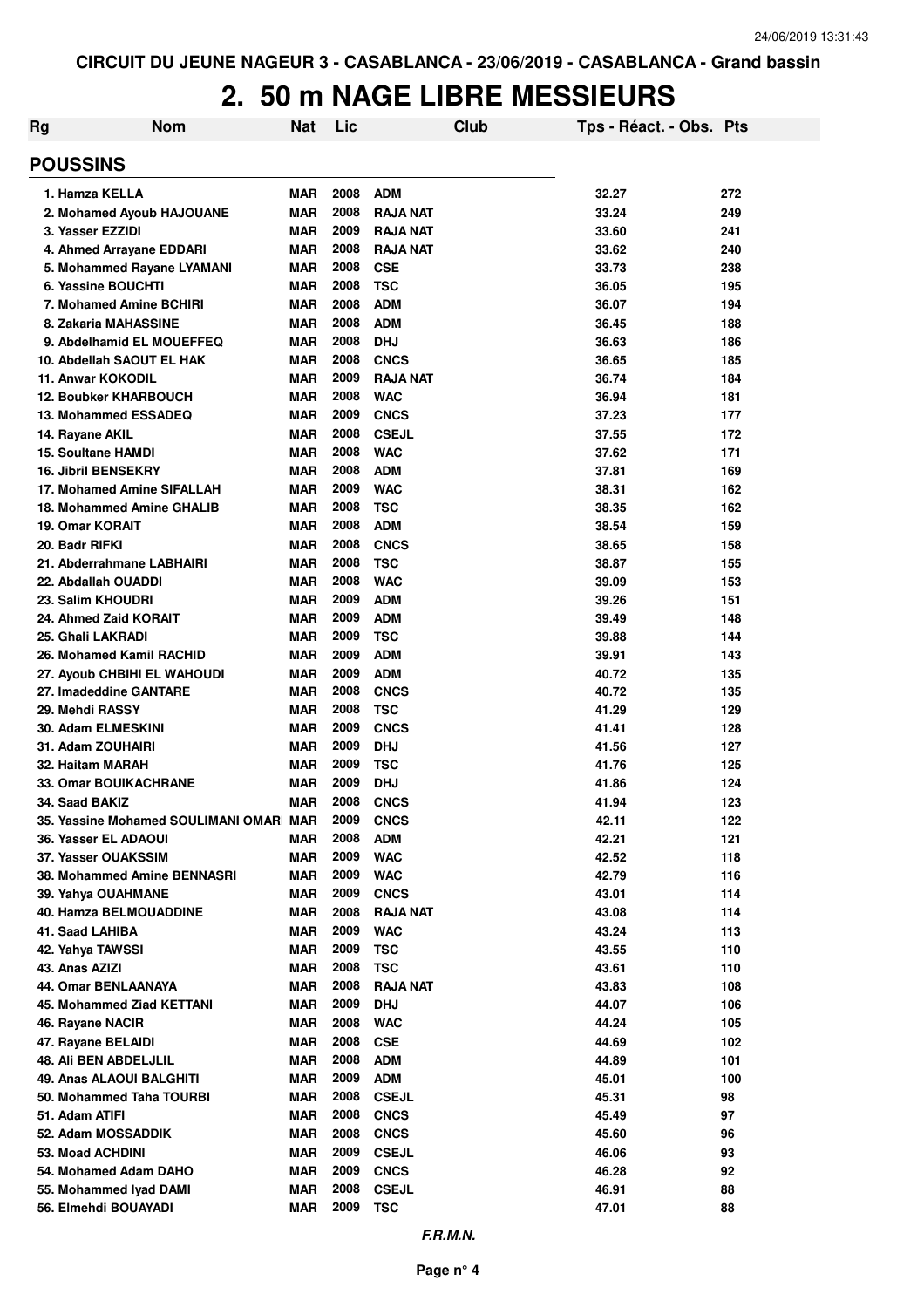| Rg | <b>Nom</b>                                    | <b>Nat</b>        | Lic          |                                    | Club | Tps - Réact. - Obs. Pts |          |
|----|-----------------------------------------------|-------------------|--------------|------------------------------------|------|-------------------------|----------|
|    | <b>POUSSINS</b>                               |                   |              |                                    |      |                         |          |
|    | 57. Mohamed Raouf SAMID                       | <b>MAR</b>        | 2008         | <b>CNCS</b>                        |      | 47.26                   | 86       |
|    | 58. Chouaib BARTAL                            | <b>MAR</b>        | 2008         | <b>DHJ</b>                         |      | 47.80                   | 83       |
|    | 59. Mohamed Ismail BOUZAD                     | <b>MAR</b>        | 2008         | <b>WAC</b>                         |      | 48.12                   | 82       |
|    | 60. Mustapha QUARMOUCHI                       | <b>MAR</b>        | 2009         | <b>ADM</b>                         |      | 48.43                   | 80       |
|    | 61. Adam HIMMECH                              | <b>MAR</b>        | 2009         | <b>TSC</b>                         |      | 48.50                   | 80       |
|    | 62. Farouk AZAR                               | <b>MAR</b>        | 2009         | <b>CSE</b>                         |      | 48.61                   | 79       |
|    | 63. Taha AFFARI                               | <b>MAR</b>        | 2009         | <b>CNCS</b>                        |      | 48.75                   | 78       |
|    | 64. Ibrahim ABOUMOUSSA                        | <b>MAR</b>        | 2009         | <b>RAJA NAT</b>                    |      | 48.88                   | 78       |
|    | 65. Daoud NACIR                               | <b>MAR</b>        | 2009         | <b>WAC</b>                         |      | 48.93                   | 78       |
|    | 66. Yahya KABBAZ                              | <b>MAR</b>        | 2008         | <b>DHJ</b>                         |      | 49.08                   | 77       |
|    | 67. Yahya BENZINE                             | <b>MAR</b>        | 2009         | <b>ADM</b>                         |      | 49.31                   | 76       |
|    | 68. Mohamed ENNAAMANI                         | <b>MAR</b>        | 2009         | <b>CSE</b>                         |      | 49.44                   | 75       |
|    | 69. Yahya MARIR                               | <b>MAR</b>        | 2008         | <b>CNCS</b>                        |      | 49.75                   | 74       |
|    | <b>70. Younes BENOUINI</b>                    | <b>MAR</b>        | 2009         | <b>TSC</b>                         |      | 50.41                   | 71       |
|    | 71. Noamane DABI                              | <b>MAR</b>        | 2008         | <b>ADM</b>                         |      | 51.20                   | 68       |
|    | 72. Adam MOUNTASSIR                           | <b>MAR</b>        | 2008         | <b>CNCS</b>                        |      | 52.03                   | 64       |
|    | 73. Mohamed Amine BACHI                       | <b>MAR</b>        | 2009         | <b>TSC</b>                         |      | 52.45                   | 63       |
|    | 74. Abdelbari CHADLY                          | <b>MAR</b>        | 2008         | <b>RAJA NAT</b>                    |      | 52.57                   | 62       |
|    | 75. Mohammed Reda CHOUAIT                     | <b>MAR</b>        | 2009         | <b>CSEJL</b>                       |      | 52.60                   | 62       |
|    | 76. Taha NOURI                                | <b>MAR</b>        | 2008         | <b>WAC</b>                         |      | 52.84                   | 61       |
|    | <b>77. Mouad RAOUINDI</b>                     | <b>MAR</b>        | 2009         | <b>CNCS</b>                        |      | 53.73                   | 58       |
|    | 78. Abderrahmane JAOUI                        | <b>MAR</b>        | 2009         | <b>CSEJL</b>                       |      | 53.81                   | 58       |
|    | 79. Yahya ABOULFADL                           | <b>MAR</b>        | 2009         | <b>CNCS</b>                        |      | 54.25                   | 57       |
|    | 80. Hakim MAKHABA                             | <b>MAR</b>        | 2009         | <b>RAJA NAT</b>                    |      | 54.73                   | 55       |
|    | 81. Youssef DAKIR                             | <b>MAR</b>        | 2008         | <b>CNCS</b>                        |      | 55.18                   | 54       |
|    | 81. Mohamed Reda MORCHID                      | <b>MAR</b>        | 2009         | <b>CNCS</b>                        |      | 55.18                   | 54       |
|    | 83. Mehdi MAAROUFI MELIANI                    | <b>MAR</b>        | 2008         | <b>CNCS</b>                        |      | 55.47                   | 53       |
|    | 84. Zayd BOUANANE                             | <b>MAR</b>        | 2009         | <b>CNCS</b>                        |      | 55.82                   | 52       |
|    | <b>85. Abdellatif CHADLY</b>                  | <b>MAR</b>        | 2008         | <b>RAJA NAT</b>                    |      | 55.86                   | 52       |
|    | 86. Mohammed Sami ELAZDI                      | <b>MAR</b>        | 2009         | <b>CSEJL</b>                       |      | 56.04                   | 51       |
|    | 87. Adam HARRAR                               | <b>MAR</b>        | 2008         | <b>CNCS</b>                        |      | 57.66                   | 47       |
|    | 88. Saad MOU                                  | <b>MAR</b>        | 2008         | <b>CNCS</b>                        |      | 57.99                   | 46       |
|    | 89. Mohamed JABLI                             | <b>MAR</b>        | 2009         | <b>RAJA NAT</b>                    |      | 58.09                   | 46       |
|    | 90. Morad FAKHOUR                             | <b>MAR</b>        | 2008         | <b>WAC</b>                         |      | 58.34                   | 46       |
|    | 91. Souhail BENMANSOUR                        | MAR               | 2009         | <b>RAJA NAT</b>                    |      | 58.81                   | 44       |
|    | 92. Mohamed Akram CHAFII                      | <b>MAR</b>        | 2009         | <b>CSEJL</b>                       |      | 59.35                   | 43       |
|    | 93. Rayane ABIDA                              | <b>MAR</b>        | 2009         | <b>CSEJL</b>                       |      | 1:00.41                 | 41       |
|    | 94. Sami BELHAOUS                             | <b>MAR</b>        | 2009         | <b>CNCS</b>                        |      | 1:01.65                 | 39       |
|    | 95. Mohamed Reda CHOQI                        | <b>MAR</b>        | 2009         | <b>CNCS</b>                        |      | 1:02.05                 | 38       |
|    | 96. Yahya QUADIMI                             | <b>MAR</b>        | 2009         | <b>TSC</b>                         |      | 1:07.75                 | 29       |
|    | 97. Mohamed Amine BOUHLI                      | <b>MAR</b>        | 2009         | <b>RAJA NAT</b>                    |      | 1:09.60                 | 27       |
|    | 98. Salah Eddine ABBOUBI                      | MAR               | 2009         | <b>CNCS</b>                        |      | 1:14.87                 | 21       |
|    | 99. Youssef IDBELKACEM<br>100. Zaid HAMDANE   | <b>MAR</b>        | 2009         | <b>CNCS</b>                        |      | 1:21.44                 | 16       |
|    |                                               | MAR               | 2008<br>2009 | <b>WAC</b>                         |      | 1:21.70                 | 16       |
|    | 101. Mohamed Sami KHALIL                      | MAR<br><b>MAR</b> | 2008         | <b>WAC</b>                         |      | 1:23.45                 | 15       |
|    | 102. Mouad AKDAM<br>103. Mehdi GHALLAB        | MAR               | 2009         | <b>RAJA NAT</b><br><b>RAJA NAT</b> |      | 1:25.89                 | 14<br>11 |
|    |                                               | MAR               | 2009         | <b>CNCS</b>                        |      | 1:33.14                 | 4        |
|    | 104. Zayd ZGAR<br><b>NC. Mohammed ELMADAK</b> | MAR               | 2008         | <b>OUM RABII</b>                   |      | 2:07.79<br>Frf n.d.     |          |
|    | <b>NC. Hassan JAMMAL</b>                      | MAR               | 2008         | <b>OUM RABII</b>                   |      | Frf n.d.                |          |
|    | <b>NC. Rada DAHBI</b>                         | <b>MAR</b>        | 2008         | <b>ADM</b>                         |      | Frf n.d.                |          |
|    | <b>NC. Mohammed Amine KDIDER</b>              | <b>MAR</b>        | 2008         | <b>RAJA NAT</b>                    |      | Frf n.d.                |          |
|    | <b>NC. Hamza LOUZI</b>                        | MAR               | 2009         | RAJA NAT                           |      | Frf n.d.                |          |
|    | <b>NC. Mohamed RHARRA</b>                     | MAR               | 2008         | <b>RAJA NAT</b>                    |      | Frf n.d.                |          |
|    | <b>NC. Achraf MOUJAHID</b>                    | <b>MAR</b>        | 2009         | <b>RAJA NAT</b>                    |      | Frf n.d.                |          |
|    | <b>NC. Elyas BOUZIANE</b>                     | <b>MAR</b>        | 2008         | <b>WAC</b>                         |      | Frf n.d.                |          |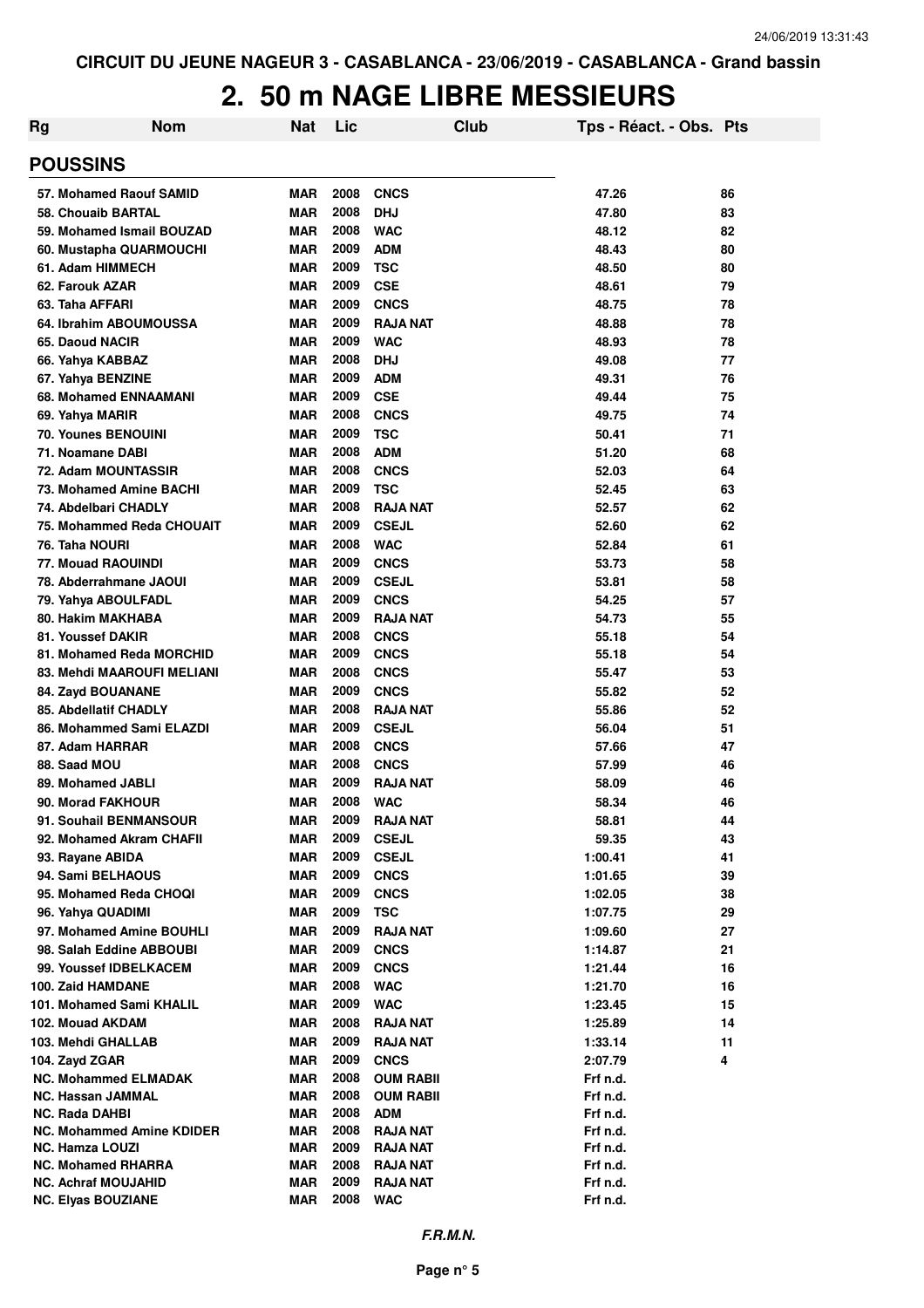| Rg                                               | <b>Nom</b>                          | <b>Nat</b> | Lic          |                                    | <b>Club</b> |                    | Tps - Réact. - Obs. Pts |     |
|--------------------------------------------------|-------------------------------------|------------|--------------|------------------------------------|-------------|--------------------|-------------------------|-----|
| <b>POUSSINS</b>                                  |                                     |            |              |                                    |             |                    |                         |     |
| <b>NC. Hamza FARAJ</b>                           |                                     | <b>MAR</b> | 2009         | <b>WAC</b>                         |             | Frf n.d.           |                         |     |
| <b>NC. Mouad ELHADDAJ</b>                        |                                     | <b>MAR</b> | 2009         | <b>CNCS</b>                        |             | Dsq FD             |                         | 0   |
| <b>AVENIR 1</b>                                  |                                     |            |              |                                    |             |                    |                         |     |
| 1. Mohamed Amir TOUMI                            |                                     | <b>MAR</b> | 2010         | <b>CNCS</b>                        |             | 39.29              |                         | 150 |
|                                                  | 2. Mohammed EL BOURNI DRIOUAK       | <b>MAR</b> | 2010         | <b>WAC</b>                         |             | 39.60              |                         | 147 |
| 3. Yahya AKKAR                                   |                                     | <b>MAR</b> | 2010         | <b>ADM</b>                         |             | 40.29              |                         | 139 |
| 4. Nabil MANA                                    |                                     | <b>MAR</b> | 2010         | <b>TSC</b>                         |             | 40.37              |                         | 139 |
| 5. Adam BCHIRI                                   |                                     | <b>MAR</b> | 2010         | <b>ADM</b>                         |             | 41.45              |                         | 128 |
| 6. Walid ELOMARI                                 |                                     | <b>MAR</b> | 2010         | <b>WAC</b>                         |             | 44.41              |                         | 104 |
| 7. Anas KARAM                                    |                                     | <b>MAR</b> | 2010         | <b>CSEJL</b>                       |             | 44.92              |                         | 100 |
| 8. Mohamed Yahya BARROUK                         |                                     | <b>MAR</b> | 2010         | <b>CNCS</b>                        |             | 45.86              |                         | 94  |
| 9. Zayd AGUEZZALE                                |                                     | <b>MAR</b> | 2010         | <b>WAC</b>                         |             | 45.99              |                         | 94  |
| 10. Mansour Billah CHAHID                        |                                     | <b>MAR</b> | 2010         | <b>CNCS</b>                        |             | 46.98              |                         | 88  |
| 11. Yahia EL AGBANI                              |                                     | <b>MAR</b> | 2010         | <b>WAC</b>                         |             | 47.24              |                         | 86  |
| 12. Zayd MASSAOUI                                |                                     | <b>MAR</b> | 2010         | <b>CNCS</b>                        |             | 47.33              |                         | 86  |
| 13. Rayane ATIFI                                 |                                     | <b>MAR</b> | 2010         | <b>CNCS</b>                        |             | 48.90              |                         | 78  |
| 14. Adnane BELAIDI                               |                                     | <b>MAR</b> | 2010         | <b>CSE</b>                         |             | 49.25              |                         | 76  |
| 15. Ibrahim WASFI                                |                                     | <b>MAR</b> | 2010         | <b>WAC</b>                         |             | 50.50              |                         | 71  |
| <b>16. Mahmoud HOUBAINE</b>                      |                                     | <b>MAR</b> | 2010         | <b>WAC</b>                         |             | 50.56              |                         | 70  |
| 17. Rayyane SABER                                |                                     | <b>MAR</b> | 2010         | <b>ADM</b>                         |             | 50.76              |                         | 69  |
| <b>18. Mohamed Taha SENTISSI</b>                 |                                     | <b>MAR</b> | 2010         | <b>WAC</b>                         |             | 50.79              |                         | 69  |
| 19. Rayane STATI                                 |                                     | <b>MAR</b> | 2010         | <b>ADM</b>                         |             | 50.82              |                         | 69  |
| <b>20. Karim MOUNAHID</b>                        |                                     | <b>MAR</b> | 2010         | <b>CNCS</b>                        |             | 51.46              |                         | 67  |
| 21. Mohamed Reda NAJAH                           |                                     | <b>MAR</b> | 2010         | <b>RAJA NAT</b>                    |             | 51.64              |                         | 66  |
| 22. Mohamed Rayane WAHAB                         |                                     | <b>MAR</b> | 2010         | <b>CSEJL</b>                       |             | 52.41              |                         | 63  |
| 23. Ilyas HASSANINE                              |                                     | <b>MAR</b> | 2010         | <b>WAC</b>                         |             | 53.06              |                         | 61  |
| 24. Mohamed Amir NOUARA                          |                                     | <b>MAR</b> | 2010         | <b>ADM</b>                         |             | 53.43              |                         | 59  |
| 25. Hatim HALLAOUI                               |                                     | <b>MAR</b> | 2010         | <b>CNCS</b>                        |             | 55.09              |                         | 54  |
| 26. Ilyas MATBOUT                                |                                     | <b>MAR</b> | 2010         | <b>ADM</b>                         |             | 56.15              |                         | 51  |
| 27. Sami NAJAH                                   |                                     | <b>MAR</b> | 2010         | <b>CNCS</b>                        |             | 56.46              |                         | 50  |
| 28. Ahmed Khalil BARGAOUI                        |                                     | <b>MAR</b> | 2010         | <b>ADM</b>                         |             | 57.62              |                         | 47  |
| 29. Anouar DIOURI                                |                                     | <b>MAR</b> | 2010         | <b>CSE</b>                         |             | 58.91              |                         | 44  |
| <b>30. Anas HASSANINE</b>                        |                                     | <b>MAR</b> | 2010         | <b>ADM</b>                         |             | 58.97              |                         | 44  |
| 31. Mohamed Hakim BENAQQA                        |                                     | MAR        | 2010         | <b>DHJ</b>                         |             | 59.19              |                         | 44  |
| 32. Mohamed Amine LAFRIKH                        |                                     | MAR        | 2010         | <b>TSC</b>                         |             | 59.82              |                         | 42  |
| 33. Mohamed Yasser CHEKKAL                       |                                     | <b>MAR</b> | 2010         | <b>CNCS</b>                        |             | 1:02.00            |                         | 38  |
| 34. Yahya ZAKARIA                                |                                     | MAR        | 2010         | <b>WAC</b>                         |             | 1:05.01            |                         | 33  |
| 35. Nael BOURAHLA                                |                                     | MAR        | 2010         | <b>WAC</b>                         |             | 1:07.96            |                         | 29  |
| 36. Ilian FETHEN                                 |                                     | MAR        | 2010         | <b>TSC</b>                         |             | 1:12.07            |                         | 24  |
| 37. Mohamed ZAGHLOUL                             |                                     | MAR        | 2010<br>2010 | <b>RAJA NAT</b>                    |             | 1:12.46            |                         | 24  |
| 38. Abdelkarim ENNOUINI<br>39. Youssef ETTAROUSS |                                     | MAR        | 2010         | <b>RAJA NAT</b><br><b>RAJA NAT</b> |             | 1:12.76            |                         | 23  |
|                                                  | 40. Mohammed Ayman BENABDALLAH      | MAR<br>MAR | 2010         | <b>CNCS</b>                        |             | 1:25.10<br>1:50.31 |                         | 14  |
| <b>NC. Omar Yassine SAIQ</b>                     |                                     | <b>MAR</b> | 2010         | <b>ADM</b>                         |             | Frf exc.           |                         | 6   |
| <b>NC. Imran JAMMAL</b>                          |                                     | <b>MAR</b> | 2010         | <b>OUM RABII</b>                   |             | Frf n.d.           |                         |     |
| <b>NC. Anas BARDOU</b>                           |                                     | MAR        | 2010         | <b>RAJA NAT</b>                    |             | Frf n.d.           |                         |     |
|                                                  | <b>NC. Mohamed Amine ELOUAHMANI</b> | MAR        | 2010         | <b>CSE</b>                         |             | Frf n.d.           |                         |     |
| <b>NC. Mohamed Taha GHALBI</b>                   |                                     | <b>MAR</b> | 2010         | <b>RAJA NAT</b>                    |             | Frf n.d.           |                         |     |
| <b>NC. Othmane GUENNOUN</b>                      |                                     | <b>MAR</b> | 2010         | <b>RAJA NAT</b>                    |             | Frf n.d.           |                         |     |
| <b>NC. Karim OTTMANI</b>                         |                                     | MAR        | 2010         | <b>RAJA NAT</b>                    |             | Frf n.d.           |                         |     |
| <b>NC. Yahya ENNASSIRI</b>                       |                                     | <b>MAR</b> | 2010         | <b>TSC</b>                         |             | Frf n.d.           |                         |     |
| <b>NC. Yasser BOUNOUAR</b>                       |                                     | <b>MAR</b> | 2010         | <b>WAC</b>                         |             | Frf n.d.           |                         |     |
| NC. Mamoun ZOHRY                                 |                                     | <b>MAR</b> | 2010         | <b>WAC</b>                         |             | Frf n.d.           |                         |     |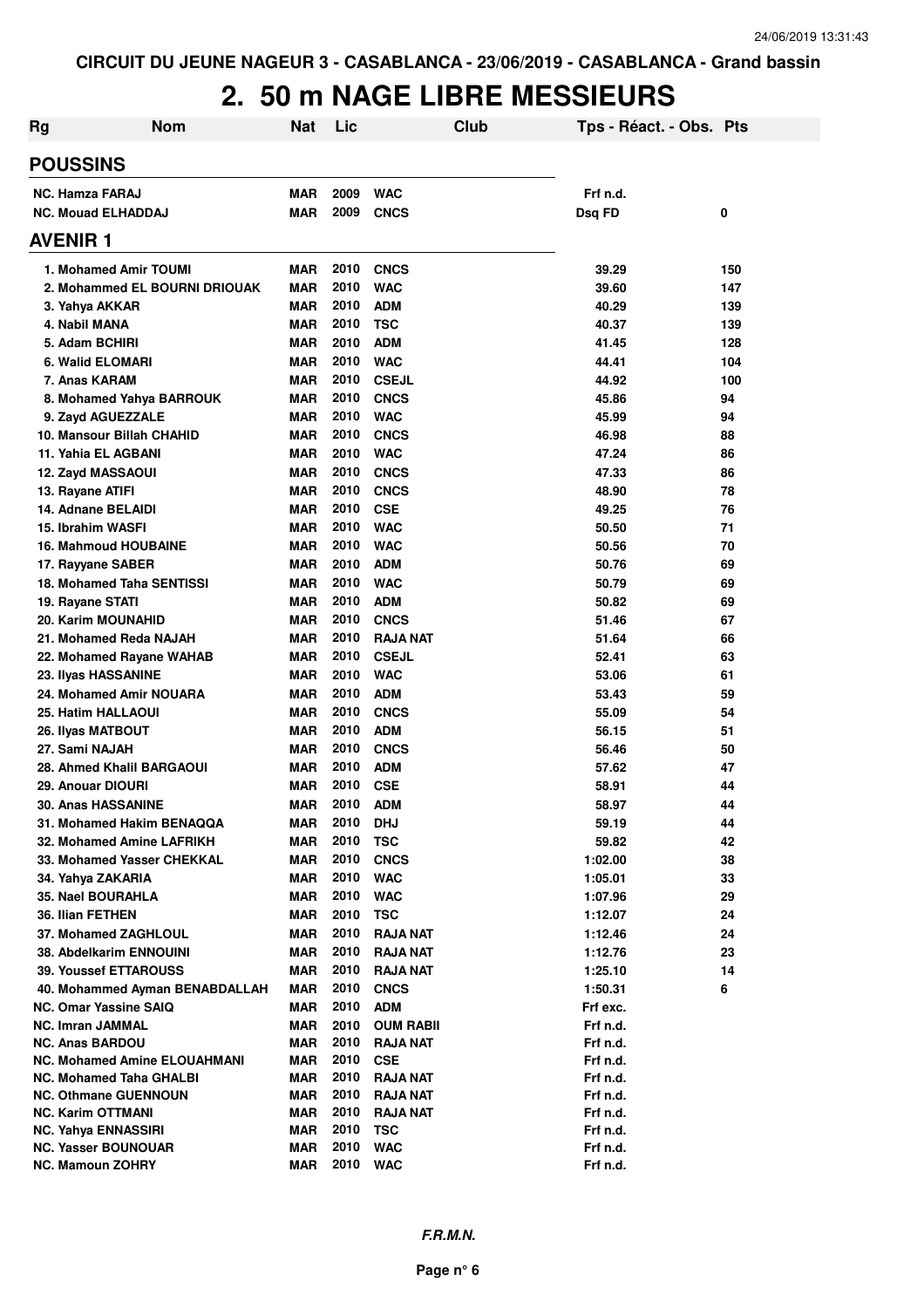| Rg | <b>Nom</b>                                     | <b>Nat</b>               | Lic          | Club                     | Tps - Réact. - Obs. Pts |          |
|----|------------------------------------------------|--------------------------|--------------|--------------------------|-------------------------|----------|
|    | <b>AVENIR 2</b>                                |                          |              |                          |                         |          |
|    | 1. Mohammed Amine MIRHLAMI                     | <b>MAR</b>               | 2011         | <b>DHJ</b>               | 41.80                   | 125      |
|    | 2. Anas HAMMOUDA                               | <b>MAR</b>               | 2011         | <b>ADM</b>               | 41.88                   | 124      |
|    | 3. Jad ATIF                                    | <b>MAR</b>               | 2011         | <b>TSC</b>               | 43.60                   | 110      |
|    | 4. Zakarya Oubbeid KARIMI                      | <b>MAR</b>               | 2012         | <b>WAC</b>               | 44.35                   | 104      |
|    | 5. Anas MENBEH                                 | <b>MAR</b>               | 2011         | <b>CNCS</b>              | 46.12                   | 93       |
|    | 6. Loay BERROUZ                                | <b>MAR</b>               | 2011         | <b>DHJ</b>               | 46.91                   | 88       |
|    | 7. Adnane KHALILY                              | <b>MAR</b>               | 2012         | <b>RAJA NAT</b>          | 47.51                   | 85       |
|    | 8. Mohamed Mehdi NASROLLAH                     | <b>MAR</b>               | 2011         | <b>WAC</b>               | 48.46                   | 80       |
|    | 9. Amir LYAMANI                                | <b>MAR</b>               | 2012         | <b>CSE</b>               | 48.51                   | 80       |
|    | 10. Mohamed Amine TAOUBA                       | <b>MAR</b>               | 2011         | <b>CNCS</b>              | 49.21                   | 76       |
|    | 11. Othmane OULACHBAR                          | <b>MAR</b>               | 2011         | <b>WAC</b>               | 51.11                   | 68       |
|    | 12. Mohamed Samy JARDI                         | <b>MAR</b>               | 2011         | <b>ADM</b>               | 53.02                   | 61       |
|    | 13. Rayane IKLANE                              | <b>MAR</b>               | 2011         | <b>CSE</b>               | 53.68                   | 59       |
|    | 14. Mohammed Ali BELHAJ                        | <b>MAR</b>               | 2012         | <b>CNCS</b>              | 54.14                   | 57       |
|    | <b>15. Ali BENOUINI</b>                        | <b>MAR</b>               | 2011         | <b>TSC</b>               | 55.13                   | 54       |
|    | 16. Soulaymane BENTOUILA                       | <b>MAR</b>               | 2011         | <b>CSEJL</b>             | 55.85                   | 52       |
|    | <b>17. Ali ELYOUSFI</b>                        | <b>MAR</b>               | 2011         | <b>ADM</b>               | 56.18                   | 51       |
|    | <b>18. Yassine SAFRIOUI</b>                    | <b>MAR</b>               | 2011         | <b>TSC</b>               | 56.62                   | 50       |
|    | 19. Mohammed Farouk KORCHI                     | <b>MAR</b>               | 2011         | <b>CSE</b>               | 56.63                   | 50       |
|    | 20. Anas JMILI                                 | <b>MAR</b>               | 2011<br>2012 | <b>CNCS</b>              | 57.58                   | 47       |
|    | 21. Youness JAOUI                              | <b>MAR</b>               | 2011         | <b>CSEJL</b>             | 58.61                   | 45       |
|    | 22. Mohamed Yassine YAHI<br>23. Taha EL AGBANI | <b>MAR</b><br><b>MAR</b> | 2011         | <b>ADM</b><br><b>WAC</b> | 59.92<br>1:00.17        | 42<br>41 |
|    | 24. Salim CHOUAIBI                             | <b>MAR</b>               | 2011         | <b>ADM</b>               | 1:00.96                 | 40       |
|    | 25. Mohamed Adam ZARAIDI                       | <b>MAR</b>               | 2011         | <b>ADM</b>               | 1:01.01                 | 40       |
|    | 26. Kamil NASROLLAH                            | <b>MAR</b>               | 2012         | <b>WAC</b>               | 1:01.52                 | 39       |
|    | 27. Imrane ATIFI                               | <b>MAR</b>               | 2012         | <b>CNCS</b>              | 1:02.20                 | 38       |
|    | 28. Anass BEZZAZ                               | <b>MAR</b>               | 2011         | <b>WAC</b>               | 1:02.51                 | 37       |
|    | 29. Ali GHAZI                                  | <b>MAR</b>               | 2011         | <b>ADM</b>               | 1:03.78                 | 35       |
|    | 30. Amir CHAKIR                                | <b>MAR</b>               | 2012         | <b>TSC</b>               | 1:06.69                 | 30       |
|    | 31. Amine BARAKAT                              | <b>MAR</b>               | 2011         | <b>WAC</b>               | 1:07.39                 | 29       |
|    | 32. Ziyad HRIMECH                              | <b>MAR</b>               | 2011         | <b>WAC</b>               | 1:07.42                 | 29       |
|    | 33. Adam MOUKHLI                               | <b>MAR</b>               | 2011         | <b>WAC</b>               | 1:07.65                 | 29       |
|    | 34. Louav MAKBOUL                              | <b>MAR</b>               | 2011         | <b>ADM</b>               | 1:07.97                 | 29       |
|    | <b>35. Houd OUAKSSIM</b>                       | MAR                      | 2011         | <b>WAC</b>               | 1:08.30                 | 28       |
|    | 36. Youssef JAOUI                              | <b>MAR</b>               | 2012         | <b>CSEJL</b>             | 1:08.31                 | 28       |
|    | 37. Soulaimane CHADLY                          | <b>MAR</b>               | 2011         | <b>RAJA NAT</b>          | 1:09.15                 | 27       |
|    | 38. Zakaria KRIM                               | <b>MAR</b>               | 2012         | <b>ADM</b>               | 1:10.73                 | 25       |
|    | 39. Mohamed Amine ELBAHI                       | <b>MAR</b>               | 2012         | <b>RAJA NAT</b>          | 1:14.97                 | 21       |
|    | 40. Omar OULACHBAR                             | <b>MAR</b>               | 2012         | <b>WAC</b>               | 1:16.27                 | 20       |
|    | 41. Ziad KAMAL                                 | <b>MAR</b>               | 2011         | <b>TSC</b>               | 1:19.98                 | 17       |
|    | 42. Abderrahmane ESSAYDI                       | <b>MAR</b>               | 2012         | <b>CNCS</b>              | 1:21.40                 | 16       |
|    | 43. Taha EL OUADIH                             | <b>MAR</b>               | 2011         | <b>RAJA NAT</b>          | 1:21.44                 | 16       |
|    | 44. Abdollah RIAD                              | <b>MAR</b>               | 2011         | <b>CSE</b>               | 1:24.54                 | 15       |
|    | 45. Logmane LECHGUAR                           | <b>MAR</b>               | 2011         | <b>CNCS</b>              | 1:28.90                 | 13       |
|    | 46. Jad BELHAOUS                               | <b>MAR</b>               | 2012         | <b>CNCS</b>              | 1:30.08                 | 12       |
|    | 47. Ayoub ZAATOUT                              | <b>MAR</b>               | 2011         | <b>RAJA NAT</b>          | 1:31.17                 | 12       |
|    | 48. Ahmed Ghali CHIKARI                        | <b>MAR</b>               | 2011         | <b>WAC</b>               | 1:35.62                 | 10       |
|    | 49. Yasser RIFKI                               | <b>MAR</b>               | 2011         | <b>CNCS</b>              | 1:37.50                 | 9        |
|    | 50. Adnane DRAIFI                              | <b>MAR</b>               | 2012         | <b>CNCS</b>              | 1:38.87                 | 9        |
|    | 51. Soulaimane WASFI                           | <b>MAR</b>               | 2012         | <b>WAC</b>               | 2:08.00                 | 4        |
|    | <b>NC. Mohammed WARDI</b>                      | MAR                      | 2012         | <b>CNCS</b>              | Frf n.d.                |          |
|    | <b>NC. Anir FORNARA</b>                        | MAR                      | 2011         | <b>RAJA NAT</b>          | Frf n.d.                |          |
|    | <b>NC. Ziyad HABBAZ</b>                        | <b>MAR</b>               | 2012         | <b>RAJA NAT</b>          | Frf n.d.                |          |
|    | <b>NC. Bahae Eddine TAHLI</b>                  | <b>MAR</b>               | 2011         | RAJA NAT                 | Frf n.d.                |          |
|    | <b>NC. Amine FAOUZI</b>                        | <b>MAR</b>               | 2012 TSC     |                          | Frf n.d.                |          |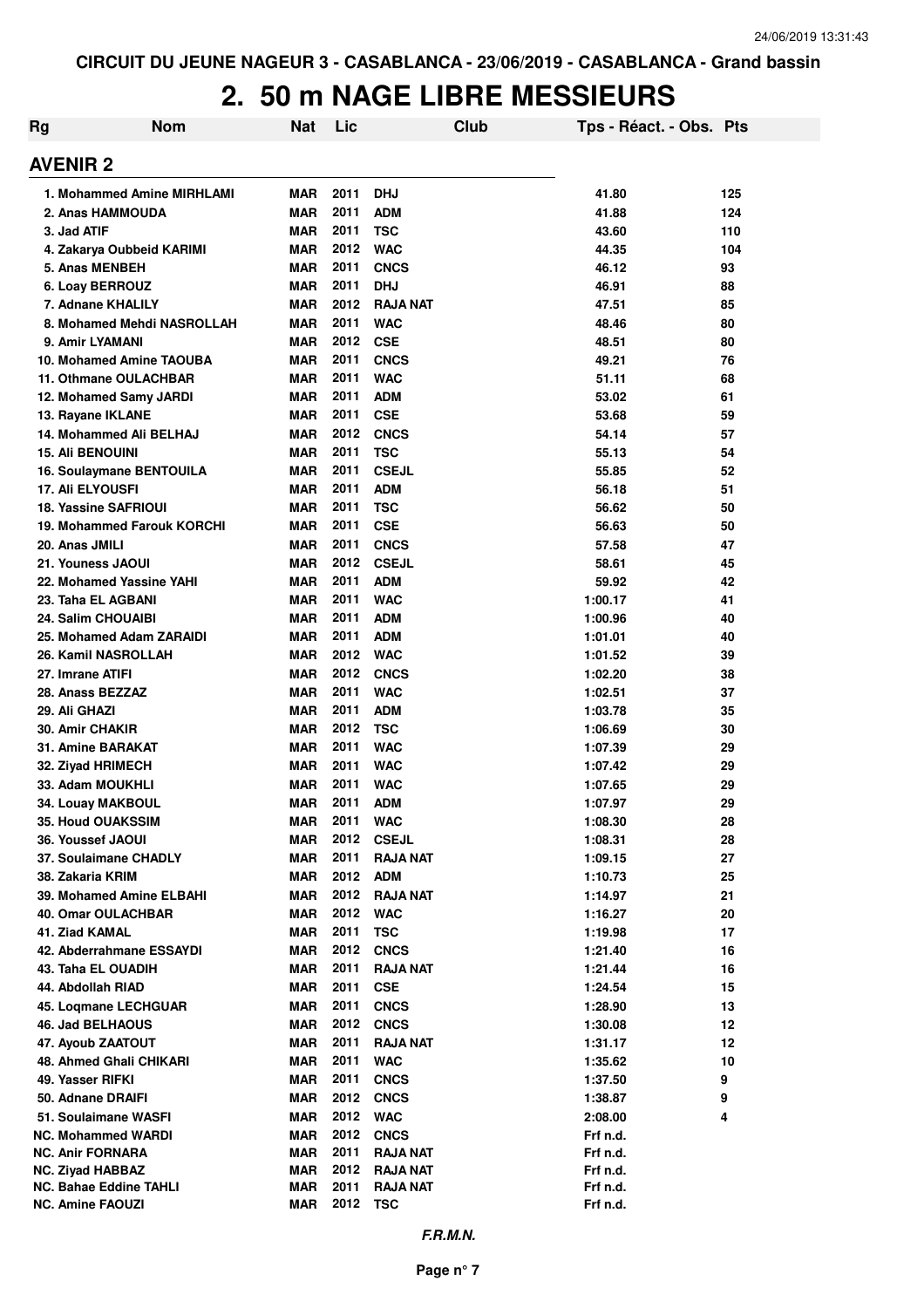| Rg                          | <b>Nom</b>                        | <b>Nat</b> | Lic  |             | Club | Tps - Réact. - Obs. Pts |   |
|-----------------------------|-----------------------------------|------------|------|-------------|------|-------------------------|---|
| <b>AVENIR 2</b>             |                                   |            |      |             |      |                         |   |
|                             | NC. Mohamed Mehdi MEDAGHRI ALAOUI | MAR        | 2011 | TSC         |      | Frf n.d.                |   |
| <b>NC. Fahd MOUTAKI</b>     |                                   | MAR        | 2012 | TSC         |      | Frf n.d.                |   |
| <b>NC. Haitam BRAHY</b>     |                                   | <b>MAR</b> | 2011 | <b>CNCS</b> |      | <b>Dsg AT</b>           | 0 |
| <b>NC. Chakib ERRAJI</b>    |                                   | <b>MAR</b> | 2011 | <b>CNCS</b> |      | Dsg FD                  | 0 |
| <b>NC. Zakaria FEDLAOUI</b> |                                   | <b>MAR</b> | 2011 | <b>CNCS</b> |      | Dsg FD                  | 0 |
| <b>NC. Ziad JEBRANE</b>     |                                   | <b>MAR</b> | 2011 | <b>CNCS</b> |      | Dsg FD                  | 0 |
|                             | <b>NC. Adam MOUQTADIR</b>         | <b>MAR</b> | 2012 | <b>CNCS</b> |      | Dsg FD                  | 0 |
| <b>NC. Fahd NADI</b>        |                                   | <b>MAR</b> | 2011 | <b>CNCS</b> |      | Dsq FD                  | 0 |
| <b>NC. Yasser SIF ALLAH</b> |                                   | <b>MAR</b> | 2011 | <b>WAC</b>  |      | Dsg VI                  | 0 |
|                             | <b>NC. Youssef BENABDALLAH</b>    | <b>MAR</b> | 2012 | <b>CNCS</b> |      | Dsg NI                  | 0 |
|                             | <b>NC. Noamane BELLOUCH</b>       | <b>MAR</b> | 2011 | <b>CNCS</b> |      | Dsg NI                  | 0 |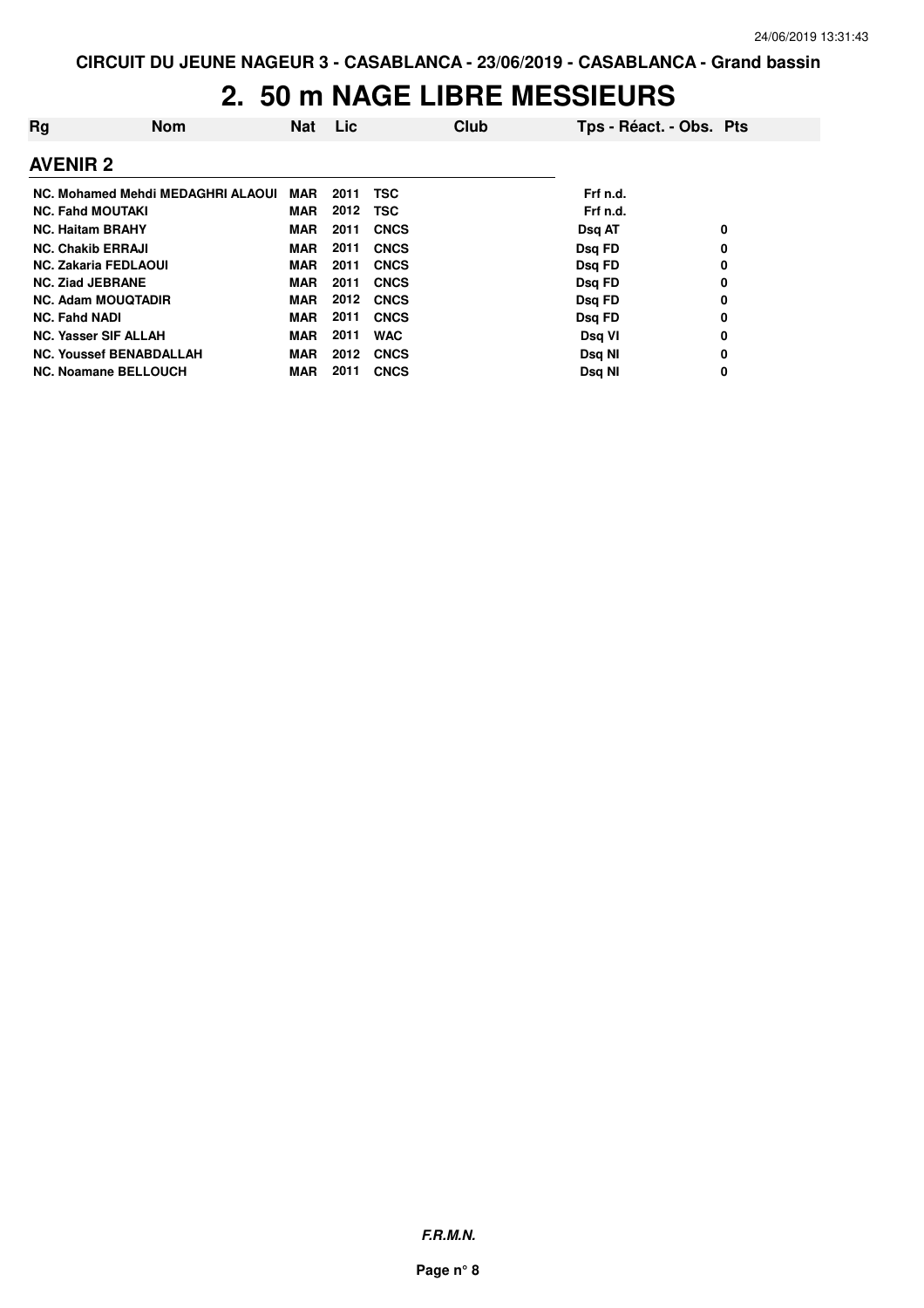#### **3. 200 m 4 NAGES DAMES**

| Rg                     | <b>Nom</b>                        | Nat        | Lic  | Club            | Tps - Réact. - Obs. Pts |     |
|------------------------|-----------------------------------|------------|------|-----------------|-------------------------|-----|
| <b>POUSSINS</b>        |                                   |            |      |                 |                         |     |
| 1. Basma JALAL         |                                   | <b>MAR</b> | 2008 | <b>RAJA NAT</b> | 3:09.41                 | 295 |
| 2. Zineb DEFAA         |                                   | <b>MAR</b> | 2008 | <b>RAJA NAT</b> | 3:15.82                 | 267 |
| 3. Sofia MAKY          |                                   | <b>MAR</b> | 2008 | TSC             | 3:25.21                 | 232 |
| 4. Sara LAHMIDI        |                                   | <b>MAR</b> | 2009 | <b>DHJ</b>      | 3:34.89                 | 202 |
|                        | 5. Hiba KHALLAD                   | <b>MAR</b> | 2009 | TSC             | 3:36.72                 | 197 |
|                        | 6. Asmaa MASSORI                  | <b>MAR</b> | 2008 | <b>CNCS</b>     | 3:38.88                 | 191 |
|                        | 7. Sara LAANAYA                   | <b>MAR</b> | 2008 | TSC             | 3:46.29                 | 173 |
|                        | 8. Basma BOUAKIL EL IDRISSI       | <b>MAR</b> | 2009 | <b>CNCS</b>     | 3:48.95                 | 167 |
| 9. Ines KELLY          |                                   | <b>MAR</b> | 2009 | <b>CNCS</b>     | 3:49.10                 | 166 |
|                        | 10. Yousra BERCHID                | <b>MAR</b> | 2008 | <b>DHJ</b>      | 3:52.87                 | 158 |
| 11. Meryem MOUJI       |                                   | <b>MAR</b> | 2008 | <b>ADM</b>      | 3:57.30                 | 150 |
|                        | 12. Khadija AITZOULET             | <b>MAR</b> | 2008 | <b>CSEJL</b>    | 4:15.04                 | 121 |
| 13. Soundos ATYA       |                                   | <b>MAR</b> | 2009 | TSC             | 4:32.24                 | 99  |
|                        | <b>14. Malak BARAKAT</b>          | <b>MAR</b> | 2008 | <b>ADM</b>      | 4:33.26                 | 98  |
|                        | 15. Zayneb OULACHBAR              | MAR        | 2009 | <b>WAC</b>      | 4:44.69                 | 87  |
| <b>NC. Ines ALLALI</b> |                                   | <b>MAR</b> | 2008 | <b>CNCS</b>     | Frf n.d.                |     |
|                        | <b>NC. Hiba SAID EL MASSAOUDI</b> | MAR        | 2008 | <b>CSE</b>      | Dsg NI                  | 0   |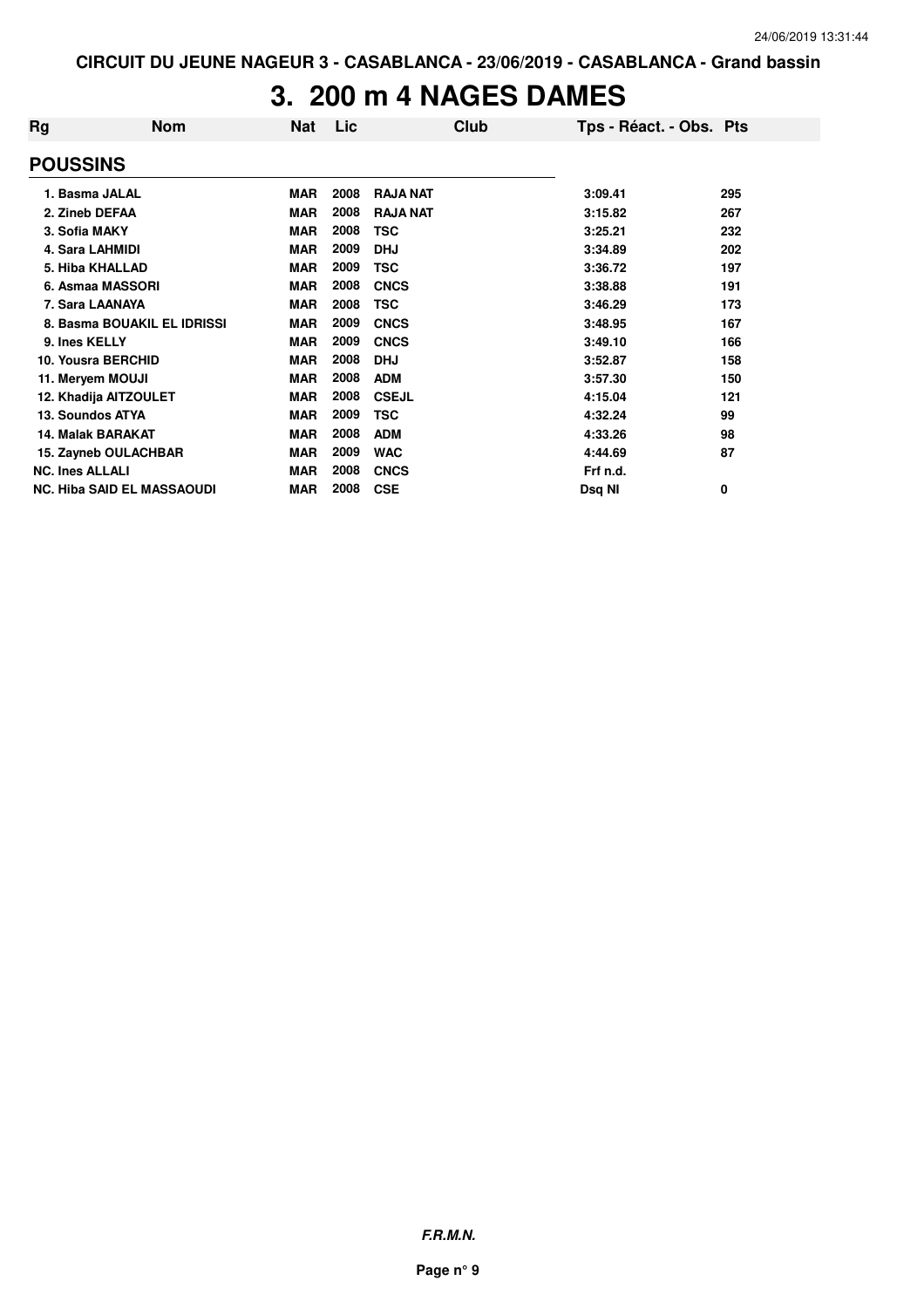### **4. 200 m 4 NAGES MESSIEURS**

| Rg                   | <b>Nom</b>                      | <b>Nat</b> | Lic  | Club            | Tps - Réact. - Obs. Pts |     |
|----------------------|---------------------------------|------------|------|-----------------|-------------------------|-----|
| <b>POUSSINS</b>      |                                 |            |      |                 |                         |     |
|                      | 1. Yahya EL AZZAOUI             | <b>MAR</b> | 2008 | <b>RAJA NAT</b> | 3:01.78                 | 249 |
| 2. Hamza KELLA       |                                 | <b>MAR</b> | 2008 | <b>ADM</b>      | 3:02.65                 | 245 |
|                      | 3. Abdassalam ELALLOUCHI        | <b>MAR</b> | 2008 | <b>WAC</b>      | 3:09.86                 | 218 |
|                      | 4. Yassine BOUCHTI              | <b>MAR</b> | 2008 | TSC             | 3:20.81                 | 184 |
|                      | 5. Rayane LAALJI                | <b>MAR</b> | 2008 | TSC             | 3:21.39                 | 183 |
| 6. Omar KORAIT       |                                 | <b>MAR</b> | 2008 | <b>ADM</b>      | 3:32.47                 | 155 |
|                      | 7. Ilyass ESSAYEH               | <b>MAR</b> | 2008 | <b>CNCS</b>     | 3:33.79                 | 153 |
|                      | 8. Abdullah Taher SERHIR        | <b>MAR</b> | 2009 | <b>RAJA NAT</b> | 3:43.03                 | 134 |
|                      | 9. Riad ZOUBAIDI                | <b>MAR</b> | 2008 | <b>ADM</b>      | 3:44.39                 | 132 |
|                      | 10. Yasser EL ADAOUI            | <b>MAR</b> | 2008 | <b>ADM</b>      | 3:50.35                 | 122 |
|                      | 11. Ahmed Zaid KORAIT           | <b>MAR</b> | 2009 | <b>ADM</b>      | 3:50.56                 | 122 |
| 12. Rayane AKIL      |                                 | <b>MAR</b> | 2008 | <b>CSEJL</b>    | 3:54.17                 | 116 |
| 13. Yasser WADI      |                                 | <b>MAR</b> | 2008 | <b>CSE</b>      | 3:58.50                 | 110 |
| <b>NC. Mehdi BYA</b> |                                 | <b>MAR</b> | 2008 | TSC             | Dsq FD                  | 0   |
|                      | <b>NC. Mohamed Ilyas NACHIT</b> | <b>MAR</b> | 2009 | <b>ADM</b>      | Dsq NI                  | 0   |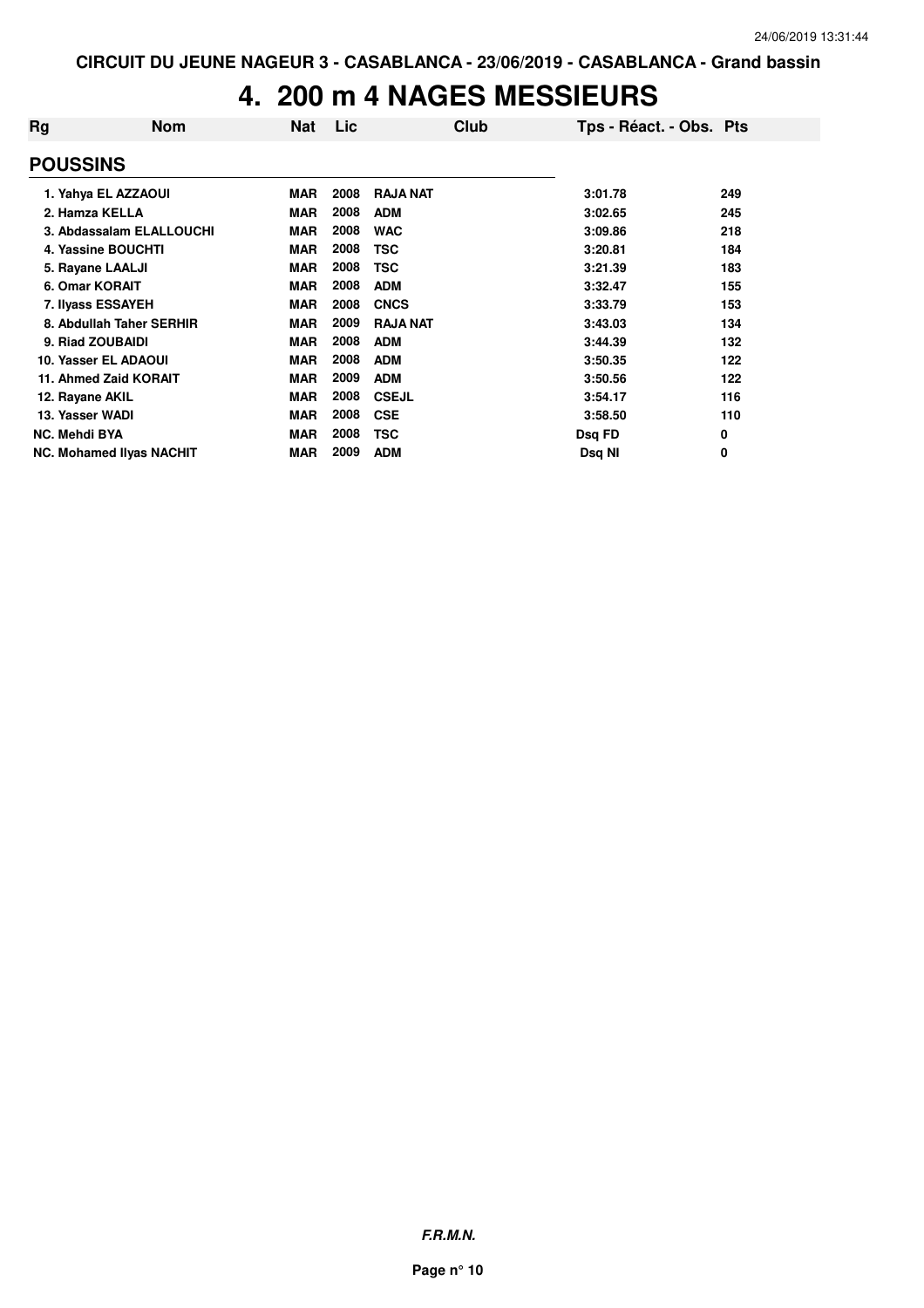### **5. 50 m BRASSE DAMES**

| <b>Rg</b>                  | <b>Nom</b>                         | Nat                      | Lic          | Club                           | Tps - Réact. - Obs. Pts |            |
|----------------------------|------------------------------------|--------------------------|--------------|--------------------------------|-------------------------|------------|
| <b>POUSSINS</b>            |                                    |                          |              |                                |                         |            |
|                            | 1. Meriem NACHAT                   | <b>MAR</b>               | 2008         | <b>WAC</b>                     | 41.21                   | 379        |
|                            | 2. Ghita BENHAMOU                  | <b>MAR</b>               | 2008         | <b>CSE</b>                     | 46.23                   | 269        |
| 3. Oumnia RIDA             |                                    | <b>MAR</b>               | 2008         | <b>CNCS</b>                    | 46.44                   | 265        |
|                            | 4. Asmaa MASSORI                   | <b>MAR</b>               | 2008         | <b>CNCS</b>                    | 50.07                   | 211        |
|                            | <b>5. Tiwinas BELHOCINE</b>        | <b>MAR</b>               | 2009         | <b>WAC</b>                     | 52.30                   | 185        |
| 6. Ines NAJAH              |                                    | <b>MAR</b>               | 2008         | <b>RAJA NAT</b>                | 52.66                   | 182        |
| 7. Sara LAHMIDI            |                                    | <b>MAR</b>               | 2009         | <b>DHJ</b>                     | 53.25                   | 176        |
| 8. Malak TAHIRI            |                                    | <b>MAR</b>               | 2008         | <b>TSC</b>                     | 53.65                   | 172        |
| 9. Amal BAHAFID            |                                    | <b>MAR</b>               | 2008         | <b>CNCS</b>                    | 54.65                   | 162        |
| 10. Roaya MAHLI            |                                    | <b>MAR</b>               | 2009         | <b>RAJA NAT</b>                | 54.94                   | 160        |
|                            | 11. Marwa BENLAANAYA               | <b>MAR</b>               | 2009         | <b>RAJA NAT</b>                | 55.53                   | 155        |
| 12. Ghita SLIM             |                                    | <b>MAR</b>               | 2009         | <b>RAJA NAT</b>                | 56.20                   | 149        |
| 13. Sara LAANAYA           |                                    | <b>MAR</b>               | 2008         | <b>TSC</b>                     | 56.37                   | 148        |
| 14. Hajar KASSI            |                                    | <b>MAR</b>               | 2009         | <b>TSC</b>                     | 56.49                   | 147        |
|                            | <b>15. Hiba SAID EL MASSAOUDI</b>  | <b>MAR</b>               | 2008         | <b>CSE</b>                     | 57.20                   | 142        |
|                            | <b>16. Malak EL BOUZAIDI</b>       | <b>MAR</b>               | 2009         | <b>TSC</b>                     | 57.91                   | 136        |
|                            | 17. Fatima Zahra TAOUBA            | <b>MAR</b>               | 2008         | <b>CNCS</b>                    | 57.95                   | 136        |
|                            | 18. Dounia EL MOUNTABIH            | <b>MAR</b>               | 2008         | <b>WAC</b>                     | 58.01                   | 136        |
|                            | 19. Fatimazahra RIDHI              | <b>MAR</b>               | 2009         | <b>RAJA NAT</b>                | 58.29                   | 134        |
| 20. Meryem SORY            |                                    | <b>MAR</b>               | 2008         | <b>ADM</b>                     | 58.88                   | 130        |
|                            | 21. Noha LEMTAHHAF                 | <b>MAR</b>               | 2009         | <b>CNCS</b>                    | 59.15                   | 128        |
|                            | 22. Zayneb OULACHBAR               | <b>MAR</b>               | 2009<br>2008 | <b>WAC</b>                     | 59.50                   | 126        |
| 23. Ikhlass BATTAR         |                                    | <b>MAR</b>               | 2008         | <b>TSC</b>                     | 1:00.65                 | 119        |
| 24. Yasmine MAHIR          |                                    | <b>MAR</b>               | 2008         | <b>RAJA NAT</b>                | 1:00.74                 | 118        |
|                            | 25. Malak AGUENAOU                 | <b>MAR</b><br><b>MAR</b> | 2009         | <b>RAJA NAT</b><br><b>CNCS</b> | 1:00.88<br>1:03.06      | 117<br>105 |
| 26. Boutaina TAJALI        |                                    | <b>MAR</b>               | 2009         | <b>RAJA NAT</b>                |                         | 98         |
| 27. Boutaina TAHLI         | 28. Kenza ABDALLAH                 | <b>MAR</b>               | 2009         | <b>WAC</b>                     | 1:04.62<br>1:05.54      | 94         |
| 29. Sara MSALLEK           |                                    | <b>MAR</b>               | 2009         | <b>CSE</b>                     | 1:05.65                 | 93         |
|                            | 30. Soraya EL GHOURARI             | <b>MAR</b>               | 2008         | <b>CNCS</b>                    | 1:08.32                 | 83         |
| 31. Riham OUSSI            |                                    | <b>MAR</b>               | 2008         | <b>WAC</b>                     | 1:09.89                 | 77         |
| 32. Nada ZEJLI             |                                    | <b>MAR</b>               | 2009         | <b>CNCS</b>                    | 1:13.02                 | 68         |
| 33. Aicha CHAHID           |                                    | <b>MAR</b>               | 2009         | <b>ADM</b>                     | 1:15.69                 | 61         |
| <b>NC. Manar OURAGHI</b>   |                                    | <b>MAR</b>               | 2009         | <b>OUM RABII</b>               | Frf n.d.                |            |
|                            | <b>NC. Jannat Salma MOTAIB</b>     | <b>MAR</b>               | 2008         | <b>WAC</b>                     | Frf n.d.                |            |
| <b>NC. Arwa MAHER</b>      |                                    | <b>MAR</b>               | 2008         | <b>CNCS</b>                    | Dsq NI                  | 0          |
| <b>AVENIR1</b>             |                                    |                          |              |                                |                         |            |
|                            | 1. Fatima Zahra GHILANE EL HASSANI | <b>MAR</b>               | 2010         | <b>RAJA NAT</b>                | 55.56                   | 154        |
| 2. Ghita RIDA              |                                    | <b>MAR</b>               | 2010         | <b>CNCS</b>                    | 56.19                   | 149        |
| 3. Malak JEBRI             |                                    | <b>MAR</b>               | 2010         | <b>RAJA NAT</b>                | 57.20                   | 142        |
| 4. Meriem ABID             |                                    | <b>MAR</b>               | 2010         | <b>RAJA NAT</b>                | 57.45                   | 140        |
| 5. Malak ZAHR              |                                    | <b>MAR</b>               | 2010         | <b>ADM</b>                     | 58.67                   | 131        |
|                            | 6. Khawla EL KADEM                 | <b>MAR</b>               | 2010         | <b>CNCS</b>                    | 58.79                   | 130        |
|                            | 7. Racha ELBROUZI                  | <b>MAR</b>               | 2010         | <b>TSC</b>                     | 58.96                   | 129        |
| 8. Amina RAID              |                                    | <b>MAR</b>               | 2010         | <b>ADM</b>                     | 1:01.16                 | 116        |
| 9. Dina KELLY              |                                    | <b>MAR</b>               | 2010         | <b>CNCS</b>                    | 1:04.99                 | 96         |
| 10. Lina CHERRAJ           |                                    | <b>MAR</b>               | 2010         | <b>RAJA NAT</b>                | 1:05.57                 | 94         |
|                            | 11. Meryem MEHDAOUI                | <b>MAR</b>               | 2010         | <b>CNCS</b>                    | 1:07.23                 | 87         |
|                            | 12. Jannate FARESSE                | <b>MAR</b>               | 2010         | <b>RAJA NAT</b>                | 1:09.46                 | 79         |
| 13. Basma WARDI            |                                    | <b>MAR</b>               | 2010         | <b>CSEJL</b>                   | 1:11.90                 | 71         |
| 14. Chada CHRAIBI          |                                    | <b>MAR</b>               | 2010         | <b>CNCS</b>                    | 1:12.91                 | 68         |
|                            | 15. Fatima Zahra FAHIMI            | <b>MAR</b>               | 2010         | <b>RAJA NAT</b>                | 1:17.68                 | 56         |
|                            | <b>16. Nour BOUHASSOUNE</b>        | <b>MAR</b>               | 2010         | <b>WAC</b>                     | 1:21.99                 | 48         |
| <b>16. Ines BENNANE</b>    |                                    | <b>MAR</b>               | 2010         | <b>WAC</b>                     | 1:21.99                 | 48         |
| <b>NC. Safae EL KRICHE</b> |                                    | <b>MAR</b>               | 2010         | <b>CNCS</b>                    | Frf n.d.                |            |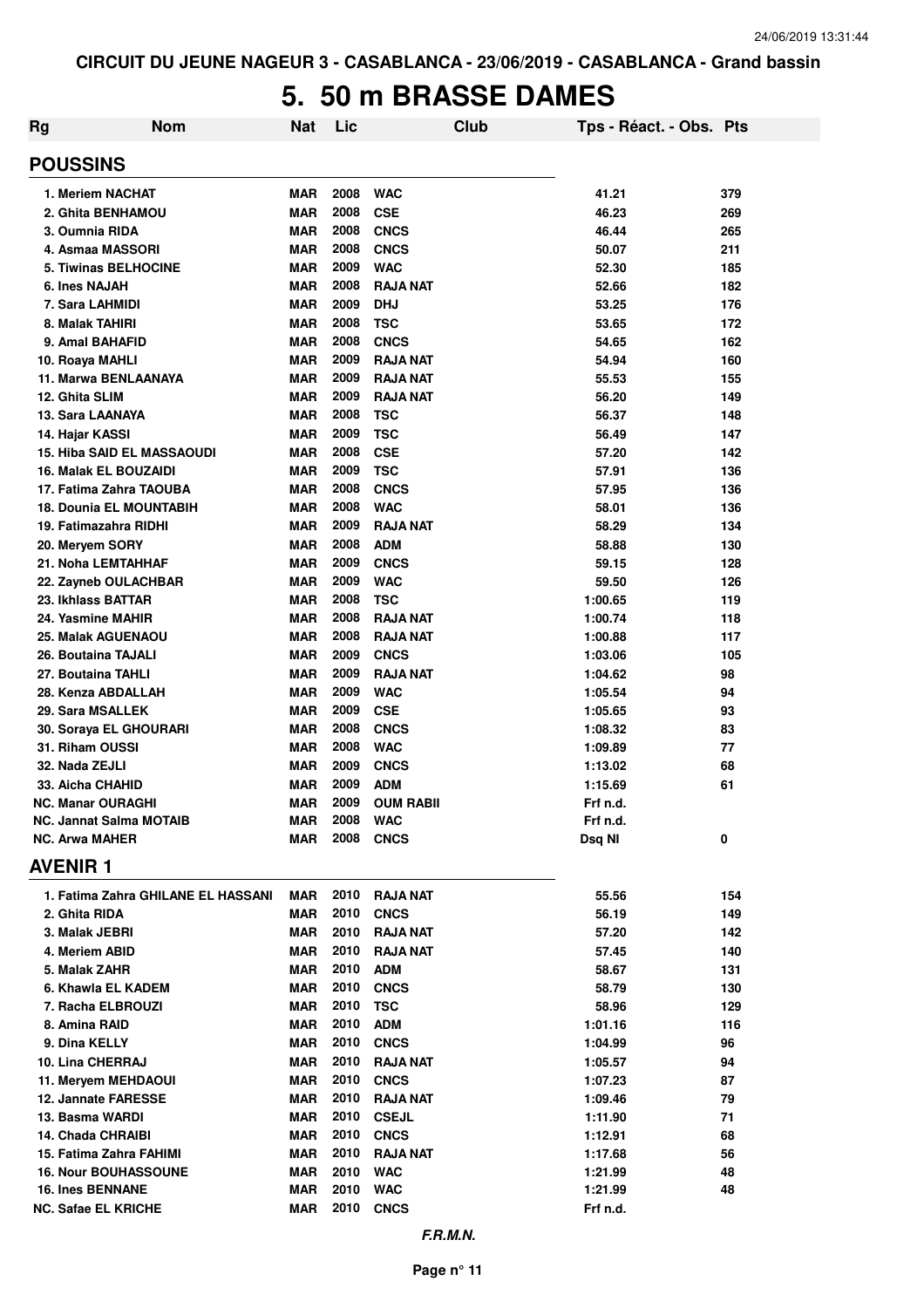### **5. 50 m BRASSE DAMES**

| Rg              | <b>Nom</b>                    | <b>Nat</b> | Lic  |                 | Club | Tps - Réact. - Obs. Pts |     |
|-----------------|-------------------------------|------------|------|-----------------|------|-------------------------|-----|
| <b>AVENIR 1</b> |                               |            |      |                 |      |                         |     |
|                 | <b>NC. Khadija FIKRI</b>      | <b>MAR</b> | 2010 | <b>CNCS</b>     |      | Frf n.d.                |     |
|                 | <b>NC. Rihab EL MOUSSAOUI</b> | <b>MAR</b> | 2010 | <b>RAJA NAT</b> |      | Frf n.d.                |     |
|                 | <b>NC. Hajar KERBOUCH</b>     | <b>MAR</b> | 2010 | <b>RAJA NAT</b> |      | Frf n.d.                |     |
| <b>AVENIR 2</b> |                               |            |      |                 |      |                         |     |
|                 | 1. Mouna DARA                 | <b>MAR</b> | 2011 | <b>RAJA NAT</b> |      | 1:01.97                 | 111 |
|                 | 2. Arij TOUHAMI               | <b>MAR</b> | 2012 | <b>RAJA NAT</b> |      | 1:05.64                 | 93  |
|                 | 3. Israe ELADDAOUI            | <b>MAR</b> | 2011 | <b>ADM</b>      |      | 1:05.74                 | 93  |
|                 | 4. Mervem MOUNTASSIR          | <b>MAR</b> | 2011 | <b>CNCS</b>     |      | 1:06.60                 | 89  |
|                 | 5. Douae BELHAJ               | <b>MAR</b> | 2011 | <b>CNCS</b>     |      | 1:07.42                 | 86  |
|                 | <b>6. Tilelli BELHOCINE</b>   | <b>MAR</b> | 2011 | <b>WAC</b>      |      | 1:08.33                 | 83  |
|                 | 7. Nour Elhouda MAKHLOUFI     | <b>MAR</b> | 2012 | <b>ADM</b>      |      | 1:15.20                 | 62  |
|                 | 8. Ines BENMAAZOUZ            | <b>MAR</b> | 2011 | <b>WAC</b>      |      | 1:16.56                 | 59  |
|                 | 9. Fatima Zahra ELBOUJANNANI  | <b>MAR</b> | 2012 | <b>DHJ</b>      |      | 1:19.07                 | 53  |
|                 | 10. Yasmine FALAKI            | <b>MAR</b> | 2012 | <b>WAC</b>      |      | 1:28.32                 | 38  |
|                 | <b>NC. Lilya SLAOUI</b>       | <b>MAR</b> | 2011 | <b>CNCS</b>     |      | Frf n.d.                |     |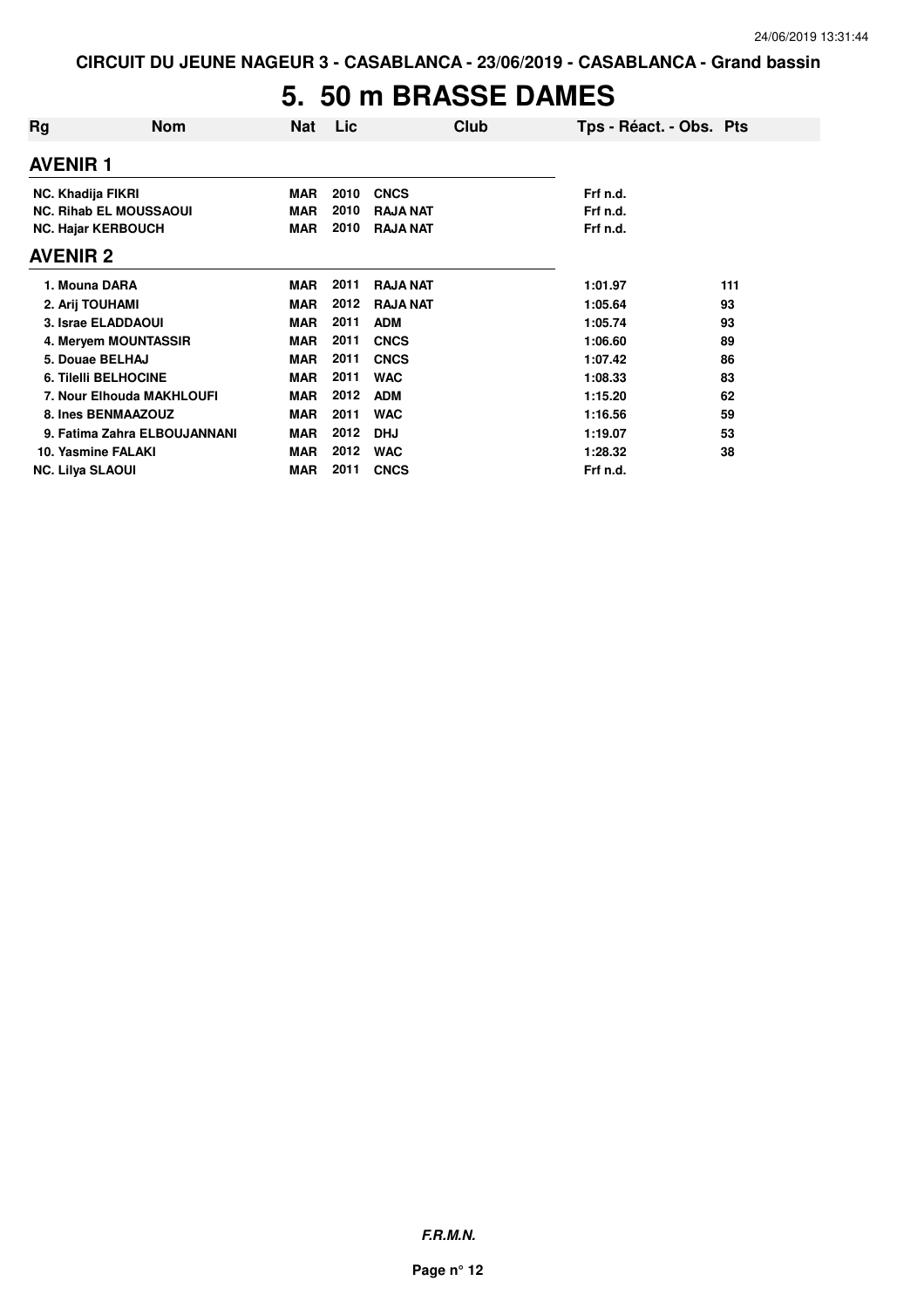## **6. 50 m BRASSE MESSIEURS**

| <b>POUSSINS</b><br>2008<br><b>RAJA NAT</b><br>1. Ahmed Arrayane EDDARI<br><b>MAR</b><br>44.42<br>216<br>2008<br><b>ADM</b><br>2. Zakaria MAHASSINE<br><b>MAR</b><br>44.46<br>215<br>2008<br><b>MAR</b><br><b>CNCS</b><br>46.12<br>3. Ilyass ESSAYEH<br>193<br>2009<br><b>CNCS</b><br>46.64<br>4. Mohammed ESSADEQ<br><b>MAR</b><br>187<br>2008<br><b>RAJA NAT</b><br>5. Yahya EL AZZAOUI<br><b>MAR</b><br>47.16<br>180<br>2008<br>6. Abdellah SAOUT EL HAK<br><b>CNCS</b><br>50.79<br><b>MAR</b><br>144<br>2008<br><b>CNCS</b><br><b>MAR</b><br>51.64<br>137<br>7. Ilyass JMILI<br>2009<br><b>ADM</b><br>8. Mohamed Kamil RACHID<br><b>MAR</b><br>51.72<br>137<br>2008<br><b>DHJ</b><br>9. Noureddine DOUKKALI KACHI<br><b>MAR</b><br>51.83<br>136<br>2009<br><b>CNCS</b><br>10. Redallah OUASTANE<br><b>MAR</b><br>51.91<br>135<br>2008<br><b>RAJA NAT</b><br>11. Hamza BELMOUADDINE<br><b>MAR</b><br>52.00<br>134<br>2008<br><b>TSC</b><br>12. Anas AZIZI<br><b>MAR</b><br>52.04<br>134<br>2009<br><b>TSC</b><br>53.61<br>13. Haitam MARAH<br><b>MAR</b><br>123<br>2009<br><b>CSE</b><br>14. Ahmed Yassine AFRIAD<br><b>MAR</b><br>54.41<br>117<br>2009<br><b>RAJA NAT</b><br>15. Ibrahim ABOUMOUSSA<br><b>MAR</b><br>54.83<br>115<br>2009<br><b>MAR</b><br><b>WAC</b><br>16. Mohammed Amine BENNASRI<br>55.37<br>111<br>2009<br><b>17. Omar BOUIKACHRANE</b><br><b>MAR</b><br><b>DHJ</b><br>55.55<br>110<br>2008<br><b>CSEJL</b><br>18. Mohammed Taha TOURBI<br><b>MAR</b><br>55.92<br>108<br>2009<br><b>TSC</b><br>19. Elmehdi BOUAYADI<br><b>MAR</b><br>56.09<br>107<br>2008<br>20. Mehdi HARMACH<br><b>MAR</b><br><b>DHJ</b><br>56.33<br>106<br>2009<br><b>CNCS</b><br>21. Yassine Mohamed SOULIMANI OMAR MAR<br>56.41<br>105<br>2009<br>22. Yahya TAWSSI<br><b>MAR</b><br><b>TSC</b><br>57.21<br>101<br>2008<br><b>CSE</b><br>23. Yasser WADI<br><b>MAR</b><br>57.24<br>101<br>2008<br><b>CNCS</b><br>24. Saad BAKIZ<br><b>MAR</b><br>96<br>58.10<br>2008<br><b>RAJA NAT</b><br>25. Omar BENLAANAYA<br><b>MAR</b><br>58.82<br>93<br>2008<br><b>CSE</b><br><b>MAR</b><br>58.87<br>93<br>26. Rayane BELAIDI<br>2009<br><b>CSE</b><br>91<br>27. Mohamed ENNAAMANI<br><b>MAR</b><br>59.13<br>2009<br><b>TSC</b><br>28. Adam HIMMECH<br><b>MAR</b><br>59.35<br>90<br>2008<br><b>CNCS</b><br>29. Mohamed Raouf SAMID<br><b>MAR</b><br>59.88<br>88<br>2008<br><b>DHJ</b><br><b>30. Yassir HARMACH</b><br><b>MAR</b><br>1:00.12<br>87<br>2008<br><b>DHJ</b><br><b>MAR</b><br>1:00.13<br>87<br>31. Yahya KABBAZ<br>2008<br><b>MAR</b><br><b>WAC</b><br>87<br>31. Soultane HAMDI<br>1:00.13<br>2008<br>33. Adam MOUNTASSIR<br><b>MAR</b><br><b>CNCS</b><br>81<br>1:01.51<br>2008<br><b>MAR</b><br><b>WAC</b><br>80<br>1:01.82<br>34. Rayane NACIR<br>2008<br>35. Jibril BENSEKRY<br><b>ADM</b><br>1:03.28<br>MAR<br>74<br>2009<br>36. Yahya ABOULFADL<br><b>MAR</b><br><b>CNCS</b><br>72<br>1:04.05<br>2009<br>37. Ayoub CHBIHI EL WAHOUDI<br><b>MAR</b><br><b>ADM</b><br>70<br>1:04.47<br>2009<br><b>38. Wassim BENKARROUM</b><br><b>MAR</b><br><b>TSC</b><br>68<br>1:05.33<br>2008<br>39. Adam ATIFI<br><b>MAR</b><br><b>CNCS</b><br>67<br>1:05.57<br>40. Taha AFFARI<br><b>MAR</b><br>2009<br><b>CNCS</b><br>1:05.69<br>66<br>41. Daoud NACIR<br><b>MAR</b><br>2009<br><b>WAC</b><br>65<br>1:06.04<br>2009<br>42. Abderrahmane JAOUI<br><b>MAR</b><br><b>CSEJL</b><br>60<br>1:08.12<br>43. Mohammed Reda CHOUAIT<br><b>MAR</b><br>2009<br><b>CSEJL</b><br>1:10.07<br>55<br><b>44. Moad ACHDINI</b><br><b>MAR</b><br>2009<br><b>CSEJL</b><br>53<br>1:10.84<br>2009<br>45. Mohamed Akram CHAFII<br><b>MAR</b><br><b>CSEJL</b><br>53<br>1:10.86<br>2008<br><b>CNCS</b><br>46. Yahya MARIR<br><b>MAR</b><br>1:12.30<br>50<br>2009<br>47. Mohammed Sami ELAZDI<br><b>MAR</b><br><b>CSEJL</b><br>1:13.88<br>47<br>2008<br>48. Adam MOSSADDIK<br><b>MAR</b><br><b>CNCS</b><br>1:13.91<br>46<br>2009<br><b>CSEJL</b><br>34<br>49. Rayane ABIDA<br><b>MAR</b><br>1:21.85<br>2009<br>50. Mohamed Reda CHOQI<br><b>CNCS</b><br>32<br><b>MAR</b><br>1:23.25<br>2008<br><b>NC. Mohammed ELMADAK</b><br><b>MAR</b><br><b>OUM RABII</b><br>Frf n.d.<br>2008<br><b>NC. Hassan JAMMAL</b><br><b>MAR</b><br><b>OUM RABII</b><br>Frf n.d.<br>2008<br><b>NC. Mohammed Amine KDIDER</b><br>MAR<br><b>RAJA NAT</b><br>Frf n.d.<br>2009<br><b>NC. Hamza LOUZI</b><br><b>MAR</b><br><b>RAJA NAT</b><br>Frf n.d.<br>2009<br><b>NC. Mehdi GHALLAB</b><br>MAR<br>RAJA NAT<br>Frf n.d.<br>2009<br><b>NC. Achraf MOUJAHID</b><br><b>MAR</b><br><b>RAJA NAT</b><br>Frf n.d. | <b>Rg</b> | <b>Nom</b> | <b>Nat</b> | Lic | Club | Tps - Réact. - Obs. Pts |  |
|-----------------------------------------------------------------------------------------------------------------------------------------------------------------------------------------------------------------------------------------------------------------------------------------------------------------------------------------------------------------------------------------------------------------------------------------------------------------------------------------------------------------------------------------------------------------------------------------------------------------------------------------------------------------------------------------------------------------------------------------------------------------------------------------------------------------------------------------------------------------------------------------------------------------------------------------------------------------------------------------------------------------------------------------------------------------------------------------------------------------------------------------------------------------------------------------------------------------------------------------------------------------------------------------------------------------------------------------------------------------------------------------------------------------------------------------------------------------------------------------------------------------------------------------------------------------------------------------------------------------------------------------------------------------------------------------------------------------------------------------------------------------------------------------------------------------------------------------------------------------------------------------------------------------------------------------------------------------------------------------------------------------------------------------------------------------------------------------------------------------------------------------------------------------------------------------------------------------------------------------------------------------------------------------------------------------------------------------------------------------------------------------------------------------------------------------------------------------------------------------------------------------------------------------------------------------------------------------------------------------------------------------------------------------------------------------------------------------------------------------------------------------------------------------------------------------------------------------------------------------------------------------------------------------------------------------------------------------------------------------------------------------------------------------------------------------------------------------------------------------------------------------------------------------------------------------------------------------------------------------------------------------------------------------------------------------------------------------------------------------------------------------------------------------------------------------------------------------------------------------------------------------------------------------------------------------------------------------------------------------------------------------------------------------------------------------------------------------------------------------------------------------------------------------------------------------------------------------------------------------------------------------------------------------------------------------------------------------------------------------------------------------------------------------------------------------------------------------------------------------------------------------------------------------------------------------------------------------------------------------------------------------------------------------------------------------------------------------------------------------------------------------------------------------------------------------------------------------------------------------------------------------------------------------------|-----------|------------|------------|-----|------|-------------------------|--|
|                                                                                                                                                                                                                                                                                                                                                                                                                                                                                                                                                                                                                                                                                                                                                                                                                                                                                                                                                                                                                                                                                                                                                                                                                                                                                                                                                                                                                                                                                                                                                                                                                                                                                                                                                                                                                                                                                                                                                                                                                                                                                                                                                                                                                                                                                                                                                                                                                                                                                                                                                                                                                                                                                                                                                                                                                                                                                                                                                                                                                                                                                                                                                                                                                                                                                                                                                                                                                                                                                                                                                                                                                                                                                                                                                                                                                                                                                                                                                                                                                                                                                                                                                                                                                                                                                                                                                                                                                                                                                                                                               |           |            |            |     |      |                         |  |
|                                                                                                                                                                                                                                                                                                                                                                                                                                                                                                                                                                                                                                                                                                                                                                                                                                                                                                                                                                                                                                                                                                                                                                                                                                                                                                                                                                                                                                                                                                                                                                                                                                                                                                                                                                                                                                                                                                                                                                                                                                                                                                                                                                                                                                                                                                                                                                                                                                                                                                                                                                                                                                                                                                                                                                                                                                                                                                                                                                                                                                                                                                                                                                                                                                                                                                                                                                                                                                                                                                                                                                                                                                                                                                                                                                                                                                                                                                                                                                                                                                                                                                                                                                                                                                                                                                                                                                                                                                                                                                                                               |           |            |            |     |      |                         |  |
|                                                                                                                                                                                                                                                                                                                                                                                                                                                                                                                                                                                                                                                                                                                                                                                                                                                                                                                                                                                                                                                                                                                                                                                                                                                                                                                                                                                                                                                                                                                                                                                                                                                                                                                                                                                                                                                                                                                                                                                                                                                                                                                                                                                                                                                                                                                                                                                                                                                                                                                                                                                                                                                                                                                                                                                                                                                                                                                                                                                                                                                                                                                                                                                                                                                                                                                                                                                                                                                                                                                                                                                                                                                                                                                                                                                                                                                                                                                                                                                                                                                                                                                                                                                                                                                                                                                                                                                                                                                                                                                                               |           |            |            |     |      |                         |  |
|                                                                                                                                                                                                                                                                                                                                                                                                                                                                                                                                                                                                                                                                                                                                                                                                                                                                                                                                                                                                                                                                                                                                                                                                                                                                                                                                                                                                                                                                                                                                                                                                                                                                                                                                                                                                                                                                                                                                                                                                                                                                                                                                                                                                                                                                                                                                                                                                                                                                                                                                                                                                                                                                                                                                                                                                                                                                                                                                                                                                                                                                                                                                                                                                                                                                                                                                                                                                                                                                                                                                                                                                                                                                                                                                                                                                                                                                                                                                                                                                                                                                                                                                                                                                                                                                                                                                                                                                                                                                                                                                               |           |            |            |     |      |                         |  |
|                                                                                                                                                                                                                                                                                                                                                                                                                                                                                                                                                                                                                                                                                                                                                                                                                                                                                                                                                                                                                                                                                                                                                                                                                                                                                                                                                                                                                                                                                                                                                                                                                                                                                                                                                                                                                                                                                                                                                                                                                                                                                                                                                                                                                                                                                                                                                                                                                                                                                                                                                                                                                                                                                                                                                                                                                                                                                                                                                                                                                                                                                                                                                                                                                                                                                                                                                                                                                                                                                                                                                                                                                                                                                                                                                                                                                                                                                                                                                                                                                                                                                                                                                                                                                                                                                                                                                                                                                                                                                                                                               |           |            |            |     |      |                         |  |
|                                                                                                                                                                                                                                                                                                                                                                                                                                                                                                                                                                                                                                                                                                                                                                                                                                                                                                                                                                                                                                                                                                                                                                                                                                                                                                                                                                                                                                                                                                                                                                                                                                                                                                                                                                                                                                                                                                                                                                                                                                                                                                                                                                                                                                                                                                                                                                                                                                                                                                                                                                                                                                                                                                                                                                                                                                                                                                                                                                                                                                                                                                                                                                                                                                                                                                                                                                                                                                                                                                                                                                                                                                                                                                                                                                                                                                                                                                                                                                                                                                                                                                                                                                                                                                                                                                                                                                                                                                                                                                                                               |           |            |            |     |      |                         |  |
|                                                                                                                                                                                                                                                                                                                                                                                                                                                                                                                                                                                                                                                                                                                                                                                                                                                                                                                                                                                                                                                                                                                                                                                                                                                                                                                                                                                                                                                                                                                                                                                                                                                                                                                                                                                                                                                                                                                                                                                                                                                                                                                                                                                                                                                                                                                                                                                                                                                                                                                                                                                                                                                                                                                                                                                                                                                                                                                                                                                                                                                                                                                                                                                                                                                                                                                                                                                                                                                                                                                                                                                                                                                                                                                                                                                                                                                                                                                                                                                                                                                                                                                                                                                                                                                                                                                                                                                                                                                                                                                                               |           |            |            |     |      |                         |  |
|                                                                                                                                                                                                                                                                                                                                                                                                                                                                                                                                                                                                                                                                                                                                                                                                                                                                                                                                                                                                                                                                                                                                                                                                                                                                                                                                                                                                                                                                                                                                                                                                                                                                                                                                                                                                                                                                                                                                                                                                                                                                                                                                                                                                                                                                                                                                                                                                                                                                                                                                                                                                                                                                                                                                                                                                                                                                                                                                                                                                                                                                                                                                                                                                                                                                                                                                                                                                                                                                                                                                                                                                                                                                                                                                                                                                                                                                                                                                                                                                                                                                                                                                                                                                                                                                                                                                                                                                                                                                                                                                               |           |            |            |     |      |                         |  |
|                                                                                                                                                                                                                                                                                                                                                                                                                                                                                                                                                                                                                                                                                                                                                                                                                                                                                                                                                                                                                                                                                                                                                                                                                                                                                                                                                                                                                                                                                                                                                                                                                                                                                                                                                                                                                                                                                                                                                                                                                                                                                                                                                                                                                                                                                                                                                                                                                                                                                                                                                                                                                                                                                                                                                                                                                                                                                                                                                                                                                                                                                                                                                                                                                                                                                                                                                                                                                                                                                                                                                                                                                                                                                                                                                                                                                                                                                                                                                                                                                                                                                                                                                                                                                                                                                                                                                                                                                                                                                                                                               |           |            |            |     |      |                         |  |
|                                                                                                                                                                                                                                                                                                                                                                                                                                                                                                                                                                                                                                                                                                                                                                                                                                                                                                                                                                                                                                                                                                                                                                                                                                                                                                                                                                                                                                                                                                                                                                                                                                                                                                                                                                                                                                                                                                                                                                                                                                                                                                                                                                                                                                                                                                                                                                                                                                                                                                                                                                                                                                                                                                                                                                                                                                                                                                                                                                                                                                                                                                                                                                                                                                                                                                                                                                                                                                                                                                                                                                                                                                                                                                                                                                                                                                                                                                                                                                                                                                                                                                                                                                                                                                                                                                                                                                                                                                                                                                                                               |           |            |            |     |      |                         |  |
|                                                                                                                                                                                                                                                                                                                                                                                                                                                                                                                                                                                                                                                                                                                                                                                                                                                                                                                                                                                                                                                                                                                                                                                                                                                                                                                                                                                                                                                                                                                                                                                                                                                                                                                                                                                                                                                                                                                                                                                                                                                                                                                                                                                                                                                                                                                                                                                                                                                                                                                                                                                                                                                                                                                                                                                                                                                                                                                                                                                                                                                                                                                                                                                                                                                                                                                                                                                                                                                                                                                                                                                                                                                                                                                                                                                                                                                                                                                                                                                                                                                                                                                                                                                                                                                                                                                                                                                                                                                                                                                                               |           |            |            |     |      |                         |  |
|                                                                                                                                                                                                                                                                                                                                                                                                                                                                                                                                                                                                                                                                                                                                                                                                                                                                                                                                                                                                                                                                                                                                                                                                                                                                                                                                                                                                                                                                                                                                                                                                                                                                                                                                                                                                                                                                                                                                                                                                                                                                                                                                                                                                                                                                                                                                                                                                                                                                                                                                                                                                                                                                                                                                                                                                                                                                                                                                                                                                                                                                                                                                                                                                                                                                                                                                                                                                                                                                                                                                                                                                                                                                                                                                                                                                                                                                                                                                                                                                                                                                                                                                                                                                                                                                                                                                                                                                                                                                                                                                               |           |            |            |     |      |                         |  |
|                                                                                                                                                                                                                                                                                                                                                                                                                                                                                                                                                                                                                                                                                                                                                                                                                                                                                                                                                                                                                                                                                                                                                                                                                                                                                                                                                                                                                                                                                                                                                                                                                                                                                                                                                                                                                                                                                                                                                                                                                                                                                                                                                                                                                                                                                                                                                                                                                                                                                                                                                                                                                                                                                                                                                                                                                                                                                                                                                                                                                                                                                                                                                                                                                                                                                                                                                                                                                                                                                                                                                                                                                                                                                                                                                                                                                                                                                                                                                                                                                                                                                                                                                                                                                                                                                                                                                                                                                                                                                                                                               |           |            |            |     |      |                         |  |
|                                                                                                                                                                                                                                                                                                                                                                                                                                                                                                                                                                                                                                                                                                                                                                                                                                                                                                                                                                                                                                                                                                                                                                                                                                                                                                                                                                                                                                                                                                                                                                                                                                                                                                                                                                                                                                                                                                                                                                                                                                                                                                                                                                                                                                                                                                                                                                                                                                                                                                                                                                                                                                                                                                                                                                                                                                                                                                                                                                                                                                                                                                                                                                                                                                                                                                                                                                                                                                                                                                                                                                                                                                                                                                                                                                                                                                                                                                                                                                                                                                                                                                                                                                                                                                                                                                                                                                                                                                                                                                                                               |           |            |            |     |      |                         |  |
|                                                                                                                                                                                                                                                                                                                                                                                                                                                                                                                                                                                                                                                                                                                                                                                                                                                                                                                                                                                                                                                                                                                                                                                                                                                                                                                                                                                                                                                                                                                                                                                                                                                                                                                                                                                                                                                                                                                                                                                                                                                                                                                                                                                                                                                                                                                                                                                                                                                                                                                                                                                                                                                                                                                                                                                                                                                                                                                                                                                                                                                                                                                                                                                                                                                                                                                                                                                                                                                                                                                                                                                                                                                                                                                                                                                                                                                                                                                                                                                                                                                                                                                                                                                                                                                                                                                                                                                                                                                                                                                                               |           |            |            |     |      |                         |  |
|                                                                                                                                                                                                                                                                                                                                                                                                                                                                                                                                                                                                                                                                                                                                                                                                                                                                                                                                                                                                                                                                                                                                                                                                                                                                                                                                                                                                                                                                                                                                                                                                                                                                                                                                                                                                                                                                                                                                                                                                                                                                                                                                                                                                                                                                                                                                                                                                                                                                                                                                                                                                                                                                                                                                                                                                                                                                                                                                                                                                                                                                                                                                                                                                                                                                                                                                                                                                                                                                                                                                                                                                                                                                                                                                                                                                                                                                                                                                                                                                                                                                                                                                                                                                                                                                                                                                                                                                                                                                                                                                               |           |            |            |     |      |                         |  |
|                                                                                                                                                                                                                                                                                                                                                                                                                                                                                                                                                                                                                                                                                                                                                                                                                                                                                                                                                                                                                                                                                                                                                                                                                                                                                                                                                                                                                                                                                                                                                                                                                                                                                                                                                                                                                                                                                                                                                                                                                                                                                                                                                                                                                                                                                                                                                                                                                                                                                                                                                                                                                                                                                                                                                                                                                                                                                                                                                                                                                                                                                                                                                                                                                                                                                                                                                                                                                                                                                                                                                                                                                                                                                                                                                                                                                                                                                                                                                                                                                                                                                                                                                                                                                                                                                                                                                                                                                                                                                                                                               |           |            |            |     |      |                         |  |
|                                                                                                                                                                                                                                                                                                                                                                                                                                                                                                                                                                                                                                                                                                                                                                                                                                                                                                                                                                                                                                                                                                                                                                                                                                                                                                                                                                                                                                                                                                                                                                                                                                                                                                                                                                                                                                                                                                                                                                                                                                                                                                                                                                                                                                                                                                                                                                                                                                                                                                                                                                                                                                                                                                                                                                                                                                                                                                                                                                                                                                                                                                                                                                                                                                                                                                                                                                                                                                                                                                                                                                                                                                                                                                                                                                                                                                                                                                                                                                                                                                                                                                                                                                                                                                                                                                                                                                                                                                                                                                                                               |           |            |            |     |      |                         |  |
|                                                                                                                                                                                                                                                                                                                                                                                                                                                                                                                                                                                                                                                                                                                                                                                                                                                                                                                                                                                                                                                                                                                                                                                                                                                                                                                                                                                                                                                                                                                                                                                                                                                                                                                                                                                                                                                                                                                                                                                                                                                                                                                                                                                                                                                                                                                                                                                                                                                                                                                                                                                                                                                                                                                                                                                                                                                                                                                                                                                                                                                                                                                                                                                                                                                                                                                                                                                                                                                                                                                                                                                                                                                                                                                                                                                                                                                                                                                                                                                                                                                                                                                                                                                                                                                                                                                                                                                                                                                                                                                                               |           |            |            |     |      |                         |  |
|                                                                                                                                                                                                                                                                                                                                                                                                                                                                                                                                                                                                                                                                                                                                                                                                                                                                                                                                                                                                                                                                                                                                                                                                                                                                                                                                                                                                                                                                                                                                                                                                                                                                                                                                                                                                                                                                                                                                                                                                                                                                                                                                                                                                                                                                                                                                                                                                                                                                                                                                                                                                                                                                                                                                                                                                                                                                                                                                                                                                                                                                                                                                                                                                                                                                                                                                                                                                                                                                                                                                                                                                                                                                                                                                                                                                                                                                                                                                                                                                                                                                                                                                                                                                                                                                                                                                                                                                                                                                                                                                               |           |            |            |     |      |                         |  |
|                                                                                                                                                                                                                                                                                                                                                                                                                                                                                                                                                                                                                                                                                                                                                                                                                                                                                                                                                                                                                                                                                                                                                                                                                                                                                                                                                                                                                                                                                                                                                                                                                                                                                                                                                                                                                                                                                                                                                                                                                                                                                                                                                                                                                                                                                                                                                                                                                                                                                                                                                                                                                                                                                                                                                                                                                                                                                                                                                                                                                                                                                                                                                                                                                                                                                                                                                                                                                                                                                                                                                                                                                                                                                                                                                                                                                                                                                                                                                                                                                                                                                                                                                                                                                                                                                                                                                                                                                                                                                                                                               |           |            |            |     |      |                         |  |
|                                                                                                                                                                                                                                                                                                                                                                                                                                                                                                                                                                                                                                                                                                                                                                                                                                                                                                                                                                                                                                                                                                                                                                                                                                                                                                                                                                                                                                                                                                                                                                                                                                                                                                                                                                                                                                                                                                                                                                                                                                                                                                                                                                                                                                                                                                                                                                                                                                                                                                                                                                                                                                                                                                                                                                                                                                                                                                                                                                                                                                                                                                                                                                                                                                                                                                                                                                                                                                                                                                                                                                                                                                                                                                                                                                                                                                                                                                                                                                                                                                                                                                                                                                                                                                                                                                                                                                                                                                                                                                                                               |           |            |            |     |      |                         |  |
|                                                                                                                                                                                                                                                                                                                                                                                                                                                                                                                                                                                                                                                                                                                                                                                                                                                                                                                                                                                                                                                                                                                                                                                                                                                                                                                                                                                                                                                                                                                                                                                                                                                                                                                                                                                                                                                                                                                                                                                                                                                                                                                                                                                                                                                                                                                                                                                                                                                                                                                                                                                                                                                                                                                                                                                                                                                                                                                                                                                                                                                                                                                                                                                                                                                                                                                                                                                                                                                                                                                                                                                                                                                                                                                                                                                                                                                                                                                                                                                                                                                                                                                                                                                                                                                                                                                                                                                                                                                                                                                                               |           |            |            |     |      |                         |  |
|                                                                                                                                                                                                                                                                                                                                                                                                                                                                                                                                                                                                                                                                                                                                                                                                                                                                                                                                                                                                                                                                                                                                                                                                                                                                                                                                                                                                                                                                                                                                                                                                                                                                                                                                                                                                                                                                                                                                                                                                                                                                                                                                                                                                                                                                                                                                                                                                                                                                                                                                                                                                                                                                                                                                                                                                                                                                                                                                                                                                                                                                                                                                                                                                                                                                                                                                                                                                                                                                                                                                                                                                                                                                                                                                                                                                                                                                                                                                                                                                                                                                                                                                                                                                                                                                                                                                                                                                                                                                                                                                               |           |            |            |     |      |                         |  |
|                                                                                                                                                                                                                                                                                                                                                                                                                                                                                                                                                                                                                                                                                                                                                                                                                                                                                                                                                                                                                                                                                                                                                                                                                                                                                                                                                                                                                                                                                                                                                                                                                                                                                                                                                                                                                                                                                                                                                                                                                                                                                                                                                                                                                                                                                                                                                                                                                                                                                                                                                                                                                                                                                                                                                                                                                                                                                                                                                                                                                                                                                                                                                                                                                                                                                                                                                                                                                                                                                                                                                                                                                                                                                                                                                                                                                                                                                                                                                                                                                                                                                                                                                                                                                                                                                                                                                                                                                                                                                                                                               |           |            |            |     |      |                         |  |
|                                                                                                                                                                                                                                                                                                                                                                                                                                                                                                                                                                                                                                                                                                                                                                                                                                                                                                                                                                                                                                                                                                                                                                                                                                                                                                                                                                                                                                                                                                                                                                                                                                                                                                                                                                                                                                                                                                                                                                                                                                                                                                                                                                                                                                                                                                                                                                                                                                                                                                                                                                                                                                                                                                                                                                                                                                                                                                                                                                                                                                                                                                                                                                                                                                                                                                                                                                                                                                                                                                                                                                                                                                                                                                                                                                                                                                                                                                                                                                                                                                                                                                                                                                                                                                                                                                                                                                                                                                                                                                                                               |           |            |            |     |      |                         |  |
|                                                                                                                                                                                                                                                                                                                                                                                                                                                                                                                                                                                                                                                                                                                                                                                                                                                                                                                                                                                                                                                                                                                                                                                                                                                                                                                                                                                                                                                                                                                                                                                                                                                                                                                                                                                                                                                                                                                                                                                                                                                                                                                                                                                                                                                                                                                                                                                                                                                                                                                                                                                                                                                                                                                                                                                                                                                                                                                                                                                                                                                                                                                                                                                                                                                                                                                                                                                                                                                                                                                                                                                                                                                                                                                                                                                                                                                                                                                                                                                                                                                                                                                                                                                                                                                                                                                                                                                                                                                                                                                                               |           |            |            |     |      |                         |  |
|                                                                                                                                                                                                                                                                                                                                                                                                                                                                                                                                                                                                                                                                                                                                                                                                                                                                                                                                                                                                                                                                                                                                                                                                                                                                                                                                                                                                                                                                                                                                                                                                                                                                                                                                                                                                                                                                                                                                                                                                                                                                                                                                                                                                                                                                                                                                                                                                                                                                                                                                                                                                                                                                                                                                                                                                                                                                                                                                                                                                                                                                                                                                                                                                                                                                                                                                                                                                                                                                                                                                                                                                                                                                                                                                                                                                                                                                                                                                                                                                                                                                                                                                                                                                                                                                                                                                                                                                                                                                                                                                               |           |            |            |     |      |                         |  |
|                                                                                                                                                                                                                                                                                                                                                                                                                                                                                                                                                                                                                                                                                                                                                                                                                                                                                                                                                                                                                                                                                                                                                                                                                                                                                                                                                                                                                                                                                                                                                                                                                                                                                                                                                                                                                                                                                                                                                                                                                                                                                                                                                                                                                                                                                                                                                                                                                                                                                                                                                                                                                                                                                                                                                                                                                                                                                                                                                                                                                                                                                                                                                                                                                                                                                                                                                                                                                                                                                                                                                                                                                                                                                                                                                                                                                                                                                                                                                                                                                                                                                                                                                                                                                                                                                                                                                                                                                                                                                                                                               |           |            |            |     |      |                         |  |
|                                                                                                                                                                                                                                                                                                                                                                                                                                                                                                                                                                                                                                                                                                                                                                                                                                                                                                                                                                                                                                                                                                                                                                                                                                                                                                                                                                                                                                                                                                                                                                                                                                                                                                                                                                                                                                                                                                                                                                                                                                                                                                                                                                                                                                                                                                                                                                                                                                                                                                                                                                                                                                                                                                                                                                                                                                                                                                                                                                                                                                                                                                                                                                                                                                                                                                                                                                                                                                                                                                                                                                                                                                                                                                                                                                                                                                                                                                                                                                                                                                                                                                                                                                                                                                                                                                                                                                                                                                                                                                                                               |           |            |            |     |      |                         |  |
|                                                                                                                                                                                                                                                                                                                                                                                                                                                                                                                                                                                                                                                                                                                                                                                                                                                                                                                                                                                                                                                                                                                                                                                                                                                                                                                                                                                                                                                                                                                                                                                                                                                                                                                                                                                                                                                                                                                                                                                                                                                                                                                                                                                                                                                                                                                                                                                                                                                                                                                                                                                                                                                                                                                                                                                                                                                                                                                                                                                                                                                                                                                                                                                                                                                                                                                                                                                                                                                                                                                                                                                                                                                                                                                                                                                                                                                                                                                                                                                                                                                                                                                                                                                                                                                                                                                                                                                                                                                                                                                                               |           |            |            |     |      |                         |  |
|                                                                                                                                                                                                                                                                                                                                                                                                                                                                                                                                                                                                                                                                                                                                                                                                                                                                                                                                                                                                                                                                                                                                                                                                                                                                                                                                                                                                                                                                                                                                                                                                                                                                                                                                                                                                                                                                                                                                                                                                                                                                                                                                                                                                                                                                                                                                                                                                                                                                                                                                                                                                                                                                                                                                                                                                                                                                                                                                                                                                                                                                                                                                                                                                                                                                                                                                                                                                                                                                                                                                                                                                                                                                                                                                                                                                                                                                                                                                                                                                                                                                                                                                                                                                                                                                                                                                                                                                                                                                                                                                               |           |            |            |     |      |                         |  |
|                                                                                                                                                                                                                                                                                                                                                                                                                                                                                                                                                                                                                                                                                                                                                                                                                                                                                                                                                                                                                                                                                                                                                                                                                                                                                                                                                                                                                                                                                                                                                                                                                                                                                                                                                                                                                                                                                                                                                                                                                                                                                                                                                                                                                                                                                                                                                                                                                                                                                                                                                                                                                                                                                                                                                                                                                                                                                                                                                                                                                                                                                                                                                                                                                                                                                                                                                                                                                                                                                                                                                                                                                                                                                                                                                                                                                                                                                                                                                                                                                                                                                                                                                                                                                                                                                                                                                                                                                                                                                                                                               |           |            |            |     |      |                         |  |
|                                                                                                                                                                                                                                                                                                                                                                                                                                                                                                                                                                                                                                                                                                                                                                                                                                                                                                                                                                                                                                                                                                                                                                                                                                                                                                                                                                                                                                                                                                                                                                                                                                                                                                                                                                                                                                                                                                                                                                                                                                                                                                                                                                                                                                                                                                                                                                                                                                                                                                                                                                                                                                                                                                                                                                                                                                                                                                                                                                                                                                                                                                                                                                                                                                                                                                                                                                                                                                                                                                                                                                                                                                                                                                                                                                                                                                                                                                                                                                                                                                                                                                                                                                                                                                                                                                                                                                                                                                                                                                                                               |           |            |            |     |      |                         |  |
|                                                                                                                                                                                                                                                                                                                                                                                                                                                                                                                                                                                                                                                                                                                                                                                                                                                                                                                                                                                                                                                                                                                                                                                                                                                                                                                                                                                                                                                                                                                                                                                                                                                                                                                                                                                                                                                                                                                                                                                                                                                                                                                                                                                                                                                                                                                                                                                                                                                                                                                                                                                                                                                                                                                                                                                                                                                                                                                                                                                                                                                                                                                                                                                                                                                                                                                                                                                                                                                                                                                                                                                                                                                                                                                                                                                                                                                                                                                                                                                                                                                                                                                                                                                                                                                                                                                                                                                                                                                                                                                                               |           |            |            |     |      |                         |  |
|                                                                                                                                                                                                                                                                                                                                                                                                                                                                                                                                                                                                                                                                                                                                                                                                                                                                                                                                                                                                                                                                                                                                                                                                                                                                                                                                                                                                                                                                                                                                                                                                                                                                                                                                                                                                                                                                                                                                                                                                                                                                                                                                                                                                                                                                                                                                                                                                                                                                                                                                                                                                                                                                                                                                                                                                                                                                                                                                                                                                                                                                                                                                                                                                                                                                                                                                                                                                                                                                                                                                                                                                                                                                                                                                                                                                                                                                                                                                                                                                                                                                                                                                                                                                                                                                                                                                                                                                                                                                                                                                               |           |            |            |     |      |                         |  |
|                                                                                                                                                                                                                                                                                                                                                                                                                                                                                                                                                                                                                                                                                                                                                                                                                                                                                                                                                                                                                                                                                                                                                                                                                                                                                                                                                                                                                                                                                                                                                                                                                                                                                                                                                                                                                                                                                                                                                                                                                                                                                                                                                                                                                                                                                                                                                                                                                                                                                                                                                                                                                                                                                                                                                                                                                                                                                                                                                                                                                                                                                                                                                                                                                                                                                                                                                                                                                                                                                                                                                                                                                                                                                                                                                                                                                                                                                                                                                                                                                                                                                                                                                                                                                                                                                                                                                                                                                                                                                                                                               |           |            |            |     |      |                         |  |
|                                                                                                                                                                                                                                                                                                                                                                                                                                                                                                                                                                                                                                                                                                                                                                                                                                                                                                                                                                                                                                                                                                                                                                                                                                                                                                                                                                                                                                                                                                                                                                                                                                                                                                                                                                                                                                                                                                                                                                                                                                                                                                                                                                                                                                                                                                                                                                                                                                                                                                                                                                                                                                                                                                                                                                                                                                                                                                                                                                                                                                                                                                                                                                                                                                                                                                                                                                                                                                                                                                                                                                                                                                                                                                                                                                                                                                                                                                                                                                                                                                                                                                                                                                                                                                                                                                                                                                                                                                                                                                                                               |           |            |            |     |      |                         |  |
|                                                                                                                                                                                                                                                                                                                                                                                                                                                                                                                                                                                                                                                                                                                                                                                                                                                                                                                                                                                                                                                                                                                                                                                                                                                                                                                                                                                                                                                                                                                                                                                                                                                                                                                                                                                                                                                                                                                                                                                                                                                                                                                                                                                                                                                                                                                                                                                                                                                                                                                                                                                                                                                                                                                                                                                                                                                                                                                                                                                                                                                                                                                                                                                                                                                                                                                                                                                                                                                                                                                                                                                                                                                                                                                                                                                                                                                                                                                                                                                                                                                                                                                                                                                                                                                                                                                                                                                                                                                                                                                                               |           |            |            |     |      |                         |  |
|                                                                                                                                                                                                                                                                                                                                                                                                                                                                                                                                                                                                                                                                                                                                                                                                                                                                                                                                                                                                                                                                                                                                                                                                                                                                                                                                                                                                                                                                                                                                                                                                                                                                                                                                                                                                                                                                                                                                                                                                                                                                                                                                                                                                                                                                                                                                                                                                                                                                                                                                                                                                                                                                                                                                                                                                                                                                                                                                                                                                                                                                                                                                                                                                                                                                                                                                                                                                                                                                                                                                                                                                                                                                                                                                                                                                                                                                                                                                                                                                                                                                                                                                                                                                                                                                                                                                                                                                                                                                                                                                               |           |            |            |     |      |                         |  |
|                                                                                                                                                                                                                                                                                                                                                                                                                                                                                                                                                                                                                                                                                                                                                                                                                                                                                                                                                                                                                                                                                                                                                                                                                                                                                                                                                                                                                                                                                                                                                                                                                                                                                                                                                                                                                                                                                                                                                                                                                                                                                                                                                                                                                                                                                                                                                                                                                                                                                                                                                                                                                                                                                                                                                                                                                                                                                                                                                                                                                                                                                                                                                                                                                                                                                                                                                                                                                                                                                                                                                                                                                                                                                                                                                                                                                                                                                                                                                                                                                                                                                                                                                                                                                                                                                                                                                                                                                                                                                                                                               |           |            |            |     |      |                         |  |
|                                                                                                                                                                                                                                                                                                                                                                                                                                                                                                                                                                                                                                                                                                                                                                                                                                                                                                                                                                                                                                                                                                                                                                                                                                                                                                                                                                                                                                                                                                                                                                                                                                                                                                                                                                                                                                                                                                                                                                                                                                                                                                                                                                                                                                                                                                                                                                                                                                                                                                                                                                                                                                                                                                                                                                                                                                                                                                                                                                                                                                                                                                                                                                                                                                                                                                                                                                                                                                                                                                                                                                                                                                                                                                                                                                                                                                                                                                                                                                                                                                                                                                                                                                                                                                                                                                                                                                                                                                                                                                                                               |           |            |            |     |      |                         |  |
|                                                                                                                                                                                                                                                                                                                                                                                                                                                                                                                                                                                                                                                                                                                                                                                                                                                                                                                                                                                                                                                                                                                                                                                                                                                                                                                                                                                                                                                                                                                                                                                                                                                                                                                                                                                                                                                                                                                                                                                                                                                                                                                                                                                                                                                                                                                                                                                                                                                                                                                                                                                                                                                                                                                                                                                                                                                                                                                                                                                                                                                                                                                                                                                                                                                                                                                                                                                                                                                                                                                                                                                                                                                                                                                                                                                                                                                                                                                                                                                                                                                                                                                                                                                                                                                                                                                                                                                                                                                                                                                                               |           |            |            |     |      |                         |  |
|                                                                                                                                                                                                                                                                                                                                                                                                                                                                                                                                                                                                                                                                                                                                                                                                                                                                                                                                                                                                                                                                                                                                                                                                                                                                                                                                                                                                                                                                                                                                                                                                                                                                                                                                                                                                                                                                                                                                                                                                                                                                                                                                                                                                                                                                                                                                                                                                                                                                                                                                                                                                                                                                                                                                                                                                                                                                                                                                                                                                                                                                                                                                                                                                                                                                                                                                                                                                                                                                                                                                                                                                                                                                                                                                                                                                                                                                                                                                                                                                                                                                                                                                                                                                                                                                                                                                                                                                                                                                                                                                               |           |            |            |     |      |                         |  |
|                                                                                                                                                                                                                                                                                                                                                                                                                                                                                                                                                                                                                                                                                                                                                                                                                                                                                                                                                                                                                                                                                                                                                                                                                                                                                                                                                                                                                                                                                                                                                                                                                                                                                                                                                                                                                                                                                                                                                                                                                                                                                                                                                                                                                                                                                                                                                                                                                                                                                                                                                                                                                                                                                                                                                                                                                                                                                                                                                                                                                                                                                                                                                                                                                                                                                                                                                                                                                                                                                                                                                                                                                                                                                                                                                                                                                                                                                                                                                                                                                                                                                                                                                                                                                                                                                                                                                                                                                                                                                                                                               |           |            |            |     |      |                         |  |
|                                                                                                                                                                                                                                                                                                                                                                                                                                                                                                                                                                                                                                                                                                                                                                                                                                                                                                                                                                                                                                                                                                                                                                                                                                                                                                                                                                                                                                                                                                                                                                                                                                                                                                                                                                                                                                                                                                                                                                                                                                                                                                                                                                                                                                                                                                                                                                                                                                                                                                                                                                                                                                                                                                                                                                                                                                                                                                                                                                                                                                                                                                                                                                                                                                                                                                                                                                                                                                                                                                                                                                                                                                                                                                                                                                                                                                                                                                                                                                                                                                                                                                                                                                                                                                                                                                                                                                                                                                                                                                                                               |           |            |            |     |      |                         |  |
|                                                                                                                                                                                                                                                                                                                                                                                                                                                                                                                                                                                                                                                                                                                                                                                                                                                                                                                                                                                                                                                                                                                                                                                                                                                                                                                                                                                                                                                                                                                                                                                                                                                                                                                                                                                                                                                                                                                                                                                                                                                                                                                                                                                                                                                                                                                                                                                                                                                                                                                                                                                                                                                                                                                                                                                                                                                                                                                                                                                                                                                                                                                                                                                                                                                                                                                                                                                                                                                                                                                                                                                                                                                                                                                                                                                                                                                                                                                                                                                                                                                                                                                                                                                                                                                                                                                                                                                                                                                                                                                                               |           |            |            |     |      |                         |  |
|                                                                                                                                                                                                                                                                                                                                                                                                                                                                                                                                                                                                                                                                                                                                                                                                                                                                                                                                                                                                                                                                                                                                                                                                                                                                                                                                                                                                                                                                                                                                                                                                                                                                                                                                                                                                                                                                                                                                                                                                                                                                                                                                                                                                                                                                                                                                                                                                                                                                                                                                                                                                                                                                                                                                                                                                                                                                                                                                                                                                                                                                                                                                                                                                                                                                                                                                                                                                                                                                                                                                                                                                                                                                                                                                                                                                                                                                                                                                                                                                                                                                                                                                                                                                                                                                                                                                                                                                                                                                                                                                               |           |            |            |     |      |                         |  |
|                                                                                                                                                                                                                                                                                                                                                                                                                                                                                                                                                                                                                                                                                                                                                                                                                                                                                                                                                                                                                                                                                                                                                                                                                                                                                                                                                                                                                                                                                                                                                                                                                                                                                                                                                                                                                                                                                                                                                                                                                                                                                                                                                                                                                                                                                                                                                                                                                                                                                                                                                                                                                                                                                                                                                                                                                                                                                                                                                                                                                                                                                                                                                                                                                                                                                                                                                                                                                                                                                                                                                                                                                                                                                                                                                                                                                                                                                                                                                                                                                                                                                                                                                                                                                                                                                                                                                                                                                                                                                                                                               |           |            |            |     |      |                         |  |
|                                                                                                                                                                                                                                                                                                                                                                                                                                                                                                                                                                                                                                                                                                                                                                                                                                                                                                                                                                                                                                                                                                                                                                                                                                                                                                                                                                                                                                                                                                                                                                                                                                                                                                                                                                                                                                                                                                                                                                                                                                                                                                                                                                                                                                                                                                                                                                                                                                                                                                                                                                                                                                                                                                                                                                                                                                                                                                                                                                                                                                                                                                                                                                                                                                                                                                                                                                                                                                                                                                                                                                                                                                                                                                                                                                                                                                                                                                                                                                                                                                                                                                                                                                                                                                                                                                                                                                                                                                                                                                                                               |           |            |            |     |      |                         |  |
|                                                                                                                                                                                                                                                                                                                                                                                                                                                                                                                                                                                                                                                                                                                                                                                                                                                                                                                                                                                                                                                                                                                                                                                                                                                                                                                                                                                                                                                                                                                                                                                                                                                                                                                                                                                                                                                                                                                                                                                                                                                                                                                                                                                                                                                                                                                                                                                                                                                                                                                                                                                                                                                                                                                                                                                                                                                                                                                                                                                                                                                                                                                                                                                                                                                                                                                                                                                                                                                                                                                                                                                                                                                                                                                                                                                                                                                                                                                                                                                                                                                                                                                                                                                                                                                                                                                                                                                                                                                                                                                                               |           |            |            |     |      |                         |  |
|                                                                                                                                                                                                                                                                                                                                                                                                                                                                                                                                                                                                                                                                                                                                                                                                                                                                                                                                                                                                                                                                                                                                                                                                                                                                                                                                                                                                                                                                                                                                                                                                                                                                                                                                                                                                                                                                                                                                                                                                                                                                                                                                                                                                                                                                                                                                                                                                                                                                                                                                                                                                                                                                                                                                                                                                                                                                                                                                                                                                                                                                                                                                                                                                                                                                                                                                                                                                                                                                                                                                                                                                                                                                                                                                                                                                                                                                                                                                                                                                                                                                                                                                                                                                                                                                                                                                                                                                                                                                                                                                               |           |            |            |     |      |                         |  |
|                                                                                                                                                                                                                                                                                                                                                                                                                                                                                                                                                                                                                                                                                                                                                                                                                                                                                                                                                                                                                                                                                                                                                                                                                                                                                                                                                                                                                                                                                                                                                                                                                                                                                                                                                                                                                                                                                                                                                                                                                                                                                                                                                                                                                                                                                                                                                                                                                                                                                                                                                                                                                                                                                                                                                                                                                                                                                                                                                                                                                                                                                                                                                                                                                                                                                                                                                                                                                                                                                                                                                                                                                                                                                                                                                                                                                                                                                                                                                                                                                                                                                                                                                                                                                                                                                                                                                                                                                                                                                                                                               |           |            |            |     |      |                         |  |
|                                                                                                                                                                                                                                                                                                                                                                                                                                                                                                                                                                                                                                                                                                                                                                                                                                                                                                                                                                                                                                                                                                                                                                                                                                                                                                                                                                                                                                                                                                                                                                                                                                                                                                                                                                                                                                                                                                                                                                                                                                                                                                                                                                                                                                                                                                                                                                                                                                                                                                                                                                                                                                                                                                                                                                                                                                                                                                                                                                                                                                                                                                                                                                                                                                                                                                                                                                                                                                                                                                                                                                                                                                                                                                                                                                                                                                                                                                                                                                                                                                                                                                                                                                                                                                                                                                                                                                                                                                                                                                                                               |           |            |            |     |      |                         |  |
|                                                                                                                                                                                                                                                                                                                                                                                                                                                                                                                                                                                                                                                                                                                                                                                                                                                                                                                                                                                                                                                                                                                                                                                                                                                                                                                                                                                                                                                                                                                                                                                                                                                                                                                                                                                                                                                                                                                                                                                                                                                                                                                                                                                                                                                                                                                                                                                                                                                                                                                                                                                                                                                                                                                                                                                                                                                                                                                                                                                                                                                                                                                                                                                                                                                                                                                                                                                                                                                                                                                                                                                                                                                                                                                                                                                                                                                                                                                                                                                                                                                                                                                                                                                                                                                                                                                                                                                                                                                                                                                                               |           |            |            |     |      |                         |  |
|                                                                                                                                                                                                                                                                                                                                                                                                                                                                                                                                                                                                                                                                                                                                                                                                                                                                                                                                                                                                                                                                                                                                                                                                                                                                                                                                                                                                                                                                                                                                                                                                                                                                                                                                                                                                                                                                                                                                                                                                                                                                                                                                                                                                                                                                                                                                                                                                                                                                                                                                                                                                                                                                                                                                                                                                                                                                                                                                                                                                                                                                                                                                                                                                                                                                                                                                                                                                                                                                                                                                                                                                                                                                                                                                                                                                                                                                                                                                                                                                                                                                                                                                                                                                                                                                                                                                                                                                                                                                                                                                               |           |            |            |     |      |                         |  |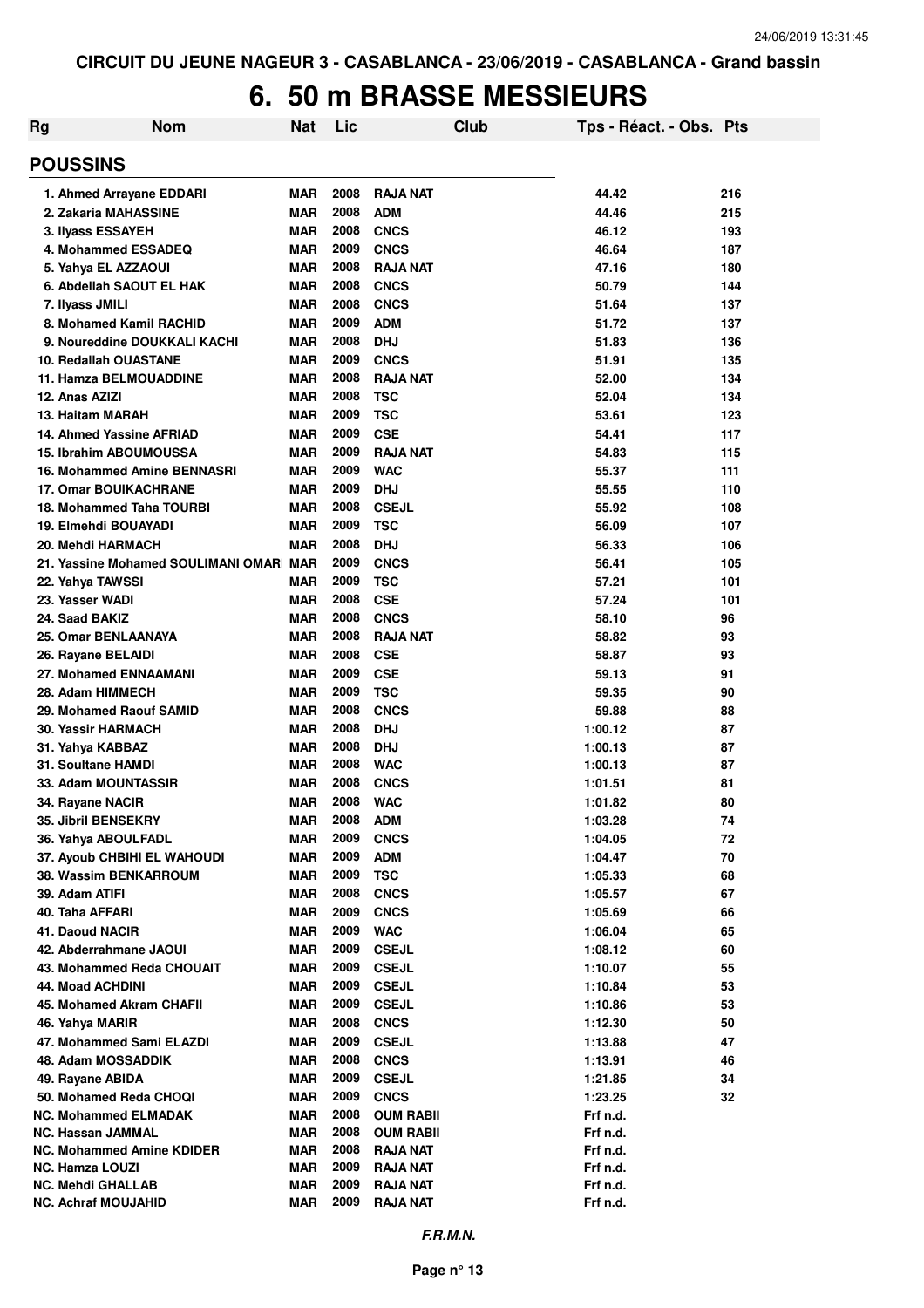## **6. 50 m BRASSE MESSIEURS**

| <b>Rg</b> | <b>Nom</b>                        | Nat        | Lic  | <b>Club</b>      | Tps - Réact. - Obs. Pts |     |
|-----------|-----------------------------------|------------|------|------------------|-------------------------|-----|
|           | <b>POUSSINS</b>                   |            |      |                  |                         |     |
|           | <b>NC. Taha NOURI</b>             | <b>MAR</b> | 2008 | <b>WAC</b>       | Frf n.d.                |     |
|           | <b>NC. Salim KHOUDRI</b>          | <b>MAR</b> | 2009 | <b>ADM</b>       | Dsq FD                  | 0   |
|           | <b>NC. Mehdi MAAROUFI MELIANI</b> | <b>MAR</b> | 2008 | <b>CNCS</b>      | Dsg NI                  | 0   |
|           | <b>NC. Mouad AKDAM</b>            | <b>MAR</b> | 2008 | <b>RAJA NAT</b>  | Dsq NI                  | 0   |
|           | <b>NC. Souhail BENMANSOUR</b>     | <b>MAR</b> | 2009 | <b>RAJA NAT</b>  | Dsq NI                  | 0   |
|           | <b>AVENIR 1</b>                   |            |      |                  |                         |     |
|           | 1. Ryad Yahia M'GHARI             | <b>MAR</b> | 2010 | <b>DHJ</b>       | 49.96                   | 152 |
|           | 2. Ahmed Ali NAMLY                | <b>MAR</b> | 2010 | <b>CNCS</b>      | 50.42                   | 148 |
|           | 3. Ilyass REGRAGUI                | <b>MAR</b> | 2010 | <b>ADM</b>       | 56.43                   | 105 |
|           | 4. Mohamed Rayane WAHAB           | <b>MAR</b> | 2010 | <b>CSEJL</b>     | 58.08                   | 96  |
|           | 5. Rayyane SABER                  | <b>MAR</b> | 2010 | <b>ADM</b>       | 59.03                   | 92  |
|           | 6. Mohamed Yahya BARROUK          | <b>MAR</b> | 2010 | <b>CNCS</b>      | 59.46                   | 90  |
|           | 7. Mohamed Taha SENTISSI          | <b>MAR</b> | 2010 | <b>WAC</b>       | 1:02.45                 | 77  |
|           | 8. Yahia EL AGBANI                | <b>MAR</b> | 2010 | <b>WAC</b>       | 1:02.80                 | 76  |
|           | 9. Walid ELOMARI                  | <b>MAR</b> | 2010 | <b>WAC</b>       | 1:03.64                 | 73  |
|           | 10. Rayane ATIFI                  | <b>MAR</b> | 2010 | <b>CNCS</b>      | 1:03.87                 | 72  |
|           | 11. Zayd MASSAOUI                 | <b>MAR</b> | 2010 | <b>CNCS</b>      | 1:04.07                 | 72  |
|           | <b>12. Hatim HALLAOUI</b>         | <b>MAR</b> | 2010 | <b>CNCS</b>      | 1:05.46                 | 67  |
|           | 13. Sami NAJAH                    | <b>MAR</b> | 2010 | <b>CNCS</b>      | 1:07.89                 | 60  |
|           | 14. Ibrahim WASFI                 | <b>MAR</b> | 2010 | <b>WAC</b>       | 1:09.72                 | 55  |
|           | 15. Mohamed Reda NAJAH            | <b>MAR</b> | 2010 | <b>RAJA NAT</b>  | 1:10.49                 | 54  |
|           | 16. Mohamed Hakim BENAQQA         | <b>MAR</b> | 2010 | <b>DHJ</b>       | 1:11.44                 | 52  |
|           | NC. Imran JAMMAL                  | <b>MAR</b> | 2010 | <b>OUM RABII</b> | Frf n.d.                |     |
|           | <b>NC. Mohamed Taha GHALBI</b>    | <b>MAR</b> | 2010 | <b>RAJA NAT</b>  | Frf n.d.                |     |
|           | <b>NC. Nael BOURAHLA</b>          | <b>MAR</b> | 2010 | <b>WAC</b>       | Frf n.d.                |     |
|           | <b>NC. Mamoun ZOHRY</b>           | <b>MAR</b> |      | 2010 WAC         | Frf n.d.                |     |
|           | <b>AVENIR 2</b>                   |            |      |                  |                         |     |
|           | 1. Anas HAMMOUDA                  | <b>MAR</b> | 2011 | <b>ADM</b>       | 58.21                   | 96  |
|           | 2. Jad ATIF                       | <b>MAR</b> | 2011 | <b>TSC</b>       | 1:00.40                 | 86  |
|           | 3. Anas BENJELLOUN                | <b>MAR</b> | 2011 | <b>CNCS</b>      | 1:03.97                 | 72  |
|           | 4. Yassine SAFRIOUI               | <b>MAR</b> | 2011 | <b>TSC</b>       | 1:04.63                 | 70  |
|           | 5. Loay BERROUZ                   | <b>MAR</b> | 2011 | <b>DHJ</b>       | 1:06.68                 | 64  |
|           | 6. Mohammed Ali BELHAJ            | <b>MAR</b> | 2012 | <b>CNCS</b>      | 1:08.14                 | 59  |
|           | 7. Soulaymane BENTOUILA           | <b>MAR</b> | 2011 | <b>CSEJL</b>     | 1:11.15                 | 52  |
|           | 8. Fahd NADI                      | <b>MAR</b> | 2011 | <b>CNCS</b>      | 1:14.81                 | 45  |
|           | 9. Youness JAOUI                  | <b>MAR</b> | 2012 | <b>CSEJL</b>     | 1:19.71                 | 37  |
|           | <b>NC. Mohamed Amine TAOUBA</b>   | <b>MAR</b> | 2011 | <b>CNCS</b>      | Dsq NI                  | 0   |
|           | <b>NC. Youssef JAOUI</b>          | <b>MAR</b> | 2012 | <b>CSEJL</b>     | Dsq Nl                  | 0   |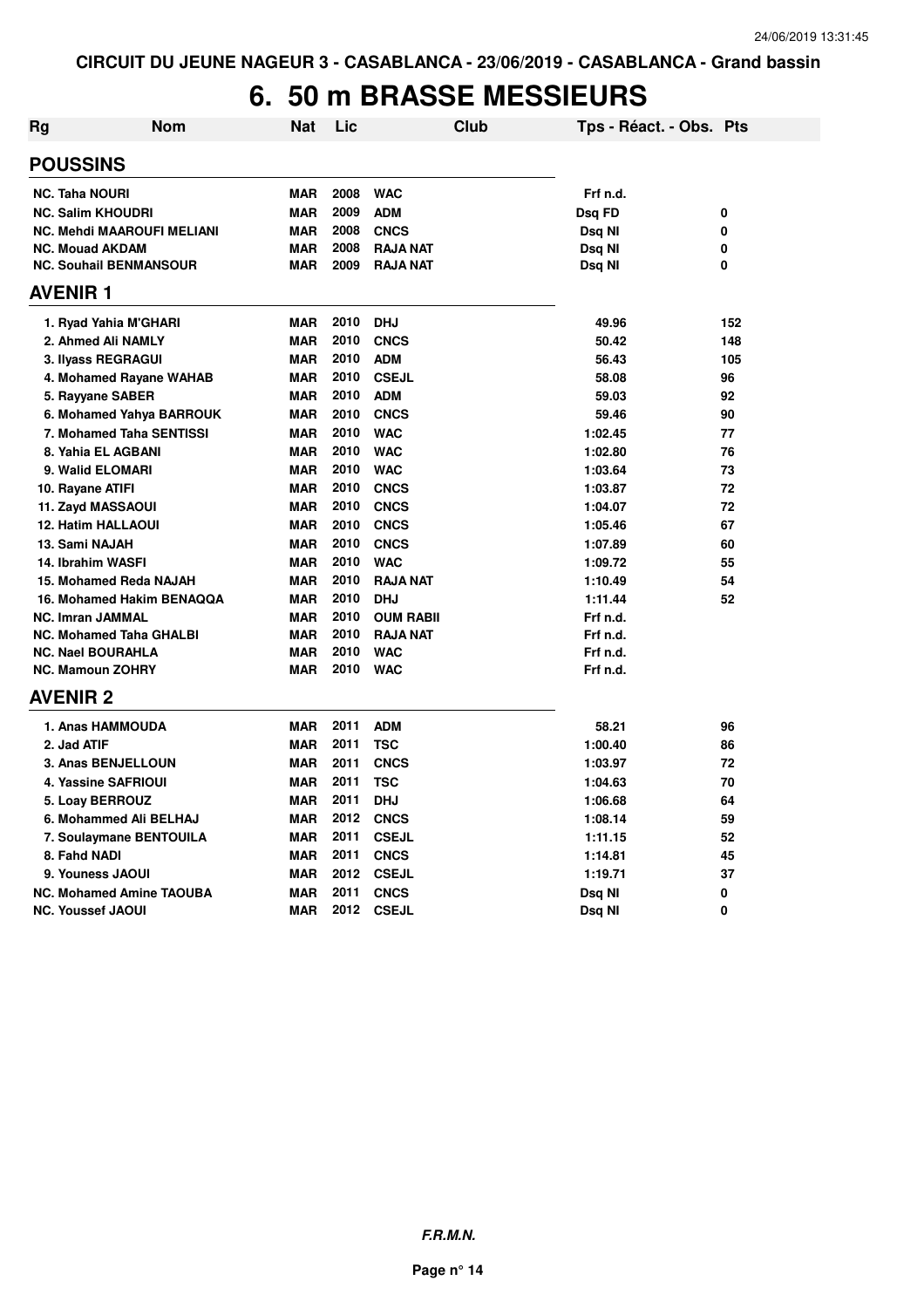# **7. 4 x 50 m NAGE LIBRE DAMES**

| Rg | <b>Nom</b>                      | <b>Nat</b> | Lic  | Club            | Tps - Réact. - Obs. Pts |     |
|----|---------------------------------|------------|------|-----------------|-------------------------|-----|
|    | <b>POUSSINS</b>                 |            |      |                 |                         |     |
|    | 1. Asmaa MASSORI                | <b>MAR</b> | 2008 | <b>CNCS</b>     | 2:32.02                 | 269 |
|    | <b>Basma BOUAKIL EL IDRISSI</b> | <b>MAR</b> | 2009 | <b>CNCS</b>     |                         | 269 |
|    | <b>Ines KELLY</b>               | <b>MAR</b> | 2009 | <b>CNCS</b>     |                         | 269 |
|    | <b>Oumnia RIDA</b>              | <b>MAR</b> | 2008 | <b>CNCS</b>     |                         | 269 |
|    | 2. Ghita BENHAMOU               | <b>MAR</b> | 2008 | <b>CSE</b>      | 2:49.17                 | 195 |
|    | <b>Hiba SAID EL MASSAOUDI</b>   | <b>MAR</b> | 2008 | <b>CSE</b>      |                         | 195 |
|    | <b>Rim LABYAD</b>               | <b>MAR</b> | 2008 | <b>CSE</b>      |                         | 195 |
|    | <b>Sara MSALLEK</b>             | <b>MAR</b> | 2009 | <b>CSE</b>      |                         | 195 |
|    | 3. Kenza ABDALLAH               | <b>MAR</b> | 2009 | <b>WAC</b>      | 2:51.31                 | 188 |
|    | Safaa ATIA                      | <b>MAR</b> | 2009 | <b>WAC</b>      |                         | 188 |
|    | <b>Sofia BARAKAT</b>            | <b>MAR</b> | 2008 | <b>WAC</b>      |                         | 188 |
|    | <b>Riham OUSSI</b>              | <b>MAR</b> | 2008 | <b>WAC</b>      |                         | 188 |
|    | 4. Meryem MOUJI                 | <b>MAR</b> | 2008 | <b>ADM</b>      | 3:00.98                 | 159 |
|    | <b>Malak BARAKAT</b>            | <b>MAR</b> | 2008 | <b>ADM</b>      |                         | 159 |
|    | <b>Meryem SORY</b>              | <b>MAR</b> | 2008 | <b>ADM</b>      |                         | 159 |
|    | <b>Nada SABBAGH</b>             | <b>MAR</b> | 2008 | <b>ADM</b>      |                         | 159 |
|    | 5. Salma ALAOUI                 | <b>MAR</b> | 2009 | <b>TSC</b>      | 3:04.91                 | 149 |
|    | <b>Malak EL BOUZAIDI</b>        | <b>MAR</b> | 2009 | <b>TSC</b>      |                         | 149 |
|    | <b>Sara LAANAYA</b>             | <b>MAR</b> | 2008 | <b>TSC</b>      |                         | 149 |
|    | <b>Soundos ATYA</b>             | <b>MAR</b> | 2009 | <b>TSC</b>      |                         | 149 |
|    | <b>NC. Marwa BENLAANAYA</b>     | <b>MAR</b> | 2009 | <b>RAJA NAT</b> | Dsq NI                  | 0   |
|    | <b>Malak MASSAFI</b>            | <b>MAR</b> | 2008 | <b>RAJA NAT</b> |                         | 0   |
|    | <b>Ines NAJAH</b>               | <b>MAR</b> | 2008 | <b>RAJA NAT</b> |                         | 0   |
|    | <b>Meriem ABID</b>              | <b>MAR</b> | 2010 | <b>RAJA NAT</b> |                         | 0   |
|    | <b>NC. Mayssane YAHIA</b>       | <b>MAR</b> | 2011 | <b>DHJ</b>      | Dsq NI                  | 0   |
|    | <b>Yousra BERCHID</b>           | <b>MAR</b> | 2008 | <b>DHJ</b>      |                         | 0   |
|    | <b>Sara LAHMIDI</b>             | <b>MAR</b> | 2009 | <b>DHJ</b>      |                         | 0   |
|    | Douae MORTAJI                   | <b>MAR</b> | 2009 | <b>DHJ</b>      |                         | 0   |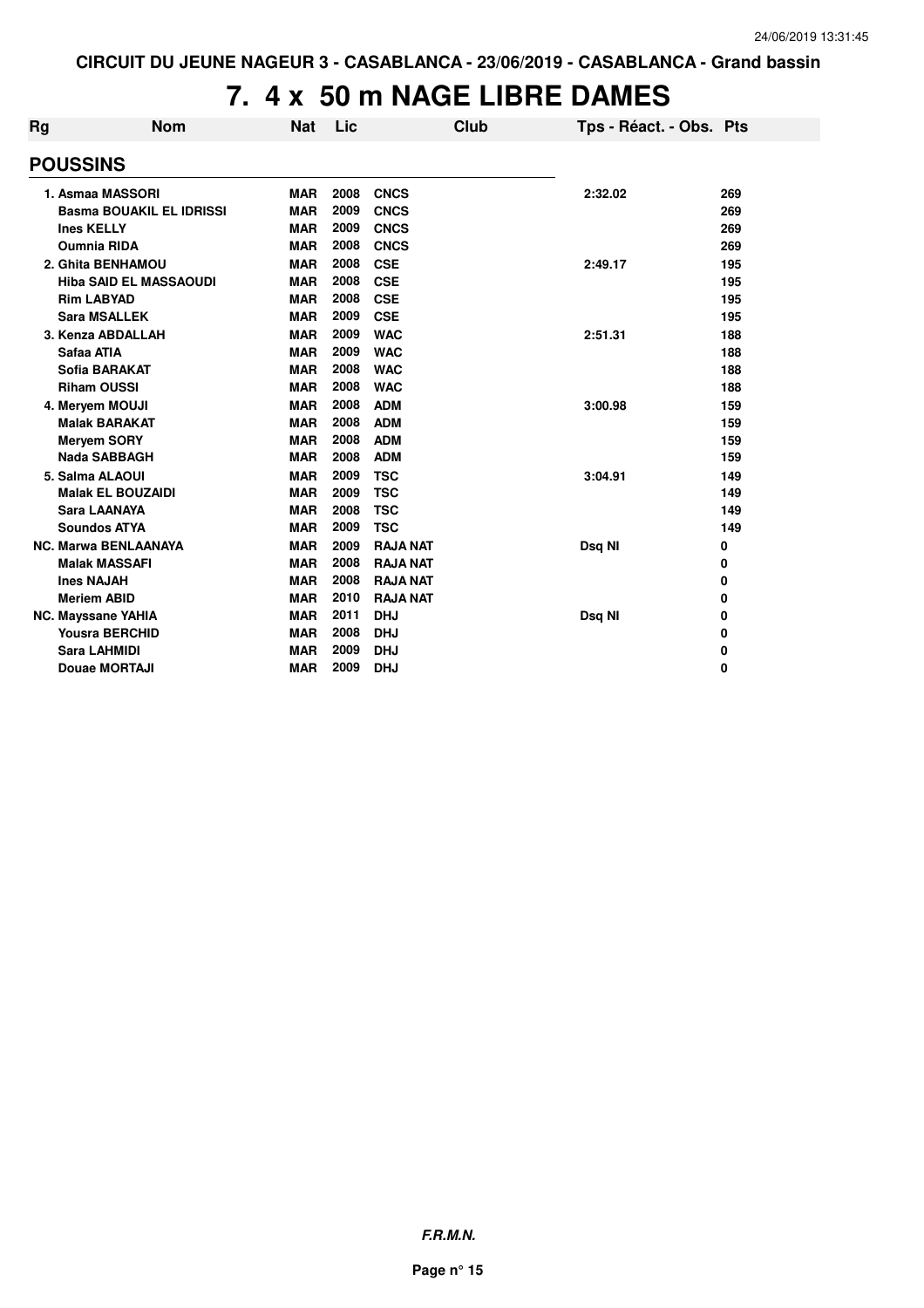| Rg | <b>Nom</b>                      | <b>Nat</b> | Lic  |                 | Club | Tps - Réact. - Obs. Pts |     |
|----|---------------------------------|------------|------|-----------------|------|-------------------------|-----|
|    | <b>POUSSINS</b>                 |            |      |                 |      |                         |     |
|    | 1. Omar KORAIT                  | <b>MAR</b> | 2008 | <b>ADM</b>      |      | 2:38.41                 | 159 |
|    | <b>Jibril BENSEKRY</b>          | <b>MAR</b> | 2008 | <b>ADM</b>      |      |                         | 159 |
|    | <b>Salim KHOUDRI</b>            | MAR        | 2009 | <b>ADM</b>      |      |                         | 159 |
|    | <b>Ahmed Zaid KORAIT</b>        | <b>MAR</b> | 2009 | <b>ADM</b>      |      |                         | 159 |
|    | 2. Mohammed Rayane LYAMANI      | <b>MAR</b> | 2008 | <b>CSE</b>      |      | 2:43.64                 | 144 |
|    | <b>Yasser WADI</b>              | <b>MAR</b> | 2008 | <b>CSE</b>      |      |                         | 144 |
|    | <b>Ahmed Yassine AFRIAD</b>     | <b>MAR</b> | 2009 | <b>CSE</b>      |      |                         | 144 |
|    | <b>Rayane BELAIDI</b>           | <b>MAR</b> | 2008 | <b>CSE</b>      |      |                         | 144 |
|    | 3. Adam ZOUHAIRI                | <b>MAR</b> | 2009 | <b>DHJ</b>      |      | 2:43.84                 | 143 |
|    | <b>Mohammed Ziad KETTANI</b>    | <b>MAR</b> | 2009 | <b>DHJ</b>      |      |                         | 143 |
|    | <b>Aymen OUNNAB</b>             | <b>MAR</b> | 2009 | <b>DHJ</b>      |      |                         | 143 |
|    | <b>Abdelhamid EL MOUEFFEQ</b>   | MAR        | 2008 | <b>DHJ</b>      |      |                         | 143 |
|    | 4. Abdullah Taher SERHIR        | <b>MAR</b> | 2009 | <b>RAJA NAT</b> |      | 2:44.16                 | 143 |
|    | <b>Hamza BELMOUADDINE</b>       | <b>MAR</b> | 2008 | <b>RAJA NAT</b> |      |                         | 143 |
|    | <b>Omar BENLAANAYA</b>          | <b>MAR</b> | 2008 | <b>RAJA NAT</b> |      |                         | 143 |
|    | <b>Anwar KOKODIL</b>            | MAR        | 2009 | <b>RAJA NAT</b> |      |                         | 143 |
|    | 5. Yasser OUAKSSIM              | <b>MAR</b> | 2009 | <b>WAC</b>      |      | 2:47.03                 | 135 |
|    | <b>Saad LAHIBA</b>              | MAR        | 2009 | <b>WAC</b>      |      |                         | 135 |
|    | <b>Abdallah OUADDI</b>          | <b>MAR</b> | 2008 | <b>WAC</b>      |      |                         | 135 |
|    | <b>Mohamed Amine SIFALLAH</b>   | MAR        | 2009 | <b>WAC</b>      |      |                         | 135 |
|    | 6. Badr RIFKI                   | <b>MAR</b> | 2008 | <b>CNCS</b>     |      | 2:47.17                 | 135 |
|    | <b>Adam ELMESKINI</b>           | <b>MAR</b> | 2009 | <b>CNCS</b>     |      |                         | 135 |
|    | <b>Mohamed Adam DAHO</b>        | <b>MAR</b> | 2009 | <b>CNCS</b>     |      |                         | 135 |
|    | <b>Redallah OUASTANE</b>        | <b>MAR</b> | 2009 | <b>CNCS</b>     |      |                         | 135 |
|    | 7. Ghali LAKRADI                | MAR        | 2009 | <b>TSC</b>      |      | 2:47.64                 | 134 |
|    | <b>Yahya TAWSSI</b>             | <b>MAR</b> | 2009 | <b>TSC</b>      |      |                         | 134 |
|    | <b>Haitam MARAH</b>             | <b>MAR</b> | 2009 | <b>TSC</b>      |      |                         | 134 |
|    | <b>Mehdi RASSY</b>              | <b>MAR</b> | 2008 | <b>TSC</b>      |      |                         | 134 |
|    | <b>NC. Salah Eddine ABBOUBI</b> | MAR        | 2009 | <b>CNCS</b>     |      | Frf n.d.                |     |
|    | Yahya ABOULFADL                 | <b>MAR</b> | 2009 | <b>CNCS</b>     |      |                         |     |
|    | <b>Taha AFFARI</b>              | <b>MAR</b> | 2009 | <b>CNCS</b>     |      |                         |     |
|    | <b>Adam ATIFI</b>               | <b>MAR</b> | 2008 | <b>CNCS</b>     |      |                         |     |
|    | <b>NC. Rayane ABIDA</b>         | MAR        | 2009 | <b>CSEJL</b>    |      | Frf n.d.                |     |
|    | <b>Moad ACHDINI</b>             | MAR        | 2009 | <b>CSEJL</b>    |      |                         |     |
|    | <b>Rayane AKIL</b>              | <b>MAR</b> | 2008 | <b>CSEJL</b>    |      |                         |     |
|    | <b>Mohamed Akram CHAFII</b>     | <b>MAR</b> | 2009 | <b>CSEJL</b>    |      |                         |     |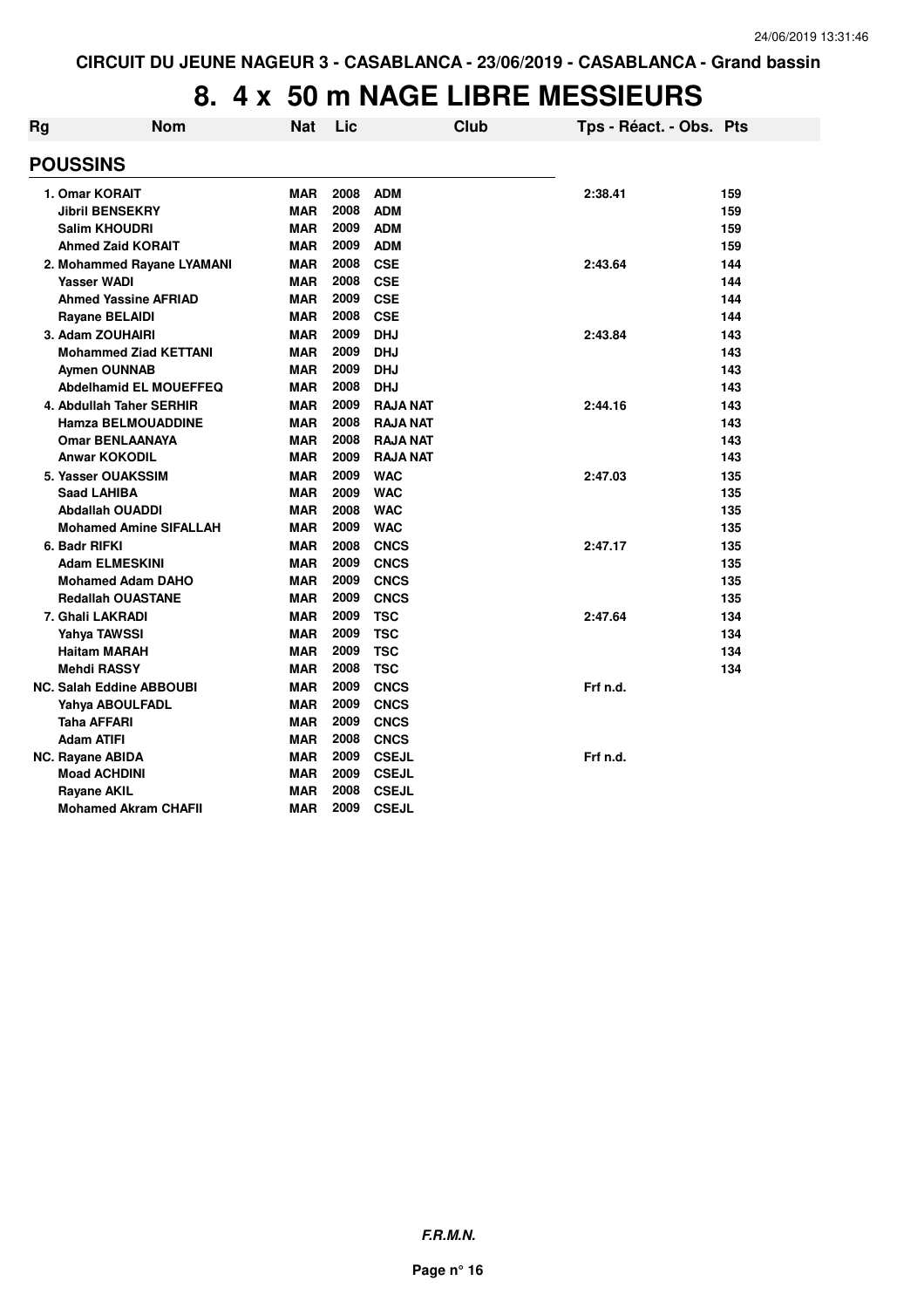| Rg | <b>Nom</b>                    | <b>Nat</b> | Lic  | <b>Club</b>     | Tps - Réact. - Obs. Pts |     |
|----|-------------------------------|------------|------|-----------------|-------------------------|-----|
|    | <b>POUSSINS</b>               |            |      |                 |                         |     |
|    | 1. Hamza KELLA                | <b>MAR</b> | 2008 | <b>ADM</b>      | 2:36.20                 | 278 |
|    | 2. Mohammed Rayane LYAMANI    | <b>MAR</b> | 2008 | <b>CSE</b>      | 2:38.05                 | 268 |
|    | 3. Yassine BOUCHTI            | <b>MAR</b> | 2008 | <b>TSC</b>      | 2:43.50                 | 242 |
|    | 4. Ahmed Arrayane EDDARI      | <b>MAR</b> | 2008 | <b>RAJA NAT</b> | 2:43.52                 | 242 |
|    | 5. Mohamed Ayoub HAJOUANE     | <b>MAR</b> | 2008 | <b>RAJA NAT</b> | 2:50.27                 | 214 |
|    | 6. Yasser EZZIDI              | <b>MAR</b> | 2009 | <b>RAJA NAT</b> | 2:50.37                 | 214 |
|    | 7. Mehdi BYA                  | <b>MAR</b> | 2008 | <b>TSC</b>      | 2:57.30                 | 190 |
|    | 8. Anwar KOKODIL              | <b>MAR</b> | 2009 | <b>RAJA NAT</b> | 3:02.07                 | 175 |
|    | 9. Mohamed Amine BCHIRI       | <b>MAR</b> | 2008 | <b>ADM</b>      | 3:02.55                 | 174 |
|    | 10. Abderrahmane LABHAIRI     | <b>MAR</b> | 2008 | <b>TSC</b>      | 3:03.74                 | 171 |
|    | <b>11. Redallah OUASTANE</b>  | <b>MAR</b> | 2009 | <b>CNCS</b>     | 3:04.50                 | 168 |
|    | 12. Mohamed Amine SIFALLAH    | <b>MAR</b> | 2009 | <b>WAC</b>      | 3:05.24                 | 166 |
|    | <b>13. Riad ZOUBAIDI</b>      | <b>MAR</b> | 2008 | <b>ADM</b>      | 3:05.59                 | 166 |
|    | 14. Aymen OUNNAB              | <b>MAR</b> | 2009 | <b>DHJ</b>      | 3:08.54                 | 158 |
|    | 15. Ahmed Zaid KORAIT         | <b>MAR</b> | 2009 | <b>ADM</b>      | 3:15.28                 | 142 |
|    | 16. Ilyass JMILI              | <b>MAR</b> | 2008 | <b>CNCS</b>     | 3:16.13                 | 140 |
|    | 17. Abdelhamid EL MOUEFFEQ    | <b>MAR</b> | 2008 | <b>DHJ</b>      | 3:17.33                 | 138 |
|    | <b>18. Elias BENMAAZOUZ</b>   | <b>MAR</b> | 2008 | <b>WAC</b>      | 3:17.98                 | 136 |
|    | 19. Abdullah Taher SERHIR     | <b>MAR</b> | 2009 | <b>RAJA NAT</b> | 3:19.47                 | 133 |
|    | 20. Noureddine DOUKKALI KACHI | <b>MAR</b> | 2008 | <b>DHJ</b>      | 3:20.11                 | 132 |
|    | <b>21. Omar BOUIKACHRANE</b>  | <b>MAR</b> | 2009 | <b>DHJ</b>      | 3:21.28                 | 130 |
|    | 22. Yasser OUAKSSIM           | <b>MAR</b> | 2009 | <b>WAC</b>      | 3:26.65                 | 120 |
|    | 23. Adam ELMESKINI            | <b>MAR</b> | 2009 | <b>CNCS</b>     | 3:30.68                 | 113 |
|    | 24. Ahmed Yassine AFRIAD      | <b>MAR</b> | 2009 | <b>CSE</b>      | 3:36.83                 | 104 |
|    | 25. Adam ZOUHAIRI             | <b>MAR</b> | 2009 | <b>DHJ</b>      | 3:37.78                 | 102 |
|    | 26. Mohamed Ilyas NACHIT      | <b>MAR</b> | 2009 | <b>ADM</b>      | 3:40.32                 | 99  |
|    | 27. Ayoub CHBIHI EL WAHOUDI   | <b>MAR</b> | 2009 | <b>ADM</b>      | 3:42.92                 | 95  |
|    | 28. Saad LAHIBA               | <b>MAR</b> | 2009 | <b>WAC</b>      | 3:44.50                 | 93  |
|    | 29. Mohammed Ziad KETTANI     | <b>MAR</b> | 2009 | <b>DHJ</b>      | 3:46.71                 | 91  |
|    | <b>30. Ali BEN ABDELJLIL</b>  | <b>MAR</b> | 2008 | <b>ADM</b>      | 3:51.50                 | 85  |
|    | <b>31. Chouaib BARTAL</b>     | <b>MAR</b> | 2008 | <b>DHJ</b>      | 3:58.54                 | 78  |
|    | 32. Mohamed Adam DAHO         | <b>MAR</b> | 2009 | <b>CNCS</b>     | 4:20.36                 | 60  |
|    | <b>NC. Rayane LAALJI</b>      | <b>MAR</b> | 2008 | <b>TSC</b>      | Frf dec.                |     |
|    | <b>NC. Rada DAHBI</b>         | <b>MAR</b> | 2008 | <b>ADM</b>      | Frf n.d.                |     |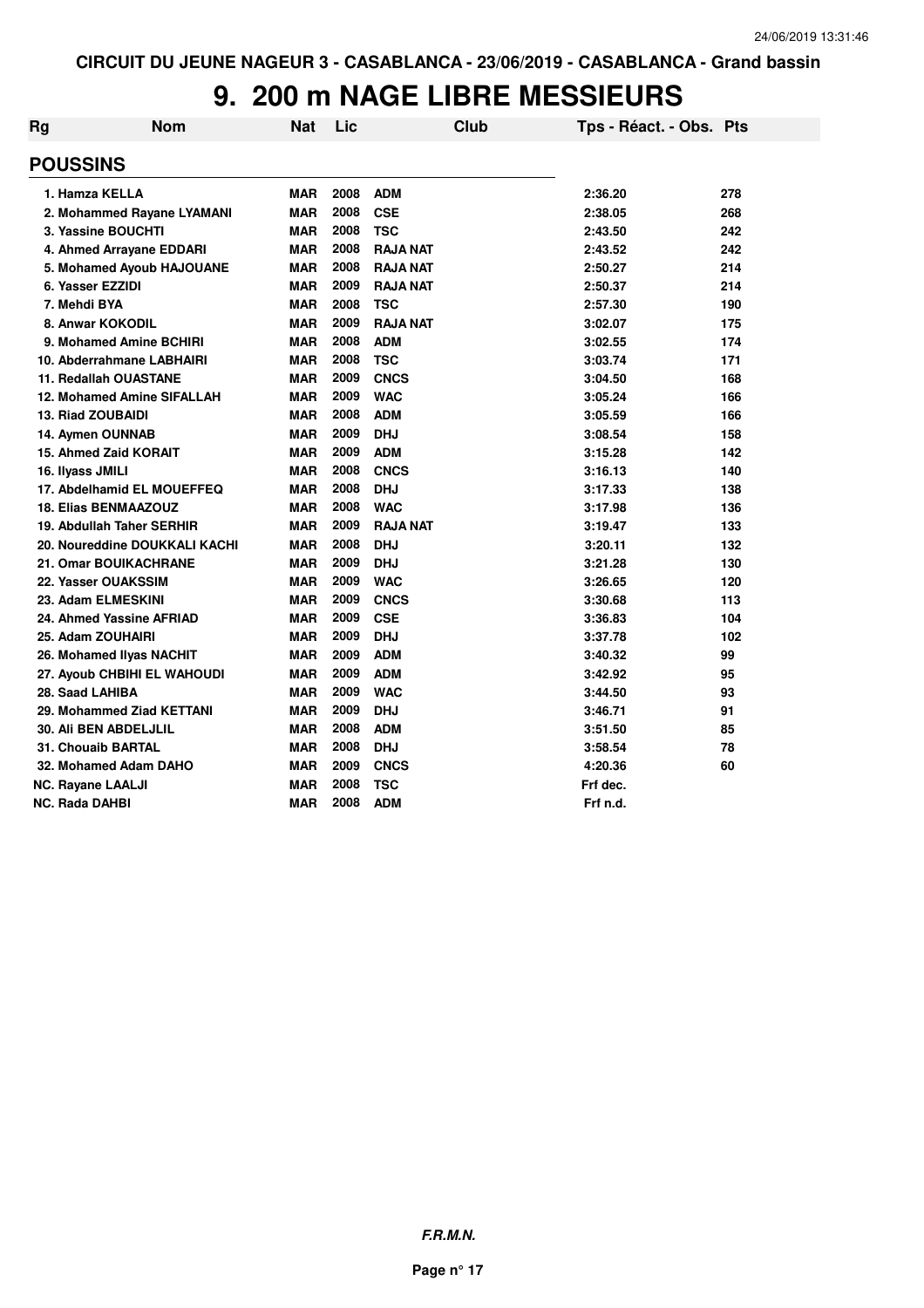### **10. 200 m NAGE LIBRE DAMES**

| Rg                       | <b>Nom</b>                     | <b>Nat</b> | Lic  | Club            | Tps - Réact. - Obs. Pts |     |
|--------------------------|--------------------------------|------------|------|-----------------|-------------------------|-----|
| <b>POUSSINS</b>          |                                |            |      |                 |                         |     |
| 1. Meriem NACHAT         |                                | <b>MAR</b> | 2008 | <b>WAC</b>      | 2:36.45                 | 376 |
| 2. Alaa AMIRI            |                                | <b>MAR</b> | 2008 | <b>WAC</b>      | 2:41.21                 | 344 |
| 3. Sofia MAKY            |                                | <b>MAR</b> | 2008 | <b>TSC</b>      | 2:58.15                 | 255 |
| 4. Rim LABYAD            |                                | <b>MAR</b> | 2008 | <b>CSE</b>      | 3:05.13                 | 227 |
| 5. Hiba KHALLAD          |                                | <b>MAR</b> | 2009 | <b>TSC</b>      | 3:14.38                 | 196 |
| 6. Douae MORTAJI         |                                | <b>MAR</b> | 2009 | <b>DHJ</b>      | 3:15.78                 | 192 |
| 7. Nada SABBAGH          |                                | <b>MAR</b> | 2008 | <b>ADM</b>      | 3:16.76                 | 189 |
| 8. Ines KELLY            |                                | <b>MAR</b> | 2009 | <b>CNCS</b>     | 3:18.03                 | 185 |
| 9. Hajar KASSI           |                                | <b>MAR</b> | 2009 | <b>TSC</b>      | 3:19.75                 | 180 |
| 10. Sara LAANAYA         |                                | <b>MAR</b> | 2008 | <b>TSC</b>      | 3:21.63                 | 175 |
| 11. Ghita SLIM           |                                | <b>MAR</b> | 2009 | <b>RAJA NAT</b> | 3:22.50                 | 173 |
| 12. Safaa ATIA           |                                | <b>MAR</b> | 2009 | <b>WAC</b>      | 3:24.54                 | 168 |
| 13. Meryem MOUJI         |                                | <b>MAR</b> | 2008 | <b>ADM</b>      | 3:27.52                 | 161 |
|                          | <b>14. Dounia EL MOUNTABIH</b> | <b>MAR</b> | 2008 | <b>WAC</b>      | 3:30.87                 | 153 |
| <b>15. Salma BOUTARA</b> |                                | <b>MAR</b> | 2009 | <b>ADM</b>      | 3:35.91                 | 143 |
| 16. Meryem SORY          |                                | <b>MAR</b> | 2008 | <b>ADM</b>      | 3:41.12                 | 133 |
| 17. Soundos ATYA         |                                | <b>MAR</b> | 2009 | <b>TSC</b>      | 3:42.26                 | 131 |
| 18. Majida ASSEFFAR      |                                | <b>MAR</b> | 2009 | <b>ADM</b>      | 3:51.94                 | 115 |
| <b>19. Malak BARAKAT</b> |                                | <b>MAR</b> | 2008 | <b>ADM</b>      | 3:58.87                 | 105 |
| 20. Aya KHOUDRI          |                                | <b>MAR</b> | 2009 | <b>ADM</b>      | 4:19.04                 | 82  |
| 21. Zayneb OULACHBAR     |                                | <b>MAR</b> | 2009 | <b>WAC</b>      | 5:03.02                 | 51  |
| <b>NC. Sofia BARAKAT</b> |                                | <b>MAR</b> | 2008 | <b>WAC</b>      | <b>\bandon</b>          | 0   |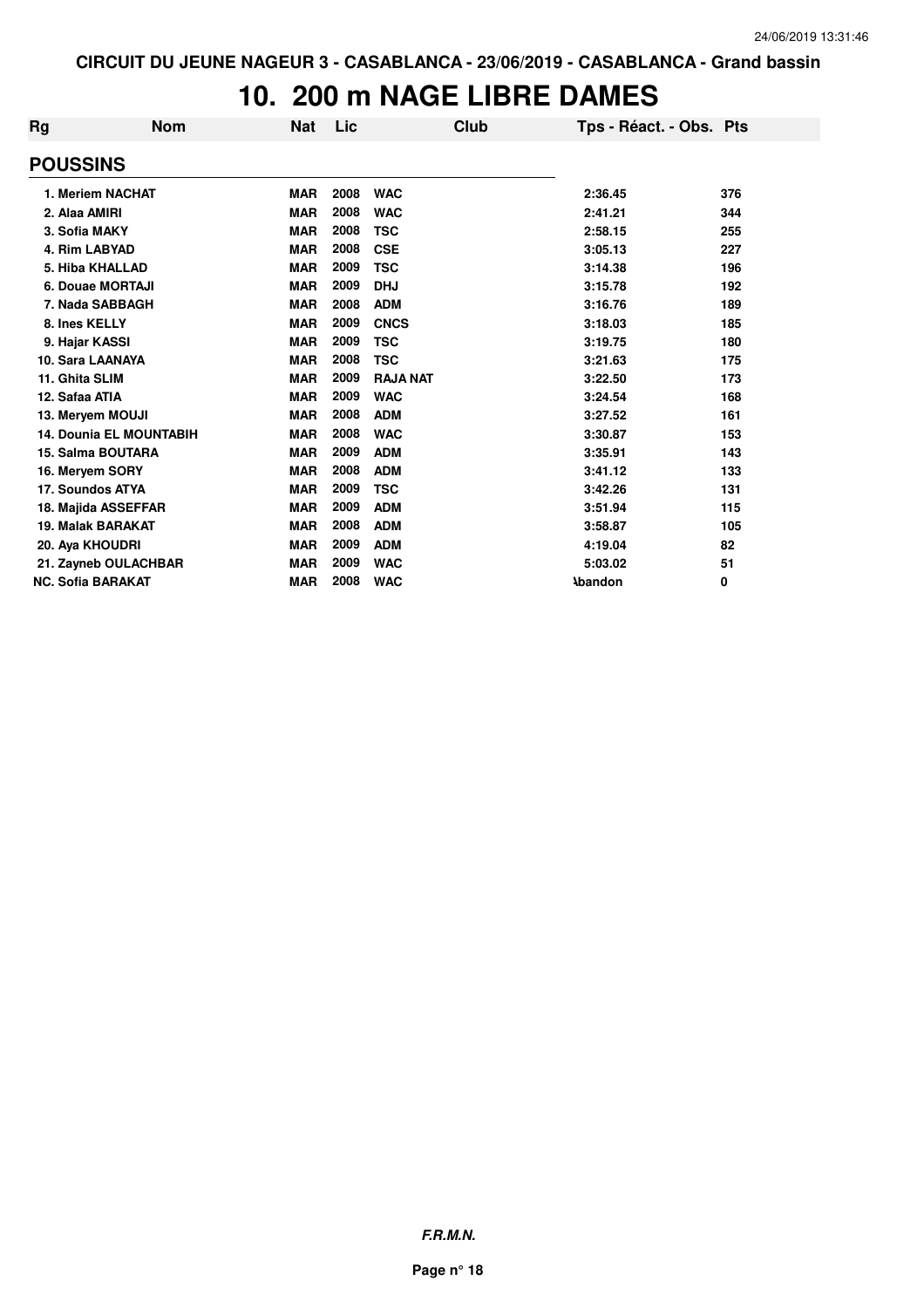# **11. 50 m DOS MESSIEURS**

| Rg                                                | <b>Nom</b>                    | <b>Nat</b>               | Lic          | Club                       | Tps - Réact. - Obs. Pts |          |
|---------------------------------------------------|-------------------------------|--------------------------|--------------|----------------------------|-------------------------|----------|
| <b>POUSSINS</b>                                   |                               |                          |              |                            |                         |          |
|                                                   | 1. Mohamed Ayoub HAJOUANE     | <b>MAR</b>               | 2008         | <b>RAJA NAT</b>            | 41.80                   | 190      |
|                                                   | 2. Abdelhamid EL MOUEFFEQ     | <b>MAR</b>               | 2008         | <b>DHJ</b>                 | 45.21                   | 150      |
| 3. Zakaria MAHASSINE                              |                               | <b>MAR</b>               | 2008         | <b>ADM</b>                 | 45.34                   | 149      |
| 4. Mehdi BYA                                      |                               | <b>MAR</b>               | 2008         | <b>TSC</b>                 | 46.01                   | 142      |
| 5. Mehdi RASSY                                    |                               | <b>MAR</b>               | 2008         | <b>TSC</b>                 | 46.15                   | 141      |
| 6. Badr RIFKI                                     |                               | <b>MAR</b>               | 2008         | <b>CNCS</b>                | 46.31                   | 139      |
| 7. Mohammed ESSADEQ                               |                               | <b>MAR</b>               | 2009         | <b>CNCS</b>                | 46.54                   | 137      |
|                                                   | 8. Mohammed Amine GHALIB      | <b>MAR</b>               | 2008         | <b>TSC</b>                 | 46.56                   | 137      |
| 9. Abdassalam ELALLOUCHI                          |                               | <b>MAR</b>               | 2008         | <b>WAC</b>                 | 46.91                   | 134      |
| 10. Abdellah SAOUT EL HAK                         |                               | <b>MAR</b>               | 2008         | <b>CNCS</b>                | 47.51                   | 129      |
| 11. Abdallah OUADDI                               |                               | <b>MAR</b>               | 2008         | <b>WAC</b>                 | 48.53                   | 121      |
| <b>12. Elias BENMAAZOUZ</b>                       |                               | <b>MAR</b>               | 2008         | <b>WAC</b>                 | 48.82                   | 119      |
|                                                   | 13. Noureddine DOUKKALI KACHI | <b>MAR</b>               | 2008         | <b>DHJ</b>                 | 49.11                   | 117      |
| <b>14. Redallah OUASTANE</b>                      |                               | <b>MAR</b>               | 2009         | <b>CNCS</b>                | 49.26                   | 116      |
| <b>15. Ilyass ESSAYEH</b>                         |                               | <b>MAR</b>               | 2008         | <b>CNCS</b>                | 49.66                   | 113      |
| <b>16. Anwar KOKODIL</b>                          |                               | <b>MAR</b>               | 2009         | <b>RAJA NAT</b>            | 49.98                   | 111      |
| 17. Ghali LAKRADI                                 |                               | <b>MAR</b>               | 2009         | <b>TSC</b>                 | 50.29                   | 109      |
| 18. Aymen OUNNAB                                  |                               | <b>MAR</b>               | 2009         | <b>DHJ</b>                 | 50.35                   | 108      |
| 19. Yahya OUAHMANE                                |                               | <b>MAR</b>               | 2009         | <b>CNCS</b>                | 50.64                   | 107      |
| 20. Abderrahmane LABHAIRI                         |                               | <b>MAR</b>               | 2008         | <b>TSC</b>                 | 50.90                   | 105      |
| 21. Saad BAKIZ                                    |                               | <b>MAR</b>               | 2008         | <b>CNCS</b>                | 52.31                   | 97       |
| 22. Rayane BELAIDI                                |                               | <b>MAR</b>               | 2008         | <b>CSE</b>                 | 52.75                   | 94       |
| 23. Adam ZOUHAIRI                                 |                               | <b>MAR</b>               | 2009         | <b>DHJ</b>                 | 53.02                   | 93       |
| 24. Yasser WADI                                   |                               | <b>MAR</b>               | 2008         | <b>CSE</b>                 | 53.38                   | 91       |
| 25. Yasser OUAKSSIM                               |                               | <b>MAR</b>               | 2009         | <b>WAC</b>                 | 54.68                   | 85       |
| 26. Anas ALAOUI BALGHITI                          |                               | <b>MAR</b>               | 2009         | <b>ADM</b>                 | 55.10                   | 83       |
| 27. Hamza BELMOUADDINE                            |                               | <b>MAR</b>               | 2008         | <b>RAJA NAT</b>            | 55.16                   | 82       |
| 28. Mohammed Ziad KETTANI                         |                               | <b>MAR</b>               | 2009<br>2009 | <b>DHJ</b>                 | 55.98                   | 79       |
| 29. Mohamed ENNAAMANI<br>30. Mohammed Taha TOURBI |                               | <b>MAR</b><br><b>MAR</b> | 2008         | <b>CSE</b><br><b>CSEJL</b> | 56.73<br>56.82          | 76<br>75 |
| 31. Hakim MAKHABA                                 |                               | <b>MAR</b>               | 2009         | <b>RAJA NAT</b>            | 57.16                   | 74       |
| 32. Salim KHOUDRI                                 |                               | <b>MAR</b>               | 2009         | <b>ADM</b>                 | 57.18                   | 74       |
| 33. Mohammed Iyad DAMI                            |                               | <b>MAR</b>               | 2008         | <b>CSEJL</b>               | 57.45                   | 73       |
| 34. Omar BENLAANAYA                               |                               | <b>MAR</b>               | 2008         | <b>RAJA NAT</b>            | 58.30                   | 70       |
| 35. Ibrahim ABOUMOUSSA                            |                               | <b>MAR</b>               | 2009         | <b>RAJA NAT</b>            | 58.67                   | 68       |
| 36. Mohamed Raouf SAMID                           |                               | <b>MAR</b>               | 2008         | <b>CNCS</b>                | 59.18                   | 67       |
| 37. Farouk AZAR                                   |                               | <b>MAR</b>               | 2009         | <b>CSE</b>                 | 59.49                   | 66       |
| 38. Moad ACHDINI                                  |                               | <b>MAR</b>               | 2009         | <b>CSEJL</b>               | 59.71                   | 65       |
| 39. Ali BEN ABDELJLIL                             |                               | <b>MAR</b>               | 2008         | <b>ADM</b>                 | 1:00.34                 | 63       |
| <b>40. Younes BENOUINI</b>                        |                               | <b>MAR</b>               | 2009         | <b>TSC</b>                 | 1:00.37                 | 63       |
| <b>41. Souhail BENMANSOUR</b>                     |                               | <b>MAR</b>               | 2009         | <b>RAJA NAT</b>            | 1:00.40                 | 63       |
| 42. Mohamed Ismail BOUZAD                         |                               | <b>MAR</b>               | 2008         | <b>WAC</b>                 | 1:00.61                 | 62       |
| 43. Mohamed Adam DAHO                             |                               | <b>MAR</b>               | 2009         | <b>CNCS</b>                | 1:00.73                 | 62       |
| 44. Haitam MARAH                                  |                               | <b>MAR</b>               | 2009         | <b>TSC</b>                 | 1:01.92                 | 58       |
| 45. Saad LAHIBA                                   |                               | <b>MAR</b>               | 2009         | <b>WAC</b>                 | 1:02.11                 | 57       |
| 46. Mohamed Ilyas NACHIT                          |                               | <b>MAR</b>               | 2009         | <b>ADM</b>                 | 1:02.44                 | 57       |
| 47. Yassir HARMACH                                |                               | <b>MAR</b>               | 2008         | <b>DHJ</b>                 | 1:02.88                 | 55       |
| 48. Yahya MARIR                                   |                               | <b>MAR</b>               | 2008         | <b>CNCS</b>                | 1:03.31                 | 54       |
| 49. Mehdi HARMACH                                 |                               | <b>MAR</b>               | 2008         | <b>DHJ</b>                 | 1:03.56                 | 54       |
| 50. Mustapha QUARMOUCHI                           |                               | <b>MAR</b>               | 2009         | <b>ADM</b>                 | 1:03.83                 | 53       |
| 51. Mohammed Reda CHOUAIT                         |                               | <b>MAR</b>               | 2009         | <b>CSEJL</b>               | 1:04.66                 | 51       |
| 52. Noamane DABI                                  |                               | <b>MAR</b>               | 2008         | <b>ADM</b>                 | 1:05.56                 | 49       |
| 53. Yahya BENZINE                                 |                               | <b>MAR</b>               | 2009         | <b>ADM</b>                 | 1:06.36                 | 47       |
| 54. Mohamed Akram CHAFII                          |                               | <b>MAR</b>               | 2009         | <b>CSEJL</b>               | 1:06.63                 | 46       |
| 55. Rayane ABIDA                                  |                               | <b>MAR</b>               | 2009         | <b>CSEJL</b>               | 1:09.91                 | 40       |
| 56. Mohamed JABLI                                 |                               | <b>MAR</b>               | 2009         | <b>RAJA NAT</b>            | 1:12.84                 | 35       |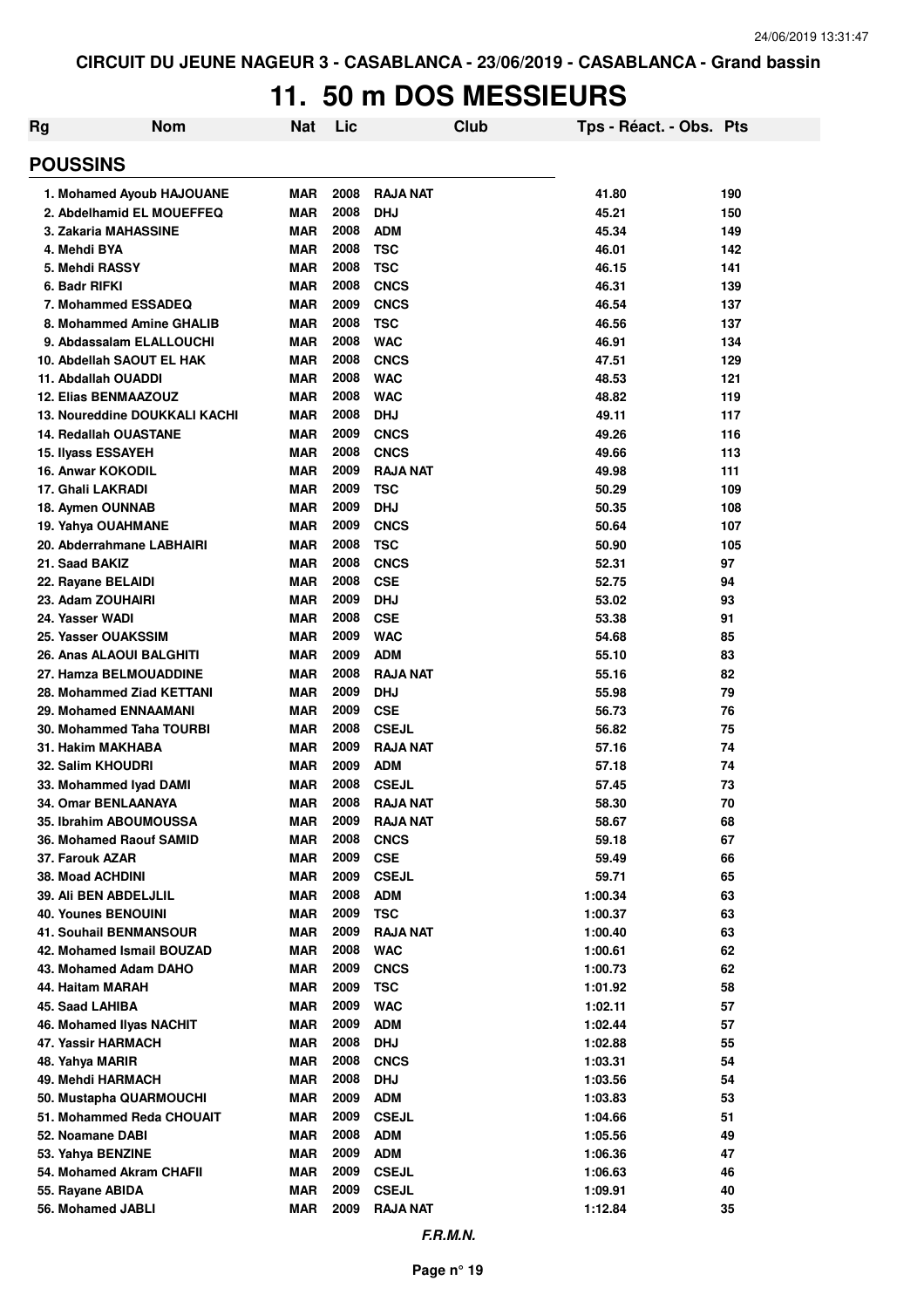# **11. 50 m DOS MESSIEURS**

| Rg                    | <b>Nom</b>                                             | Nat                      | Lic          |                               | <b>Club</b> | Tps - Réact. - Obs. Pts |     |
|-----------------------|--------------------------------------------------------|--------------------------|--------------|-------------------------------|-------------|-------------------------|-----|
| <b>POUSSINS</b>       |                                                        |                          |              |                               |             |                         |     |
|                       | 57. Mohamed Amine BOUHLI                               | MAR                      | 2009         | <b>RAJA NAT</b>               |             | 1:26.68                 | 21  |
|                       | <b>NC. Mohamed RHARRA</b>                              | <b>MAR</b>               | 2008         | <b>RAJA NAT</b>               |             | Frf exc.                |     |
|                       | <b>NC. Mohammed Sami ELAZDI</b>                        | <b>MAR</b>               | 2009         | <b>CSEJL</b>                  |             | Frf n.d.                |     |
|                       | <b>NC. Mohammed Amine KDIDER</b>                       | MAR                      | 2008         | <b>RAJA NAT</b>               |             | Frf n.d.                |     |
|                       | <b>NC. Hamza LOUZI</b>                                 | MAR                      | 2009         | <b>RAJA NAT</b>               |             | Frf n.d.                |     |
|                       | <b>NC. Mehdi GHALLAB</b>                               | <b>MAR</b>               | 2009         | <b>RAJA NAT</b>               |             | Frf n.d.                |     |
|                       | <b>NC. Achraf MOUJAHID</b>                             | <b>MAR</b>               | 2009         | <b>RAJA NAT</b>               |             | Frf n.d.                |     |
| <b>NC. Taha NOURI</b> |                                                        | MAR                      | 2008         | <b>WAC</b>                    |             | Frf n.d.                |     |
|                       | <b>NC. Boubker KHARBOUCH</b>                           | MAR                      | 2008         | <b>WAC</b>                    |             | Frf n.d.                |     |
|                       | <b>NC. Mouad AKDAM</b>                                 | <b>MAR</b>               | 2008         | <b>RAJA NAT</b>               |             | Dsq NI                  | 0   |
|                       | <b>NC. Yahya QUADIMI</b>                               | <b>MAR</b>               | 2009         | <b>TSC</b>                    |             | Dsq NI                  | 0   |
|                       | <b>NC. Adam ELMESKINI</b>                              | <b>MAR</b>               | 2009         | <b>CNCS</b>                   |             | Disqual.                | 0   |
| <b>AVENIR 1</b>       |                                                        |                          |              |                               |             |                         |     |
|                       | 1. Ryad Yahia M'GHARI                                  | MAR                      | 2010         | <b>DHJ</b>                    |             | 51.49                   | 101 |
|                       | 2. Mohammed EL BOURNI DRIOUAK                          | <b>MAR</b>               | 2010         | <b>WAC</b>                    |             | 55.34                   | 81  |
|                       | 3. Anas KARAM                                          | <b>MAR</b>               | 2010         | <b>CSEJL</b>                  |             | 58.21                   | 70  |
|                       | 4. Mahmoud HOUBAINE                                    | <b>MAR</b>               | 2010         | <b>WAC</b>                    |             | 59.61                   | 65  |
|                       | 5. Nabil MANA                                          | <b>MAR</b>               | 2010         | <b>TSC</b>                    |             | 59.87                   | 64  |
|                       | 6. Mansour Billah CHAHID                               | <b>MAR</b>               | 2010         | <b>CNCS</b>                   |             | 59.92                   | 64  |
|                       | 7. Ilyas HASSANINE                                     | <b>MAR</b>               | 2010         | <b>WAC</b>                    |             | 1:04.55                 | 51  |
|                       | 8. Anouar DIOURI                                       | <b>MAR</b>               | 2010         | <b>CSE</b>                    |             | 1:11.46                 | 38  |
|                       | 9. Ahmed Khalil BARGAOUI                               | <b>MAR</b>               | 2010         | <b>ADM</b>                    |             | 1:16.69                 | 30  |
|                       | 10. Ilyas MATBOUT                                      | <b>MAR</b>               | 2010         | <b>ADM</b>                    |             | 1:21.54                 | 25  |
|                       | 11. Sami NAJAH                                         | MAR                      | 2010         | <b>CNCS</b>                   |             | 1:24.21                 | 23  |
|                       | 12. Mohamed Amine LAFRIKH                              | <b>MAR</b>               | 2010         | <b>TSC</b>                    |             | 1:31.05                 | 18  |
|                       | <b>NC. Youssef ETTAROUSS</b>                           | <b>MAR</b>               | 2010         | <b>RAJA NAT</b>               |             | Frf n.d.                |     |
|                       | <b>NC. Abdelkarim ENNOUINI</b>                         | <b>MAR</b>               | 2010         | <b>RAJA NAT</b>               |             | Frf n.d.                |     |
|                       | <b>NC. Omar Yassine SAIQ</b>                           | <b>MAR</b>               | 2010         | <b>ADM</b>                    |             | Frf n.d.                |     |
|                       | <b>NC. Othmane GUENNOUN</b>                            | <b>MAR</b>               | 2010         | <b>RAJA NAT</b>               |             | Frf n.d.                |     |
|                       | <b>NC. Karim OTTMANI</b>                               | <b>MAR</b>               | 2010<br>2010 | <b>RAJA NAT</b>               |             | Frf n.d.                |     |
|                       | <b>NC. Mohamed ZAGHLOUL</b><br><b>NC. Ilian FETHEN</b> | <b>MAR</b><br><b>MAR</b> | 2010         | <b>RAJA NAT</b><br><b>TSC</b> |             | Frf n.d.<br>Frf n.d.    |     |
|                       | <b>NC. Yahya ENNASSIRI</b>                             | MAR                      | 2010         | <b>TSC</b>                    |             | Frf n.d.                |     |
|                       | <b>NC. Yasser BOUNOUAR</b>                             | MAR                      | 2010         | <b>WAC</b>                    |             | Frf n.d.                |     |
|                       | <b>NC. Zayd AGUEZZALE</b>                              | <b>MAR</b>               |              | 2010 WAC                      |             | Frf n.d.                |     |
|                       | <b>NC. Karim MOUNAHID</b>                              | MAR                      | 2010         | <b>CNCS</b>                   |             | Dsq NI                  | 0   |
| <b>AVENIR 2</b>       |                                                        |                          |              |                               |             |                         |     |
|                       | 1. Mohammed Amine MIRHLAMI                             | MAR                      | 2011         | <b>DHJ</b>                    |             | 50.26                   | 109 |
|                       | 2. Anas MENBEH                                         | MAR                      | 2011         | <b>CNCS</b>                   |             | 55.92                   | 79  |
|                       | 3. Adnane KHALILY                                      | MAR                      | 2012         | <b>RAJA NAT</b>               |             | 57.11                   | 74  |
|                       | 4. Zakarya Oubbeid KARIMI                              | MAR                      | 2012         | <b>WAC</b>                    |             | 58.77                   | 68  |
|                       | 5. Rayane IKLANE                                       | MAR                      | 2011         | <b>CSE</b>                    |             | 1:04.71                 | 51  |
|                       | 6. Othmane OULACHBAR                                   | MAR                      | 2011         | <b>WAC</b>                    |             | 1:04.77                 | 51  |
|                       | 7. Taha EL AGBANI                                      | MAR                      | 2011         | <b>WAC</b>                    |             | 1:05.29                 | 49  |
|                       | 8. Mohammed Farouk KORCHI                              | MAR                      | 2011         | <b>CSE</b>                    |             | 1:05.41                 | 49  |
|                       | 9. Anas JMILI                                          | MAR                      | 2011         | <b>CNCS</b>                   |             | 1:07.24                 | 45  |
|                       | 10. Kamil NASROLLAH                                    | <b>MAR</b>               | 2012         | <b>WAC</b>                    |             | 1:07.35                 | 45  |
|                       | 11. Anas BENJELLOUN                                    | <b>MAR</b>               | 2011         | <b>CNCS</b>                   |             | 1:07.60                 | 44  |
|                       | 12. Imrane ATIFI                                       | <b>MAR</b>               | 2012         | <b>CNCS</b>                   |             | 1:17.92                 | 29  |
|                       | <b>13. Salim CHOUAIBI</b>                              | <b>MAR</b>               | 2011         | <b>ADM</b>                    |             | 1:19.85                 | 27  |
|                       | 14. Ali ELYOUSFI                                       | MAR                      | 2011         | <b>ADM</b>                    |             | 1:20.30                 | 26  |
|                       | 15. Amir CHAKIR                                        | MAR                      | 2012         | <b>TSC</b>                    |             | 1:20.50                 | 26  |
|                       | 16. Mohamed Yassine YAHI                               | MAR                      | 2011         | <b>ADM</b>                    |             | 1:24.26                 | 23  |
|                       | 17. Anass BEZZAZ                                       | <b>MAR</b>               | 2011         | <b>WAC</b>                    |             | 1:25.91                 | 21  |
|                       | <b>18. Houd OUAKSSIM</b>                               | MAR                      | 2011         | <b>WAC</b>                    |             | 1:27.73                 | 20  |
|                       |                                                        |                          |              |                               |             |                         |     |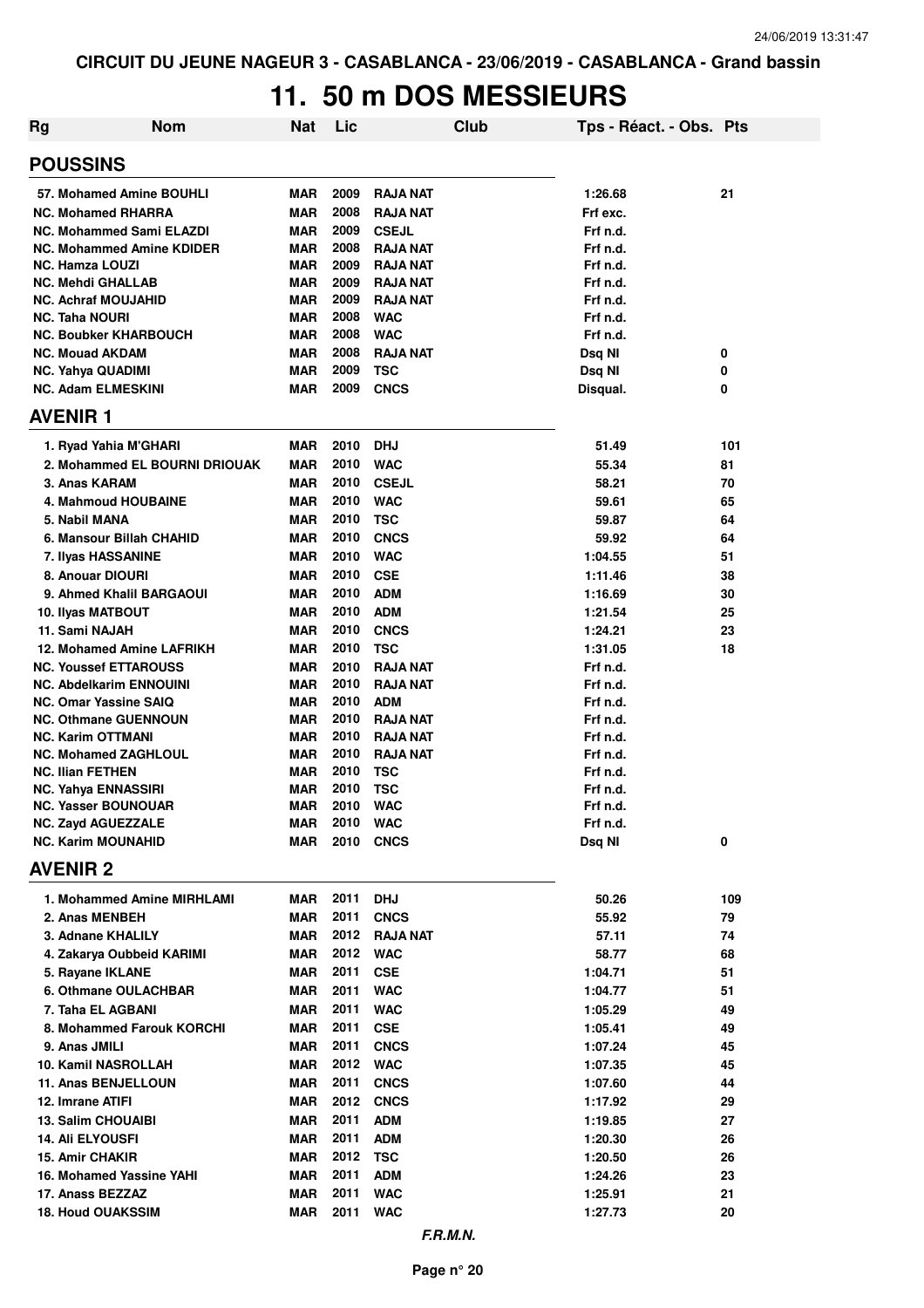# **11. 50 m DOS MESSIEURS**

| Rg                        | <b>Nom</b>                        | Nat        | <b>Lic</b> | Club            | Tps - Réact. - Obs. Pts |
|---------------------------|-----------------------------------|------------|------------|-----------------|-------------------------|
| <b>AVENIR 2</b>           |                                   |            |            |                 |                         |
| <b>NC. Ali GHAZI</b>      |                                   | MAR        | 2011       | <b>ADM</b>      | Frf n.d.                |
| <b>NC. Imrane ZARKI</b>   |                                   | <b>MAR</b> | 2012       | <b>ADM</b>      | Frf n.d.                |
|                           | <b>NC. Mohamed Samy JARDI</b>     | <b>MAR</b> | 2011       | <b>ADM</b>      | Frf n.d.                |
|                           | <b>NC. Nouh MOUCHAMIS</b>         | <b>MAR</b> | 2012       | <b>ADM</b>      | Frf n.d.                |
| <b>NC. Taha EL OUADIH</b> |                                   | <b>MAR</b> | 2011       | <b>RAJA NAT</b> | Frf n.d.                |
| <b>NC. Anir FORNARA</b>   |                                   | MAR        | 2011       | <b>RAJA NAT</b> | Frf n.d.                |
| <b>NC. Zivad HABBAZ</b>   |                                   | <b>MAR</b> | 2012       | <b>RAJA NAT</b> | Frf n.d.                |
|                           | NC. Mohamed Mehdi MEDAGHRI ALAOUI | <b>MAR</b> | 2011       | <b>TSC</b>      | Frf n.d.                |
| <b>NC. Ziyad HRIMECH</b>  |                                   | <b>MAR</b> | 2011       | <b>WAC</b>      | Frf n.d.                |
|                           | NC. Mohamed Mehdi NASROLLAH       | <b>MAR</b> | 2011       | <b>WAC</b>      | Frf n.d.                |
|                           | <b>NC. Mohamed Adam ZARAIDI</b>   | <b>MAR</b> | 2011       | <b>ADM</b>      | Dsq NI<br>0             |
| <b>NC. Zakaria KRIM</b>   |                                   | <b>MAR</b> | 2012       | <b>ADM</b>      | Dsq NI<br>0             |
| <b>NC. Amir LYAMANI</b>   |                                   | <b>MAR</b> | 2012       | <b>CSE</b>      | Dsq NI<br>0             |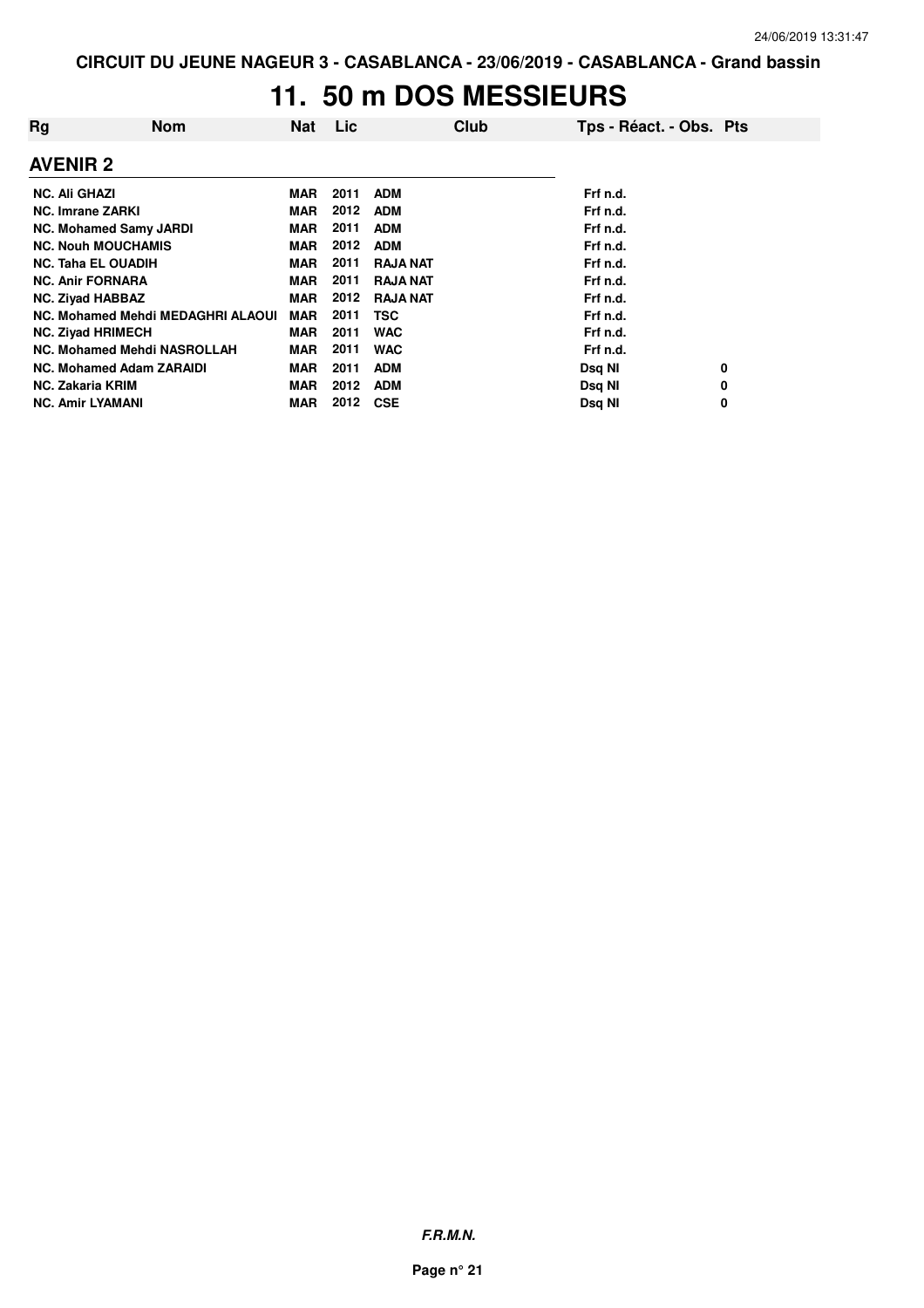# **12. 50 m DOS DAMES**

| Rg | <b>Nom</b>                          | Nat        | Lic  |                 | <b>Club</b> | Tps - Réact. - Obs. Pts |     |
|----|-------------------------------------|------------|------|-----------------|-------------|-------------------------|-----|
|    | <b>POUSSINS</b>                     |            |      |                 |             |                         |     |
|    | 1. Ghita BENHAMOU                   | MAR        | 2008 | <b>CSE</b>      |             | 42.49                   | 258 |
|    | 2. Oumnia RIDA                      | MAR        | 2008 | <b>CNCS</b>     |             | 42.90                   | 251 |
|    | 3. Rim LABYAD                       | <b>MAR</b> | 2008 | <b>CSE</b>      |             | 43.42                   | 242 |
|    | 4. Basma JALAL                      | <b>MAR</b> | 2008 | <b>RAJA NAT</b> |             | 44.30                   | 227 |
|    | <b>5. Tiwinas BELHOCINE</b>         | <b>MAR</b> | 2009 | <b>WAC</b>      |             | 44.71                   | 221 |
|    | 6. Douae MORTAJI                    | <b>MAR</b> | 2009 | <b>DHJ</b>      |             | 46.06                   | 202 |
|    | 7. Asmaa MASSORI                    | <b>MAR</b> | 2008 | <b>CNCS</b>     |             | 46.63                   | 195 |
|    | 7. Sara LAHMIDI                     | <b>MAR</b> | 2009 | <b>DHJ</b>      |             | 46.63                   | 195 |
|    | 9. Sofia BARAKAT                    | <b>MAR</b> | 2008 | <b>WAC</b>      |             | 48.13                   | 177 |
|    | 10. Roaya MAHLI                     | <b>MAR</b> | 2009 | <b>RAJA NAT</b> |             | 48.61                   | 172 |
|    | 11. Dounia EL MOUNTABIH             | <b>MAR</b> | 2008 | <b>WAC</b>      |             | 49.73                   | 161 |
|    | 12. Amal BAHAFID                    | <b>MAR</b> | 2008 | <b>CNCS</b>     |             | 49.75                   | 160 |
|    | <b>13. Yousra BERCHID</b>           | <b>MAR</b> | 2008 | <b>DHJ</b>      |             | 51.01                   | 149 |
|    | 13. Malak TAHIRI                    | MAR        | 2008 | <b>TSC</b>      |             | 51.01                   | 149 |
|    | <b>15. Basma BOUAKIL EL IDRISSI</b> | <b>MAR</b> | 2009 | <b>CNCS</b>     |             | 51.45                   | 145 |
|    | <b>16. Ines ALLALI</b>              | <b>MAR</b> | 2008 | <b>CNCS</b>     |             | 53.49                   | 129 |
|    | 17. Hajar KASSI                     | <b>MAR</b> | 2009 | <b>TSC</b>      |             | 53.95                   | 126 |
|    | 18. Khadija AITZOULET               | <b>MAR</b> | 2008 | <b>CSEJL</b>    |             | 54.04                   | 125 |
|    | 19. Ines NAJAH                      | <b>MAR</b> | 2008 | <b>RAJA NAT</b> |             | 54.64                   | 121 |
|    | 20. Meriem BRINI                    | <b>MAR</b> | 2009 | <b>WAC</b>      |             | 55.39                   | 116 |
|    | 21. Salma BOUTARA                   | <b>MAR</b> | 2009 | <b>ADM</b>      |             | 56.26                   | 111 |
|    | 22. Lina ZARAIDI                    | <b>MAR</b> | 2009 | <b>ADM</b>      |             | 56.81                   | 108 |
|    | 23. Riham OUSSI                     | <b>MAR</b> | 2008 | <b>WAC</b>      |             | 57.43                   | 104 |
|    | 24. Oumnia TAIS                     | <b>MAR</b> | 2009 | <b>CNCS</b>     |             | 58.39                   | 99  |
|    | 25. Fatimazahra RIDHI               | <b>MAR</b> | 2009 | <b>RAJA NAT</b> |             | 58.92                   | 96  |
|    | 26. Sara MOUFDI                     | <b>MAR</b> | 2009 | <b>CNCS</b>     |             | 59.35                   | 94  |
|    | 27. Aya LOTFANE                     | <b>MAR</b> | 2008 | <b>TSC</b>      |             | 59.42                   | 94  |
|    | 28. Kenza ABDALLAH                  | <b>MAR</b> | 2009 | <b>WAC</b>      |             | 1:00.27                 | 90  |
|    | 29. Fatimazahra BENJLIL             | <b>MAR</b> | 2009 | <b>CSE</b>      |             | 1:00.81                 | 88  |
|    | <b>30. Noha LEMTAHHAF</b>           | <b>MAR</b> | 2009 | <b>CNCS</b>     |             | 1:00.86                 | 87  |
|    | 31. Majida ASSEFFAR                 | <b>MAR</b> | 2009 | <b>ADM</b>      |             | 1:00.87                 | 87  |
|    | 32. Marwa BENLAANAYA                | <b>MAR</b> | 2009 | <b>RAJA NAT</b> |             | 1:03.09                 | 78  |
|    | 33. Soundos ATYA                    | <b>MAR</b> | 2009 | <b>TSC</b>      |             | 1:03.37                 | 77  |
|    | <b>34. Sara MSALLEK</b>             | <b>MAR</b> | 2009 | <b>CSE</b>      |             | 1:03.71                 | 76  |
|    | 35. Malak BARAKAT                   | <b>MAR</b> | 2008 | <b>ADM</b>      |             | 1:03.91                 | 75  |
|    | 36. Jannat ZIANE                    | <b>MAR</b> | 2009 | <b>RAJA NAT</b> |             | 1:04.04                 | 75  |
|    | 37. Aya KHOUDRI                     | <b>MAR</b> | 2009 | <b>ADM</b>      |             | 1:05.32                 | 71  |
|    | 38. Loubna ZOUHIR                   | <b>MAR</b> | 2008 | <b>TSC</b>      |             | 1:06.22                 | 68  |
|    | 39. Malak AGUENAOU                  | <b>MAR</b> | 2008 | <b>RAJA NAT</b> |             | 1:06.31                 | 67  |
|    | 40. Souha BELHOUJI                  | <b>MAR</b> | 2009 | <b>TSC</b>      |             | 1:06.49                 | 67  |
|    | 41. Rim EL KHAYAT                   | <b>MAR</b> | 2009 | <b>CNCS</b>     |             | 1:09.06                 | 60  |
|    | 42. Malak MASSAFI                   | <b>MAR</b> | 2008 | <b>RAJA NAT</b> |             | 1:09.22                 | 59  |
|    | 43. Salma ALAOUI                    | <b>MAR</b> | 2009 | <b>TSC</b>      |             | 1:09.88                 | 58  |
|    | 44. Boutaina TAHLI                  | <b>MAR</b> | 2009 | RAJA NAT        |             | 1:11.79                 | 53  |
|    | 45. Ferdaous ZIANE                  | MAR        | 2009 | <b>RAJA NAT</b> |             | 1:15.62                 | 45  |
|    | 46. Aicha CHAHID                    | <b>MAR</b> | 2009 | <b>ADM</b>      |             | 1:19.43                 | 39  |
|    | <b>NC. Marwa BOUSAID</b>            | <b>MAR</b> | 2009 | <b>TSC</b>      |             | Frf exc.                |     |
|    | NC. Marwa RACHDY                    | <b>MAR</b> | 2008 | <b>WAC</b>      |             | Frf exc.                |     |
|    | <b>NC. Ahlam SIFOUED</b>            | <b>MAR</b> | 2008 | <b>CNCS</b>     |             | Frf n.d.                |     |
|    | NC. Yasmine MAHIR                   | MAR        | 2008 | <b>RAJA NAT</b> |             | Frf n.d.                |     |
|    | NC. Safaa BOUSAID                   | <b>MAR</b> | 2009 | TSC             |             | Frf n.d.                |     |
|    | <b>NC. Aya ELHYANE</b>              | <b>MAR</b> | 2009 | <b>TSC</b>      |             | Frf n.d.                |     |
|    | <b>NC. Lina WAHAB</b>               | MAR        | 2009 | <b>TSC</b>      |             | Dsq NI                  | 0   |
|    | <b>AVENIR1</b>                      |            |      |                 |             |                         |     |
|    | 1. Fatimazahra DOUHA                | <b>MAR</b> | 2010 | <b>RAJA NAT</b> |             | 52.54                   | 136 |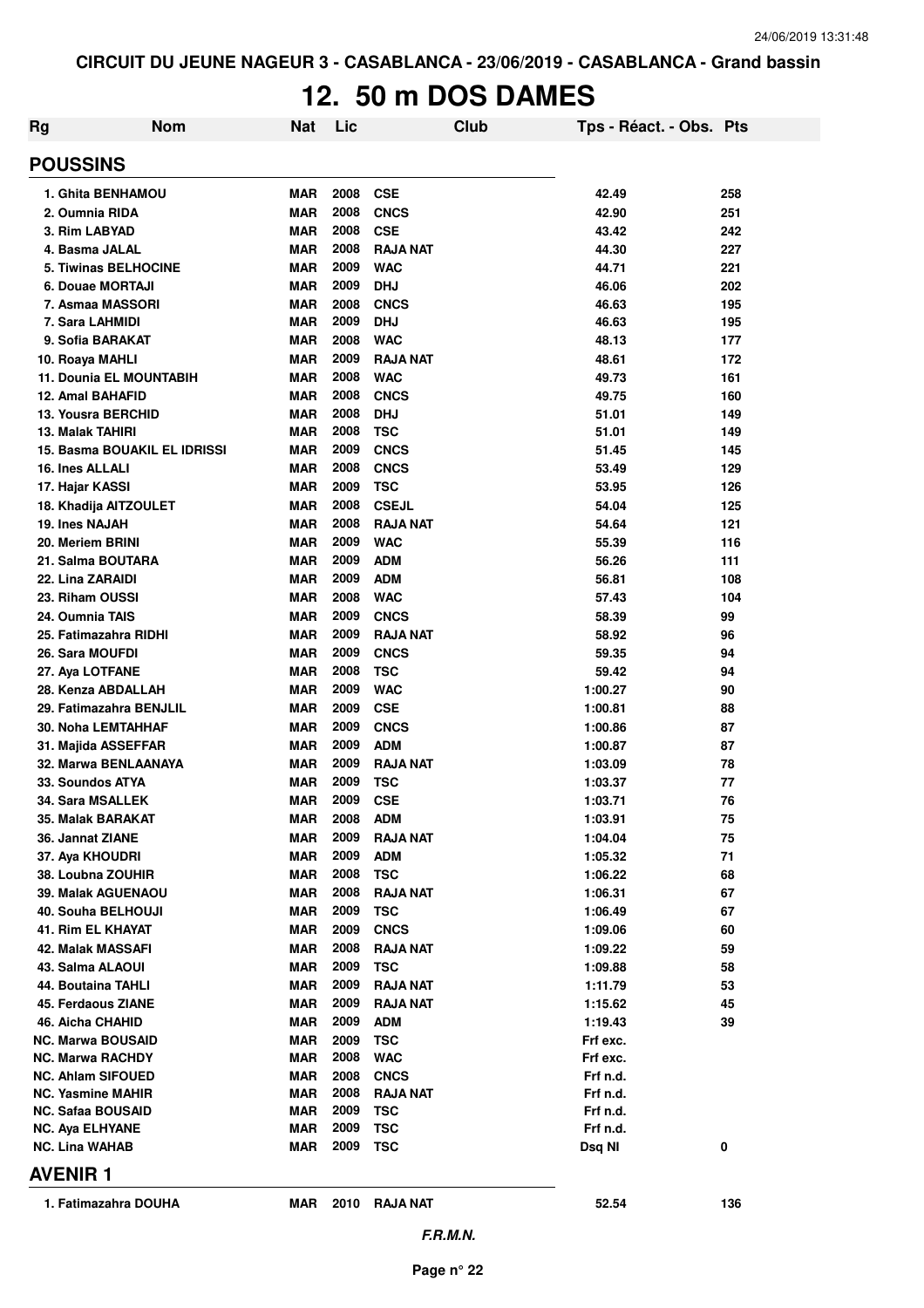# **12. 50 m DOS DAMES**

| Rg                        | <b>Nom</b>                   | <b>Nat</b> | Lic  |                 | Club | Tps - Réact. - Obs. Pts |     |
|---------------------------|------------------------------|------------|------|-----------------|------|-------------------------|-----|
| <b>AVENIR1</b>            |                              |            |      |                 |      |                         |     |
| 2. Ghita GHALIB           |                              | MAR        | 2010 | <b>TSC</b>      |      | 53.66                   | 128 |
|                           | 3. Sarah BENHAYOUN SADAFI    | MAR        | 2010 | <b>WAC</b>      |      | 59.21                   | 95  |
|                           | 4. Nouzha M'HAMDI ALAOUI     | <b>MAR</b> | 2010 | <b>WAC</b>      |      | 1:03.78                 | 76  |
| 5. Rita SOUISSI           |                              | MAR        | 2010 | <b>CSE</b>      |      | 1:06.02                 | 68  |
| <b>6. Hiba ELIDRISSI</b>  |                              | <b>MAR</b> | 2010 | <b>WAC</b>      |      | 1:06.63                 | 66  |
| 7. Yasmine BYA            |                              | <b>MAR</b> | 2010 | <b>TSC</b>      |      | 1:11.94                 | 53  |
|                           | 8. Amina KERRASSY            | <b>MAR</b> | 2010 | <b>ADM</b>      |      | 1:12.11                 | 52  |
|                           | 9. Nada BENTCHICHIA          | <b>MAR</b> | 2010 | <b>CSE</b>      |      | 1:12.38                 | 52  |
|                           | 10. Wijdane BENOMAR          | <b>MAR</b> | 2010 | <b>ADM</b>      |      | 1:14.07                 | 48  |
| 11. Lina CHERRAJ          |                              | <b>MAR</b> | 2010 | <b>RAJA NAT</b> |      | 1:15.65                 | 45  |
| <b>12. Malak HAMDANE</b>  |                              | <b>MAR</b> | 2010 | <b>ADM</b>      |      | 1:26.23                 | 30  |
|                           | 13. Jihane BENOMAR           | <b>MAR</b> | 2010 | <b>ADM</b>      |      | 1:26.65                 | 30  |
| <b>NC. Malak BOUATIM</b>  |                              | <b>MAR</b> | 2010 | <b>ADM</b>      |      | Frf n.d.                |     |
| <b>NC. Malak KADMIRI</b>  |                              | <b>MAR</b> | 2010 | <b>CSE</b>      |      | Frf n.d.                |     |
|                           | <b>NC. Yasmine ADERRAB</b>   | <b>MAR</b> | 2010 | <b>RAJA NAT</b> |      | Frf n.d.                |     |
| <b>NC. Sara ZAIKANE</b>   |                              | <b>MAR</b> | 2010 | <b>WAC</b>      |      | Frf n.d.                |     |
| <b>NC. Nada OUAMMOU</b>   |                              | <b>MAR</b> | 2010 | <b>WAC</b>      |      | Frf n.d.                |     |
| <b>AVENIR 2</b>           |                              |            |      |                 |      |                         |     |
| 1. Mayssane YAHIA         |                              | <b>MAR</b> | 2011 | <b>DHJ</b>      |      | 49.76                   | 160 |
| 2. Hiba KHIALI            |                              | <b>MAR</b> | 2011 | <b>CNCS</b>     |      | 51.85                   | 142 |
|                           | 3. Yasmine EDDADSY           | <b>MAR</b> | 2011 | <b>RAJA NAT</b> |      | 52.07                   | 140 |
| 4. Rita BADRE             |                              | <b>MAR</b> | 2011 | <b>CNCS</b>     |      | 54.76                   | 120 |
| 5. Khadija IDRISSI        |                              | <b>MAR</b> | 2012 | <b>CNCS</b>     |      | 55.77                   | 114 |
|                           | <b>6. Tilelli BELHOCINE</b>  | <b>MAR</b> | 2011 | <b>WAC</b>      |      | 57.32                   | 105 |
| 7. Rayhana TOUMI          |                              | <b>MAR</b> | 2012 | <b>CNCS</b>     |      | 59.24                   | 95  |
| 8. Arij TOUHAMI           |                              | <b>MAR</b> | 2012 | <b>RAJA NAT</b> |      | 1:02.57                 | 80  |
|                           | 9. Maymouna CHBIHI ELWAHOUDI | <b>MAR</b> | 2012 | <b>ADM</b>      |      | 1:03.48                 | 77  |
| 10. Aicha OUADDI          |                              | <b>MAR</b> | 2011 | <b>WAC</b>      |      | 1:03.81                 | 76  |
| <b>11. Lila SERROUR</b>   |                              | <b>MAR</b> | 2011 | <b>CNCS</b>     |      | 1:04.73                 | 73  |
| 12. Arwa FADEL            |                              | <b>MAR</b> | 2012 | <b>CNCS</b>     |      | 1:06.84                 | 66  |
| 13. Zeneb RASSY           |                              | <b>MAR</b> | 2012 | <b>TSC</b>      |      | 1:06.92                 | 66  |
| 14. Meryam ALBOZ          |                              | <b>MAR</b> | 2011 | <b>RAJA NAT</b> |      | 1:07.35                 | 64  |
|                           | <b>15. Yasmine MOUSSAID</b>  | <b>MAR</b> | 2012 | <b>TSC</b>      |      | 1:07.74                 | 63  |
| 16. Lina SOUISSI          |                              | <b>MAR</b> | 2011 | <b>CSE</b>      |      | 1:08.29                 | 62  |
|                           | 17. Yasmine BAHIAOUI         | <b>MAR</b> | 2012 | <b>WAC</b>      |      | 1:09.47                 | 59  |
| 18. Hiba FRANE            |                              | MAR        | 2011 | <b>CNCS</b>     |      | 1:10.06                 | 57  |
| 19. Israa HUIMAD          |                              | MAR        | 2011 | <b>ADM</b>      |      | 1:11.14                 | 55  |
|                           | 20. Sofia ELHAOUARI          | <b>MAR</b> | 2011 | <b>RAJA NAT</b> |      | 1:11.93                 | 53  |
| 21. Zineb MAHJOUBI        |                              | <b>MAR</b> | 2011 | <b>CNCS</b>     |      | 1:12.24                 | 52  |
| 22. Nor ASHIMDA           |                              | <b>MAR</b> | 2011 | <b>ADM</b>      |      | 1:20.98                 | 37  |
| 23. Aya BENKIRANE         |                              | <b>MAR</b> | 2012 | <b>TSC</b>      |      | 1:23.58                 | 33  |
| 24. Ritaje ABARCHIH       |                              | MAR        | 2011 | <b>ADM</b>      |      | 1:23.97                 | 33  |
|                           | 25. Mayssane GHAZAOUI        | MAR        | 2011 | <b>RAJA NAT</b> |      | 1:24.26                 | 33  |
| 26. Malak HABAZ           |                              | <b>MAR</b> | 2011 | <b>ADM</b>      |      | 1:27.12                 | 29  |
| 27. Yousra RIFAI          |                              | <b>MAR</b> | 2011 | <b>RAJA NAT</b> |      | 1:32.76                 | 24  |
| 28. Meryem KHALFI         |                              | <b>MAR</b> | 2011 | <b>RAJA NAT</b> |      | 1:33.74                 | 24  |
|                           | 29. Sabrine HAMDANE          | <b>MAR</b> | 2012 | <b>ADM</b>      |      | 1:35.27                 | 22  |
| <b>30. Douae MASSAFI</b>  |                              | <b>MAR</b> | 2012 | <b>RAJA NAT</b> |      | 1:50.60                 | 14  |
| <b>NC. Zaynab BOUATIM</b> |                              | MAR        | 2012 | <b>ADM</b>      |      | Frf n.d.                |     |
| <b>NC. Chahd MOUTI</b>    |                              | <b>MAR</b> | 2011 | <b>TSC</b>      |      | Frf n.d.                |     |
| <b>NC. Olaya BOURAHLA</b> |                              | MAR        | 2012 | <b>WAC</b>      |      | Frf n.d.                |     |
| <b>NC. Imane HANDIZI</b>  |                              | <b>MAR</b> | 2011 | <b>CSE</b>      |      | Dsq NI                  | 0   |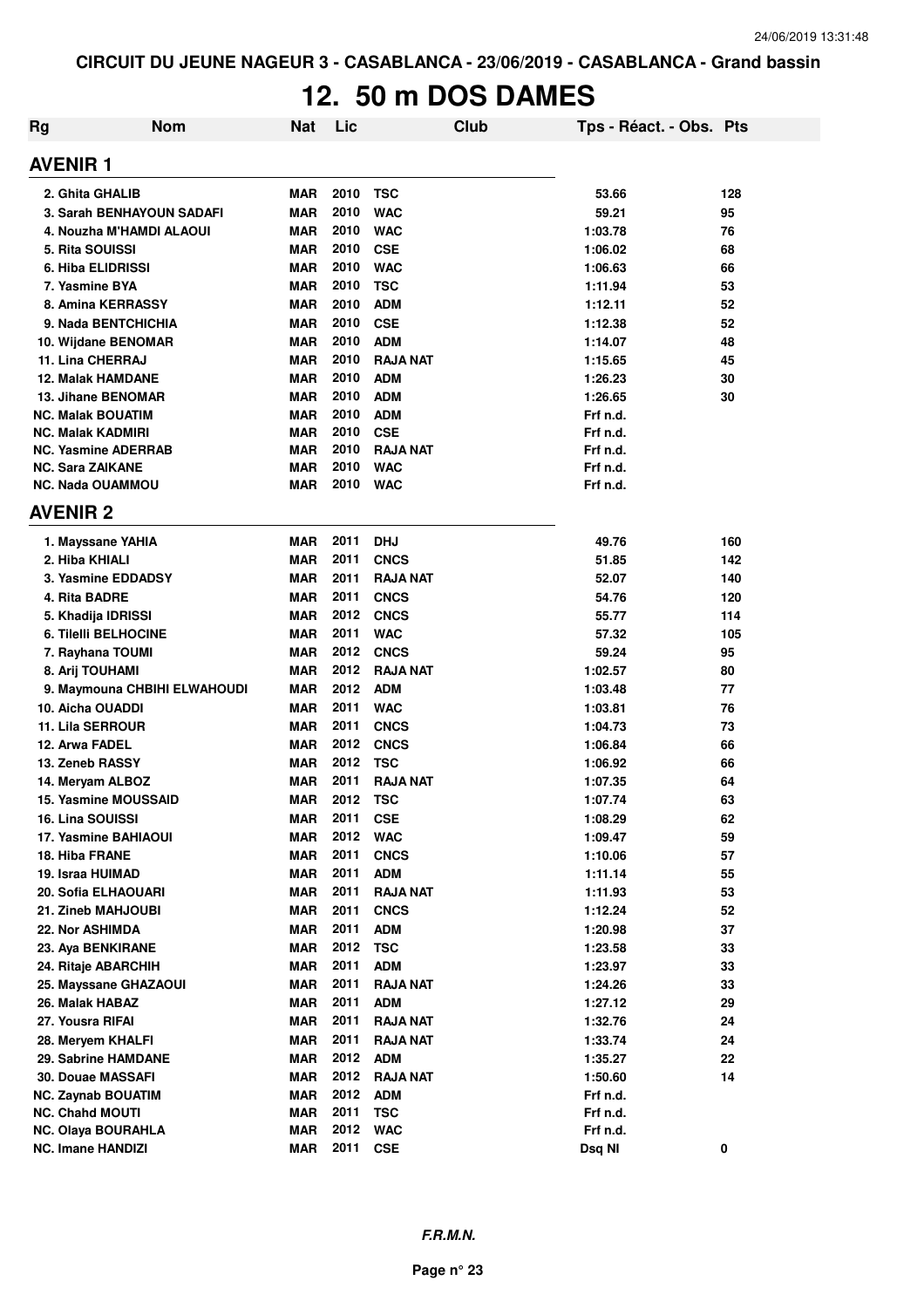# **13. 50 m PAPILLON MESSIEURS**

| Rg | <b>Nom</b>                             | Nat        | Lic      |                 | Club | Tps - Réact. - Obs. Pts |     |
|----|----------------------------------------|------------|----------|-----------------|------|-------------------------|-----|
|    | <b>POUSSINS</b>                        |            |          |                 |      |                         |     |
|    | 1. Yasser EZZIDI                       | <b>MAR</b> | 2009     | RAJA NAT        |      | 37.02                   | 222 |
|    | 2. Mohammed Rayane LYAMANI             | <b>MAR</b> | 2008     | <b>CSE</b>      |      | 38.14                   | 203 |
|    | 3. Abdassalam ELALLOUCHI               | <b>MAR</b> | 2008     | <b>WAC</b>      |      | 38.64                   | 195 |
|    | 4. Yahya EL AZZAOUI                    | <b>MAR</b> | 2008     | <b>RAJA NAT</b> |      | 39.90                   | 177 |
|    | 5. Omar KORAIT                         | <b>MAR</b> | 2008     | <b>ADM</b>      |      | 44.18                   | 130 |
|    | 6. Mohamed Amine BCHIRI                | <b>MAR</b> | 2008     | <b>ADM</b>      |      | 44.37                   | 129 |
|    | 7. Mohamed Kamil RACHID                | <b>MAR</b> | 2009     | <b>ADM</b>      |      | 47.16                   | 107 |
|    | 8. Mohammed Amine GHALIB               | <b>MAR</b> | 2008     | <b>TSC</b>      |      | 47.34                   | 106 |
|    | 9. Abdullah Taher SERHIR               | <b>MAR</b> | 2009     | <b>RAJA NAT</b> |      | 48.10                   | 101 |
|    | 10. Mehdi RASSY                        | <b>MAR</b> | 2008     | <b>TSC</b>      |      | 48.31                   | 100 |
|    | 11. Riad ZOUBAIDI                      | <b>MAR</b> | 2008     | <b>ADM</b>      |      | 48.41                   | 99  |
|    | <b>12. Yasser EL ADAOUI</b>            | <b>MAR</b> | 2008     | <b>ADM</b>      |      | 49.13                   | 95  |
|    | 13. Abdallah OUADDI                    | <b>MAR</b> | 2008     | <b>WAC</b>      |      | 49.74                   | 91  |
|    | <b>14. Jibril BENSEKRY</b>             | <b>MAR</b> | 2008     | <b>ADM</b>      |      | 49.98                   | 90  |
|    | 15. Mohammed Amine BENNASRI            | <b>MAR</b> | 2009     | <b>WAC</b>      |      | 50.12                   | 89  |
|    | <b>16. Soultane HAMDI</b>              | <b>MAR</b> | 2008     | <b>WAC</b>      |      | 51.99                   | 80  |
|    | <b>17. Elias BENMAAZOUZ</b>            | <b>MAR</b> | 2008     | <b>WAC</b>      |      | 53.38                   | 74  |
|    | 18. Mohamed Amine SIFALLAH             | <b>MAR</b> | 2009     | <b>WAC</b>      |      | 54.21                   | 70  |
|    | 19. Aymen OUNNAB                       | <b>MAR</b> | 2009     | <b>DHJ</b>      |      | 55.28                   | 66  |
|    | 20. Ilyass JMILI                       | <b>MAR</b> | 2008     | <b>CNCS</b>     |      | 55.49                   | 66  |
|    | 21. Yahya OUAHMANE                     | <b>MAR</b> | 2009     | <b>CNCS</b>     |      | 57.72                   | 58  |
|    | 22. Rayane AKIL                        | <b>MAR</b> | 2008     | <b>CSEJL</b>    |      | 59.04                   | 54  |
|    | 23. Yassine Mohamed SOULIMANI OMAR MAR |            | 2009     | <b>CNCS</b>     |      | 59.25                   | 54  |
|    | 24. Ahmed Yassine AFRIAD               | <b>MAR</b> | 2009     | <b>CSE</b>      |      | 1:07.47                 | 36  |
|    | 25. Mohammed Iyad DAMI                 | <b>MAR</b> | 2008     | <b>CSEJL</b>    |      | 1:13.81                 | 28  |
|    | 26. Abderrahmane JAOUI                 | <b>MAR</b> | 2009     | <b>CSEJL</b>    |      | 1:15.16                 | 26  |
|    | <b>NC. Rayane LAALJI</b>               | <b>MAR</b> | 2008     | <b>TSC</b>      |      | Frf dec.                |     |
|    | NC. Rada DAHBI                         | <b>MAR</b> | 2008     | <b>ADM</b>      |      | Frf n.d.                |     |
|    | <b>NC. Boubker KHARBOUCH</b>           | <b>MAR</b> | 2008     | <b>WAC</b>      |      | Frf n.d.                |     |
|    | <b>AVENIR1</b>                         |            |          |                 |      |                         |     |
|    | 1. Mohamed Amir TOUMI                  | <b>MAR</b> | 2010     | CNCS            |      | 50.74                   | 86  |
|    | 2. Ahmed Ali NAMLY                     | <b>MAR</b> | 2010     | <b>CNCS</b>     |      | 51.54                   | 82  |
|    | 3. Ilyass REGRAGUI                     | <b>MAR</b> | 2010     | <b>ADM</b>      |      | 58.96                   | 55  |
|    | 4. Yahya AKKAR                         | <b>MAR</b> | 2010     | <b>ADM</b>      |      | 1:00.08                 | 52  |
|    | 5. Adam BCHIRI                         | <b>MAR</b> | 2010     | <b>ADM</b>      |      | 1:02.23                 | 46  |
|    | 6. Adnane BELAIDI                      | <b>MAR</b> | 2010 CSE |                 |      | 1:08.63                 | 34  |
|    | 7. Rayane STATI                        | <b>MAR</b> | 2010     | <b>ADM</b>      |      | 1:18.01                 | 23  |
|    | 8. Mohamed Amir NOUARA                 | <b>MAR</b> | 2010     | <b>ADM</b>      |      | 1:28.78                 | 16  |
|    | <b>NC. Anas HASSANINE</b>              | <b>MAR</b> | 2010     | <b>ADM</b>      |      | Disqual.                | 0   |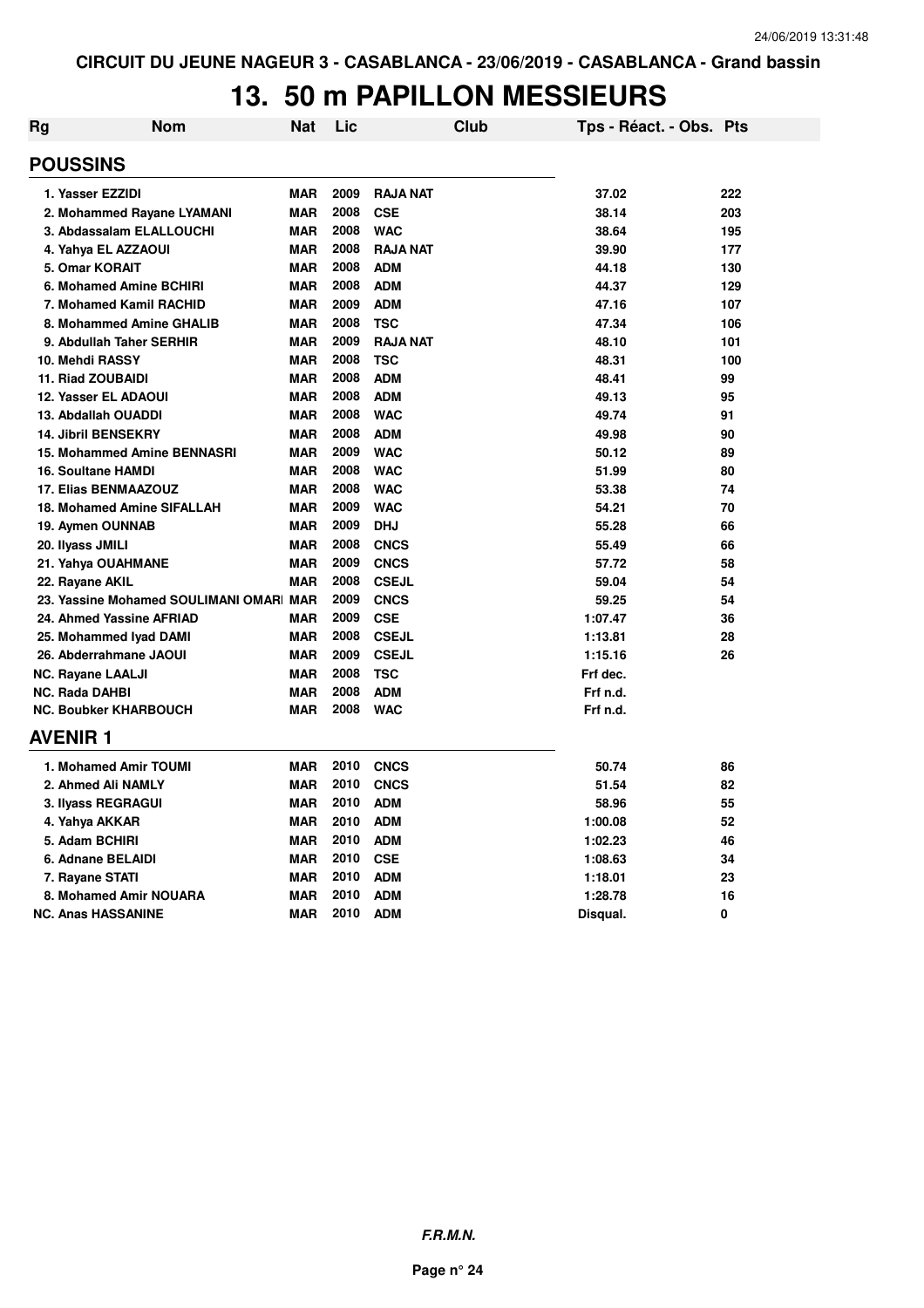### **14. 50 m PAPILLON DAMES**

| Rg                    | <b>Nom</b>                        | <b>Nat</b> | Lic  | Club            | Tps - Réact. - Obs. Pts |     |
|-----------------------|-----------------------------------|------------|------|-----------------|-------------------------|-----|
| <b>POUSSINS</b>       |                                   |            |      |                 |                         |     |
| 1. Alaa AMIRI         |                                   | <b>MAR</b> | 2008 | <b>WAC</b>      | 38.29                   | 259 |
| 2. Zineb DEFAA        |                                   | <b>MAR</b> | 2008 | <b>RAJA NAT</b> | 40.82                   | 214 |
|                       | 3. Hiba KHALLAD                   | <b>MAR</b> | 2009 | <b>TSC</b>      | 45.92                   | 150 |
| 4. Roaya MAHLI        |                                   | <b>MAR</b> | 2009 | <b>RAJA NAT</b> | 49.30                   | 121 |
|                       | 5. Nada SABBAGH                   | <b>MAR</b> | 2008 | <b>ADM</b>      | 52.30                   | 101 |
|                       | <b>6. Tiwinas BELHOCINE</b>       | <b>MAR</b> | 2009 | <b>WAC</b>      | 53.30                   | 96  |
|                       | 7. Basma BOUAKIL EL IDRISSI       | <b>MAR</b> | 2009 | <b>CNCS</b>     | 54.56                   | 89  |
| 8. Safaa ATIA         |                                   | <b>MAR</b> | 2009 | <b>WAC</b>      | 58.64                   | 72  |
| 9. Meriem BRINI       |                                   | <b>MAR</b> | 2009 | <b>WAC</b>      | 1:01.13                 | 63  |
|                       | <b>10. Hiba SAID EL MASSAOUDI</b> | <b>MAR</b> | 2008 | <b>CSE</b>      | 1:06.33                 | 49  |
| 11. Oumnia TAIS       |                                   | <b>MAR</b> | 2009 | <b>CNCS</b>     | 1:11.35                 | 40  |
| <b>AVENIR 1</b>       |                                   |            |      |                 |                         |     |
| 1. Ghita RIDA         |                                   | <b>MAR</b> | 2010 | <b>CNCS</b>     | 49.36                   | 121 |
| 2. Meriem ABID        |                                   | <b>MAR</b> | 2010 | <b>RAJA NAT</b> | 53.33                   | 96  |
|                       | 3. Farah KOKODIL                  | <b>MAR</b> | 2010 | <b>RAJA NAT</b> | 54.85                   | 88  |
|                       | 4. Fatimazahra DOUHA              | <b>MAR</b> | 2010 | <b>RAJA NAT</b> | 56.40                   | 81  |
|                       | 5. Jannate FARESSE                | <b>MAR</b> | 2010 | <b>RAJA NAT</b> | 1:02.33                 | 60  |
| 6. Malak JEBRI        |                                   | <b>MAR</b> | 2010 | <b>RAJA NAT</b> | 1:02.68                 | 59  |
| <b>NC. Malak ZAHR</b> |                                   | <b>MAR</b> | 2010 | <b>ADM</b>      | Frf n.d.                |     |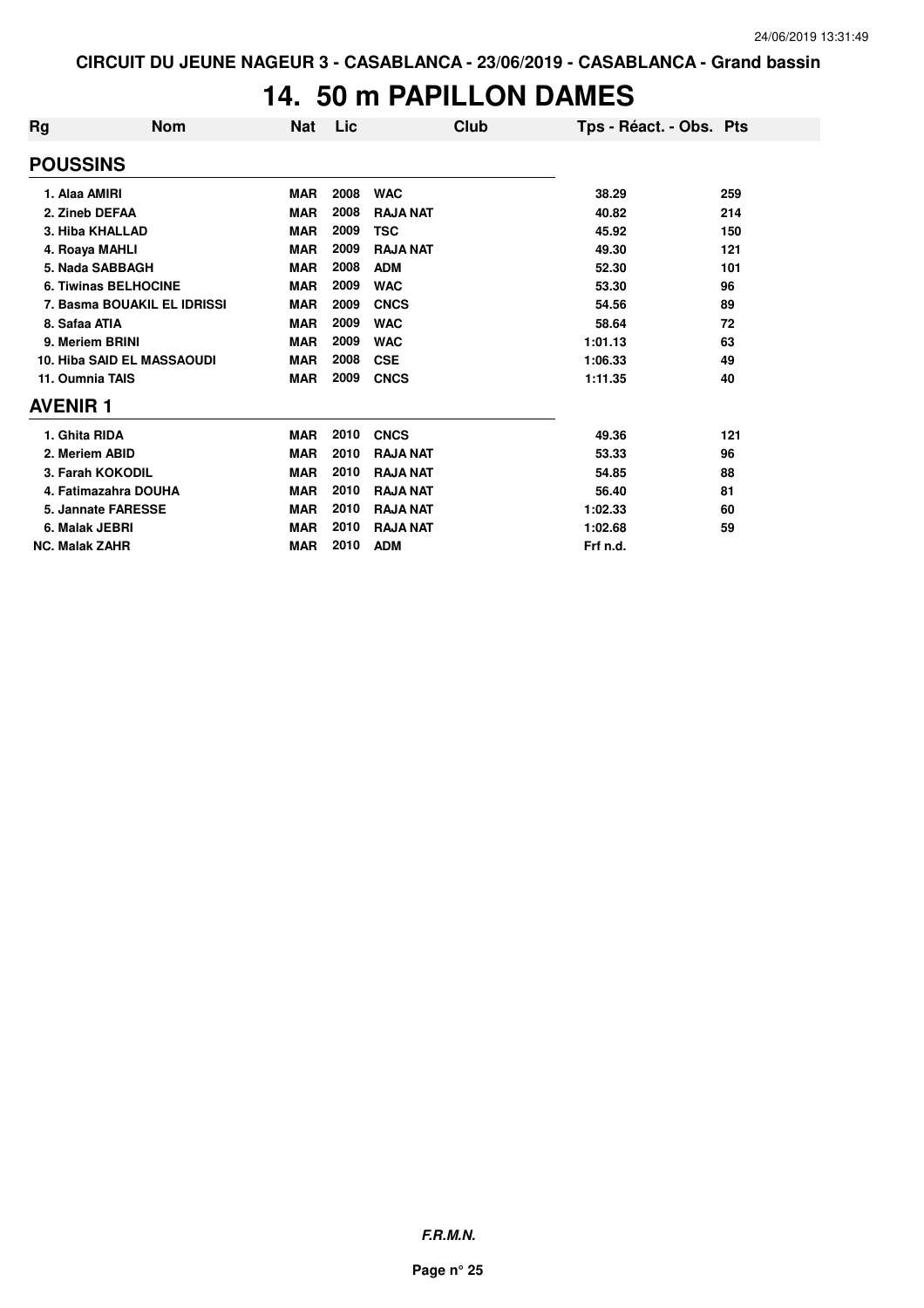# **15. 4 x 50 m 4 NAGES MESSIEURS**

| Rg              | <b>Nom</b>                       | <b>Nat</b> | Lic  |                 | Club | Tps - Réact. - Obs. Pts |     |
|-----------------|----------------------------------|------------|------|-----------------|------|-------------------------|-----|
| <b>POUSSINS</b> |                                  |            |      |                 |      |                         |     |
|                 | 1. Yahya EL AZZAOUI              | <b>MAR</b> | 2008 | <b>RAJA NAT</b> |      | 2:35.39                 | 226 |
|                 | <b>Ahmed Arrayane EDDARI</b>     | <b>MAR</b> | 2008 | <b>RAJA NAT</b> |      |                         | 226 |
|                 | <b>Yasser EZZIDI</b>             | <b>MAR</b> | 2009 | <b>RAJA NAT</b> |      |                         | 226 |
|                 | <b>Mohamed Ayoub HAJOUANE</b>    | <b>MAR</b> | 2008 | <b>RAJA NAT</b> |      |                         | 226 |
|                 | 2. Abdellah SAOUT EL HAK         | <b>MAR</b> | 2008 | <b>CNCS</b>     |      | 2:58.24                 | 150 |
|                 | <b>Ilyass ESSAYEH</b>            | <b>MAR</b> | 2008 | <b>CNCS</b>     |      |                         | 150 |
|                 | <b>Mohammed ESSADEQ</b>          | <b>MAR</b> | 2009 | <b>CNCS</b>     |      |                         | 150 |
|                 | <b>Ilvass JMILI</b>              | <b>MAR</b> | 2008 | <b>CNCS</b>     |      |                         | 150 |
|                 | 3. Mehdi BYA                     | <b>MAR</b> | 2008 | <b>TSC</b>      |      | 3:00.22                 | 145 |
|                 | <b>Abderrahmane LABHAIRI</b>     | <b>MAR</b> | 2008 | <b>TSC</b>      |      |                         | 145 |
|                 | <b>Yassine BOUCHTI</b>           | <b>MAR</b> | 2008 | <b>TSC</b>      |      |                         | 145 |
|                 | <b>Mohammed Amine GHALIB</b>     | <b>MAR</b> | 2008 | <b>TSC</b>      |      |                         | 145 |
|                 | <b>4. Soultane HAMDI</b>         | <b>MAR</b> | 2008 | <b>WAC</b>      |      | 3:04.09                 | 136 |
|                 | <b>Mohammed Amine BENNASRI</b>   | <b>MAR</b> | 2009 | <b>WAC</b>      |      |                         | 136 |
|                 | Abdassalam ELALLOUCHI            | <b>MAR</b> | 2008 | <b>WAC</b>      |      |                         | 136 |
|                 | <b>Elias BENMAAZOUZ</b>          | <b>MAR</b> | 2008 | <b>WAC</b>      |      |                         | 136 |
|                 | 5. Mohammed Reda CHOUAIT         | <b>MAR</b> | 2009 | <b>CSEJL</b>    |      | 3:45.22                 | 74  |
|                 | <b>Rayane AKIL</b>               | <b>MAR</b> | 2008 | <b>CSEJL</b>    |      |                         | 74  |
|                 | <b>Mohammed Taha TOURBI</b>      | <b>MAR</b> | 2008 | <b>CSEJL</b>    |      |                         | 74  |
|                 | <b>Moad ACHDINI</b>              | <b>MAR</b> | 2009 | <b>CSEJL</b>    |      |                         | 74  |
|                 | <b>NC. Zakaria MAHASSINE</b>     | <b>MAR</b> | 2008 | <b>ADM</b>      |      | Dsq NI                  | 0   |
|                 | <b>Adam BCHIRI</b>               | <b>MAR</b> | 2010 | <b>ADM</b>      |      |                         | 0   |
|                 | <b>Hamza KELLA</b>               | <b>MAR</b> | 2008 | <b>ADM</b>      |      |                         | 0   |
|                 | <b>Riad ZOUBAIDI</b>             | <b>MAR</b> | 2008 | <b>ADM</b>      |      |                         | 0   |
|                 | <b>NC. Omar BOUIKACHRANE</b>     | <b>MAR</b> | 2009 | <b>DHJ</b>      |      | Dsq NI                  | 0   |
|                 | Ryad Yahia M'GHARI               | <b>MAR</b> | 2010 | <b>DHJ</b>      |      |                         | 0   |
|                 | <b>Noureddine DOUKKALI KACHI</b> | <b>MAR</b> | 2008 | <b>DHJ</b>      |      |                         | 0   |
|                 | <b>Mohammed Amine MIRHLAMI</b>   | <b>MAR</b> | 2011 | <b>DHJ</b>      |      |                         | 0   |